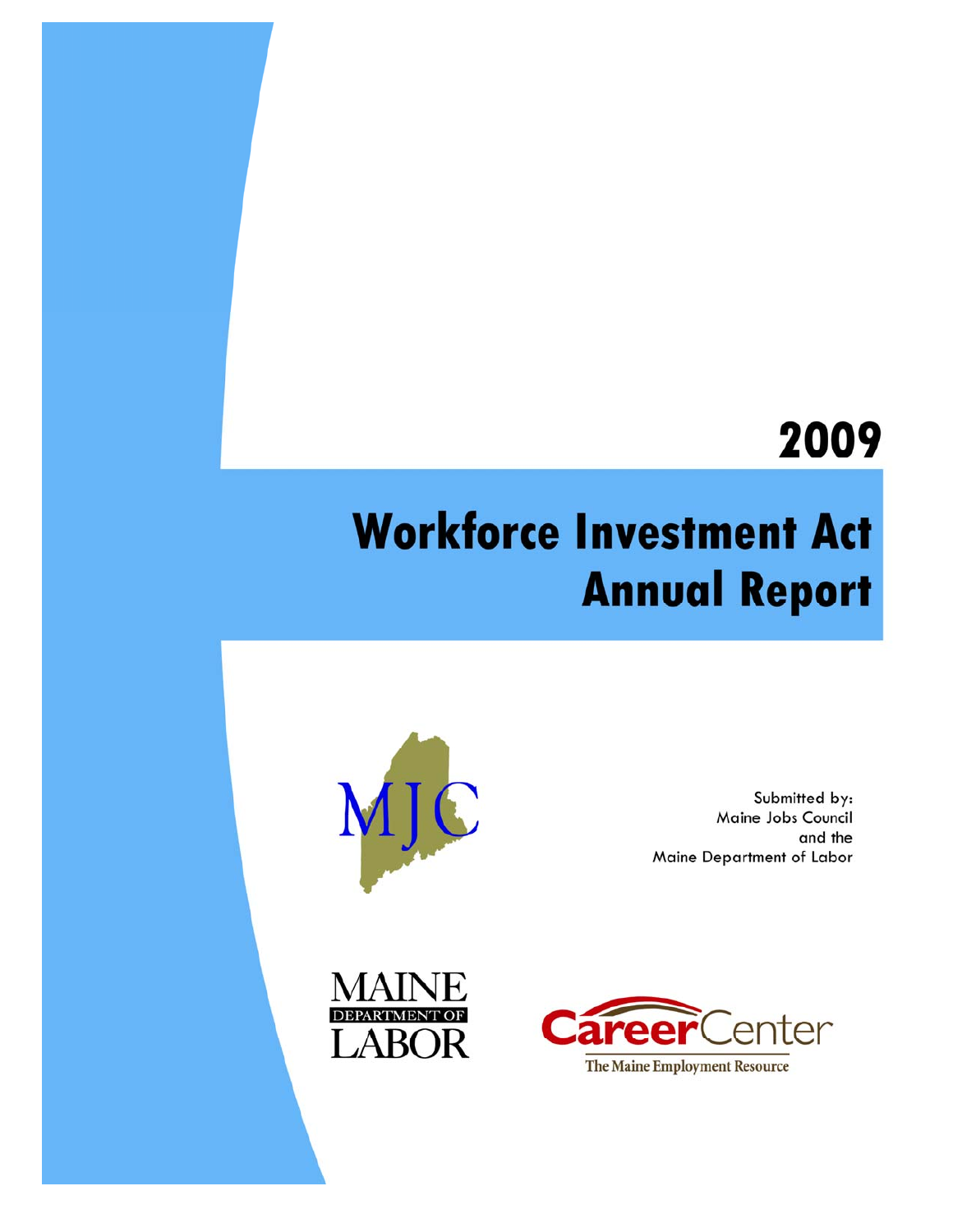## **Table of Contents**

| Local Area I: Aroostook /Washington Workforce Investment Board17 |
|------------------------------------------------------------------|
|                                                                  |
| Local Area III: Central / Western Workforce Investment Board 20  |
|                                                                  |
|                                                                  |
|                                                                  |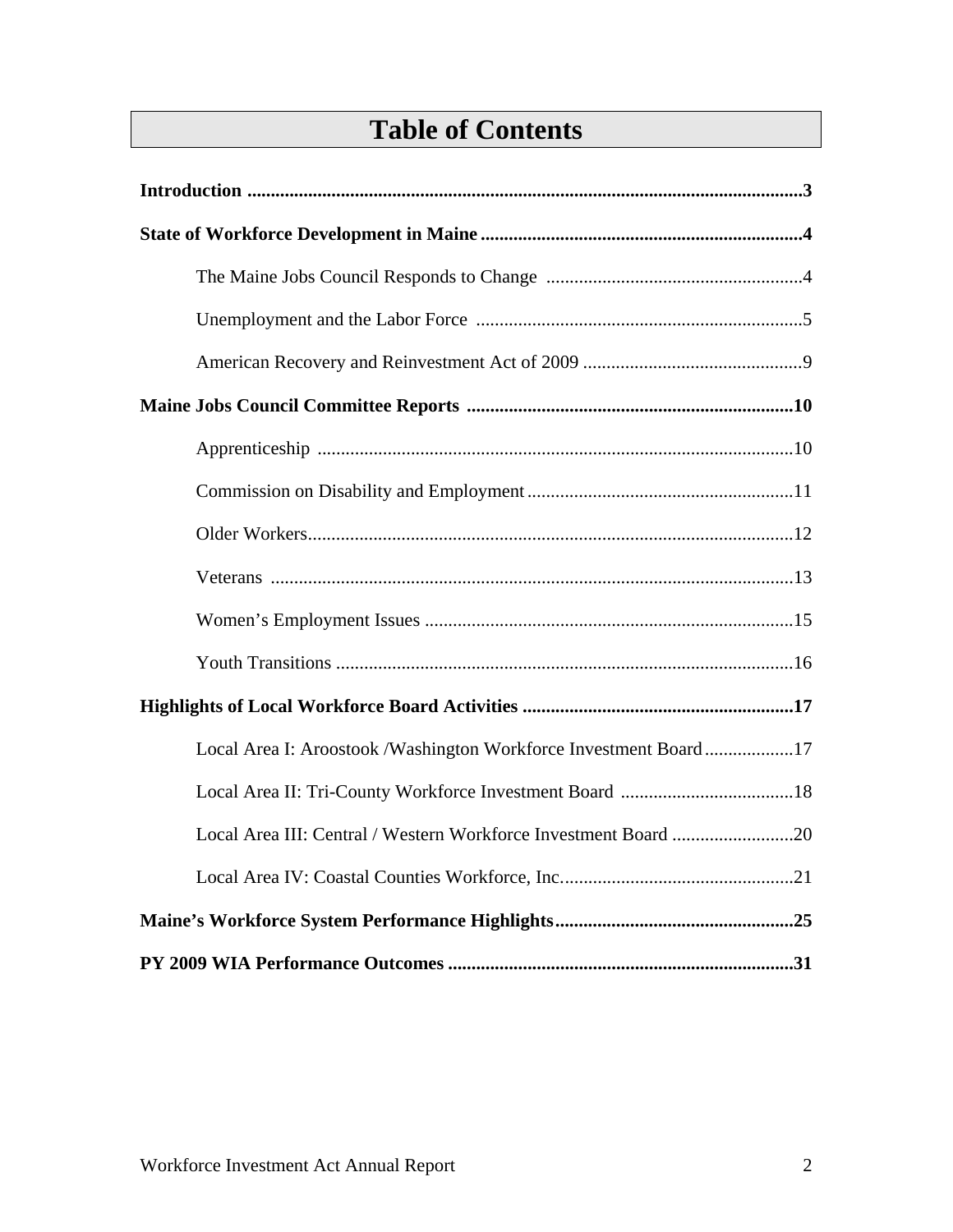## **Introduction**

Civil War hero and former Maine Governor Joshua Chamberlain once said, "No one can call our people lazy. They have been industrious; nay hard workers. But they acted as if the only law of labor was hard work. They have been slow to see that true labor seeks not simply where it can find obstacles to overcome, but how it can work most advantageously."

Two thousand ten has been a difficult year for Maine's economy and its workers. High unemployment rates and longer periods of joblessness are contrary to the historical work ethic that the Maine workforce is known for. The primary economic drivers of the Maine economy have changed. The challenge is substantial; however, Maine has always risen to meet its challenges head on.

As a recent report by the Maine State Chamber of Commerce and Maine Development Foundation entitled *Making Maine Work: Critical Investments for the Maine Economy* says,

Maine has faced such a challenge before. After the Civil War, the railroads opened up the West. Farms in Maine struggled. Young people left. Meanwhile the industrial revolution brought steel to shipbuilding and refrigerators to homes and businesses, threatening traditional boatbuilding and ice industries….Within decades, Bath Iron Works modernized shipbuilding; University of Maine research revolutionized forest management and farming; and entrepreneurs created renewable water power to sustain paper, shoe and textile industries. Now it is our generation's turn to meet the challenge.

In the face of the worst recession since the 1930s and unprecedented demand for services, Maine's Workforce Development System has responded admirably. In almost every program, Maine increased the number of participants served, achieved better performance overall, and reduced per-participant costs.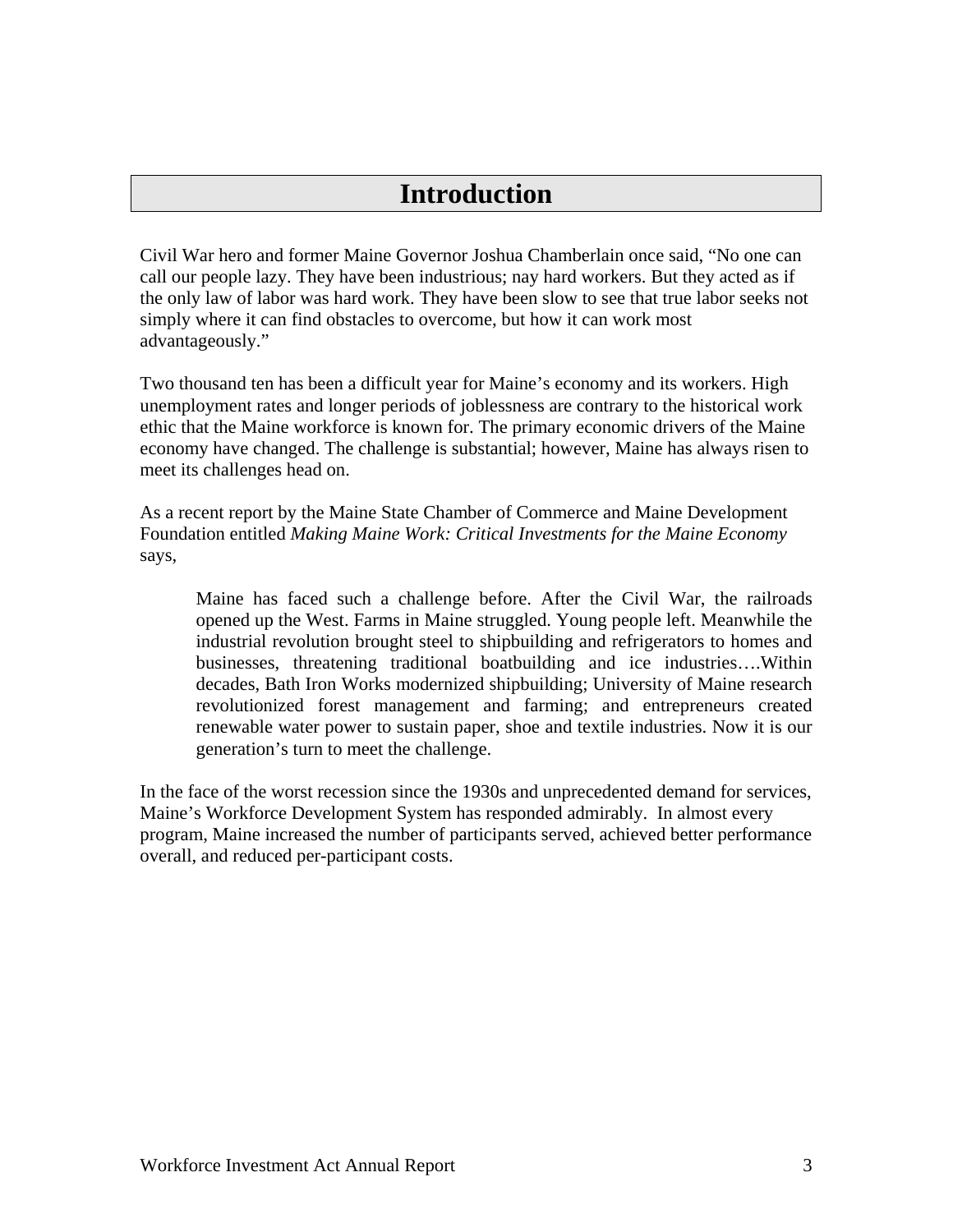#### **The Maine Jobs Council Responds to Change**

**A Shift in Focus.** In response to the severe economic downturn and the evolution in skills demands by the state's businesses and industries, the Maine Jobs Council (MJC) has re-examined its original legislative charge and has articulated several recommendations crucial to the state's workforce development system.

First, the Council is recommending returning to the broader scope of workforce development issues that will institute a more formal collaboration with those entities involved in education and economic development. This broader attention to all aspects that influence the workforce development system will help to bring resources that any program area by itself cannot afford to address.

A second recommendation is the development of a performance management system of evaluating training. Also called a "workforce development system report card," outcomes would be evaluated against standardized measures. Using the same measures for all workforce development programs would enable comparisons to be made. By utilizing the new Department of Education's Longitudinal Data System Maine will generate data linking student achievement to wages. Working with a number of partners, the MJC will help to develop a report format that gives critical performance data to all stakeholders.

A third recommendation is to align the work of the MJC with sector strategies and initiatives to address the skills mismatch between unemployed workers and the jobs being created by the private sector. With workforce development resources at a premium, the creation of sector strategies will solicit information from businesses with growth potential about the education and training needs of their workforce (both current and projected). This successful approach is used in a number of other states and Maine can benefit from their experience.

 The goal of the Workforce Investment Act dictates a three-pronged collaborative approach between *workforce development*, *economic development*, and *education*. The MJC's final recommendation is to formalize these connections by carrying out deliberate and strategic outreach such as including Economic Development and Education stakeholders in the development of the aforementioned system report card and sector strategies.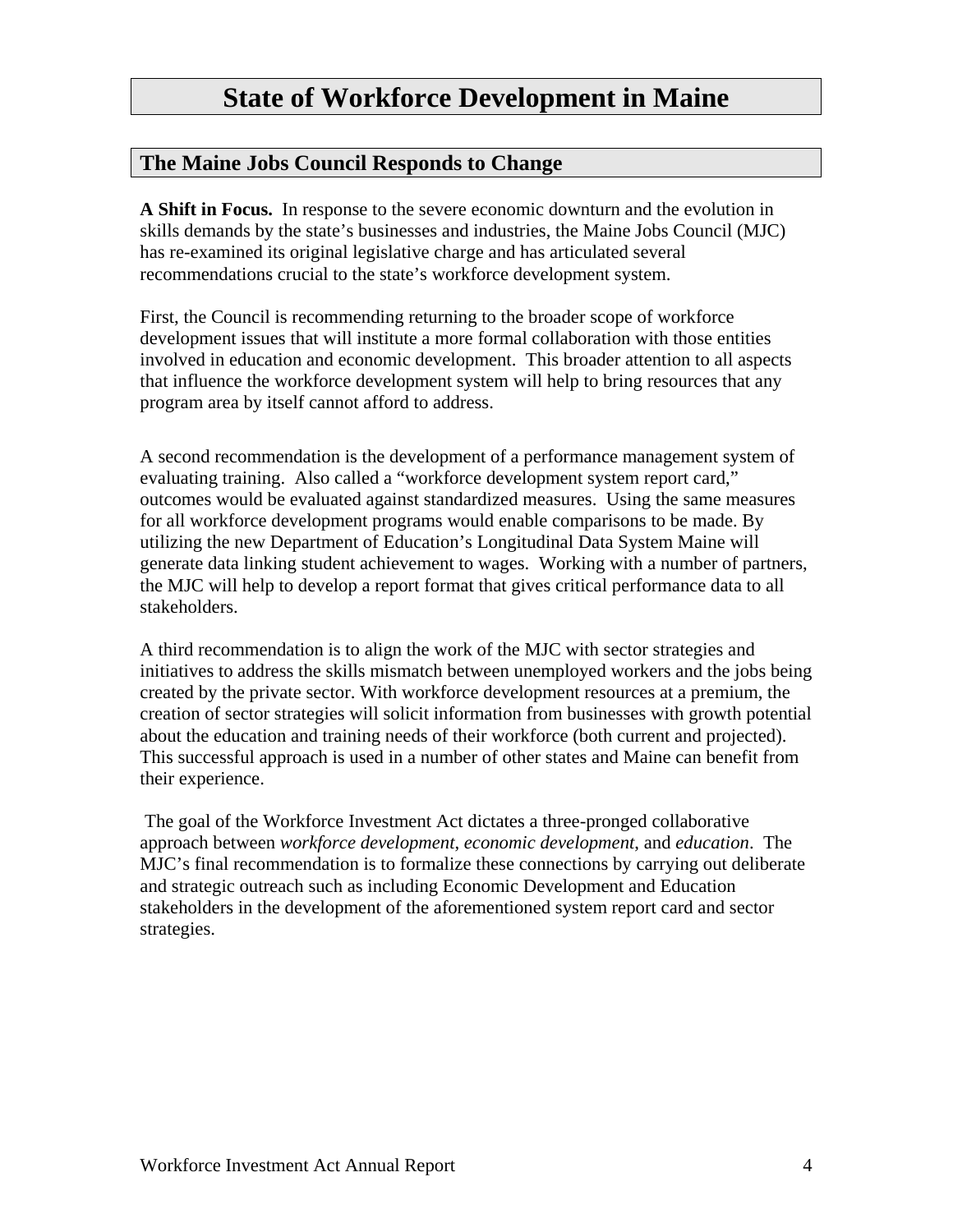## **Unemployment and the Labor Force**

As job losses mounted, the Maine unemployment rate rose. The seasonallyadjusted unemployment rate rose slowly in the first half of 2008. As the extent of the national financial crisis became more apparent in the fall, unemployment started to rise more rapidly reaching 8.2 percent for May 2009. The unemployment rate remained at or near 8.2 percent for the rest of 2009, the highest rates since 1991. Maine's unemployment rate remained below the



national rate due primarily to a lower rate of job loss, but would likely have been higher if not for the declining labor force.

After rising by slightly over 4,000 between 2007 and 2008, the number of Maine residents participating in the labor force fell by an annual average of 1,100 between 2008 and 2009. This labor force decline was likely due to 1) unemployed ceasing to look for work (discouraged workers, and2) individuals deferring entry to a poor labor market to go to school or follow some other pursuit.

The seasonally-adjusted Maine unemployment rate has changed little so far in 2010, with a rate of 8.0 percent recorded for August 2010. The rate has ranged between 8.0 percent and 8.3 percent this year. In part, discouragement over job prospects led to a drop in labor force participation between 2008 and 2009 which continued in 2010, with the number of labor force participants falling from 704,500 for December 2009 to 693,800 for August 2010.

**Nonfarm Wage and Salary Jobs –** Jobs in Maine fell by 32,900, or 5.3 percent, between December 2007 and December 2009. Nationally, job losses totaled 8.4 billion, or 6.1 percent. Over the course of these two years, 14 of the 18 major industry sectors in Maine had net job losses totaling 35,200, with manufacturing (-8,400), construction (-6,800), and retail trade (-6,600) accounting for 62 percent of the net job loss. Two sectors, administrative support and waste management and educational services, recorded no job change. Two sectors registered job gains, healthcare and social assistance (2,300) and arts, entertainment and recreation (200).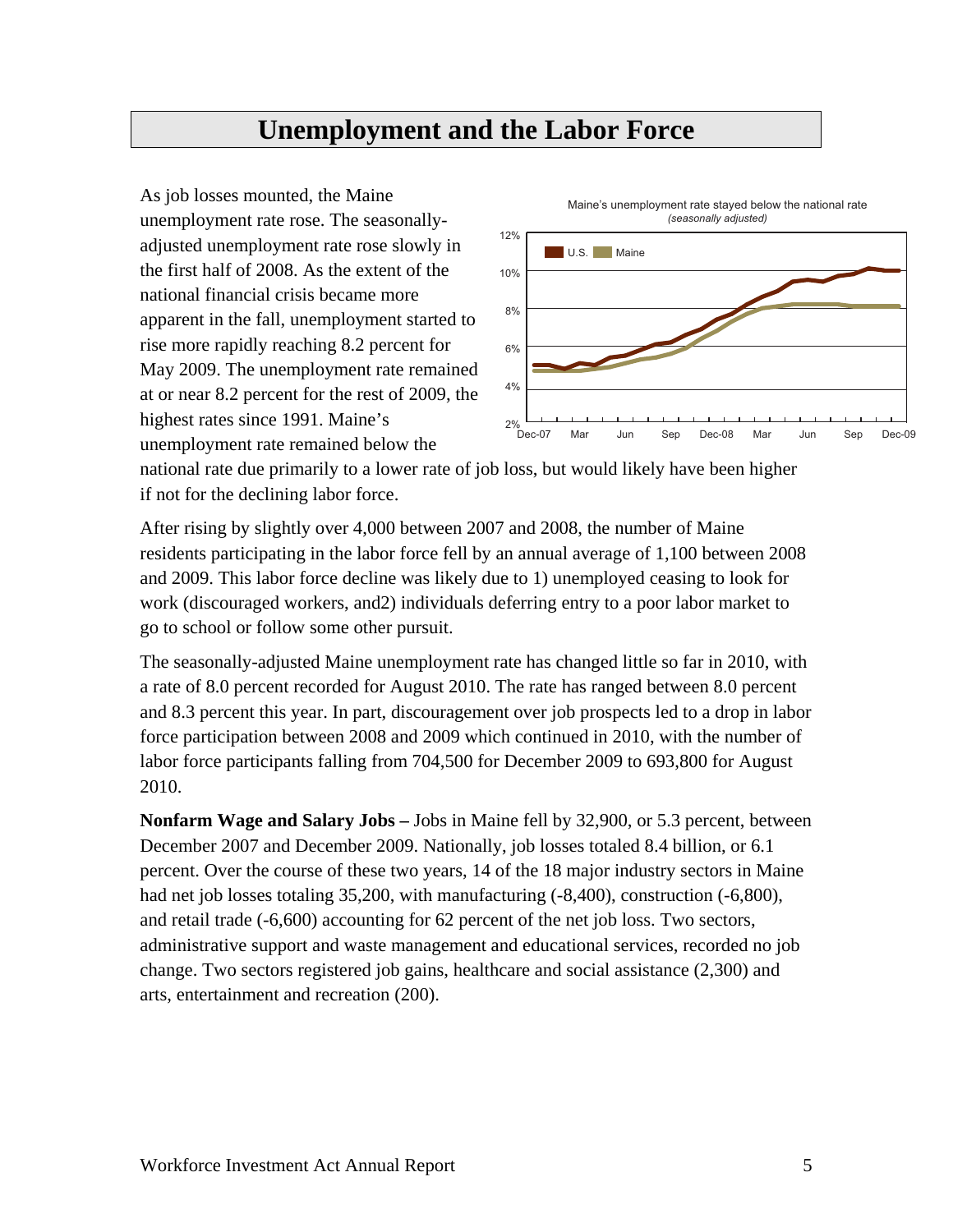#### **Change in Nonfarm Wage and Salary Jobs, Maine and the U.S.** *(seasonally adjusted in thousands)*

With a few exceptions, job changes were similar in Maine and the nation. Major losses were in manufacturing and construction; a net job gain was recorded in healthcare and social assistance. In administrative support and waste management, educational services, and government, gains were

|                                              | <b>Maine Employment</b> |            | Dec 07 to Dec 09 Change |              |         |
|----------------------------------------------|-------------------------|------------|-------------------------|--------------|---------|
| <b>Industry</b>                              | <b>Dec</b>              | <b>Dec</b> |                         | Percent      |         |
|                                              | 2007                    | 2009       | <b>Net</b>              | <b>Maine</b> | U.S.    |
| Nonfarm Wage and Salary Jobs                 | 620.2                   | 587.3      | $-32.9$                 | $-5.3$       | $-6.1$  |
| Natural Resources & Mining                   | 2.6                     | 2.5        | $-0.1$                  | $-3.8$       | $-8.5$  |
| Construction                                 | 30.7                    | 23.9       | $-6.8$                  | $-22.1$      | $-24.0$ |
| Manufacturing                                | 59.6                    | 51.2       | $-8.4$                  | $-14.1$      | $-16.0$ |
| Wholesale Trade                              | 20.9                    | 18.8       | $-2.1$                  | $-10.0$      | $-7.9$  |
| <b>Retail Trade</b>                          | 86.2                    | 79.6       | $-6.6$                  | $-7.7$       | $-7.7$  |
| Transportation, Warehousing and Utilities    | 19.1                    | 16.5       | $-2.6$                  | $-13.6$      | $-7.4$  |
| Information                                  | 11.1                    | 10.3       | $-0.8$                  | $-7.2$       | $-9.1$  |
| Finance & Insurance                          | 25.7                    | 24.3       | $-1.4$                  | $-5.4$       | $-6.2$  |
| Real Estate, Rental, Leasing                 | 7.1                     | 6.2        | $-0.9$                  | $-12.7$      | $-8.9$  |
| Professional, Scientific and Technical Svcs. | 23.9                    | 22.6       | $-1.3$                  | $-5.4$       | $-4.7$  |
| Management of Companies                      | 6.7                     | 6.5        | $-0.2$                  | $-3.0$       | $-4.2$  |
| Administrative Support and Waste Mgmt.       | 24.8                    | 24.8       | $\Omega$                | 0.0          | $-13.4$ |
| <b>Educational Services</b>                  | 19.6                    | 19.6       | $\Omega$                | 0.0          | 4.3     |
| Health Care & Social Assistance              | 97.4                    | 99.7       | 2.3                     | 2.4          | 4.2     |
| Arts, Entertainment and Recreation           | 8.2                     | 8.4        | 0.2                     | 2.4          | $-5.0$  |
| Accommodation and Food Services              | 52.4                    | 51.5       | $-0.9$                  | $-1.7$       | $-3.8$  |
| <b>Other Services</b>                        | 19.8                    | 19.3       | $-0.5$                  | $-2.5$       | $-3.6$  |
| Government                                   | 104.4                   | 102.8      | $-1.6$                  | $-1.5$       | 0.5     |

reported nationally while either no gains, or a job loss in the case of government, were recorded in Maine.

At the end of 2009, the number of nonfarm wage and salary jobs stood at 587,300 – a loss of 32,900 since the start of the recession in December 2007. Between December 2009 and August 2010, jobs have increased 2,100 to 589,400 for August 2010. Gains in manufacturing; trade, transportation, and utilities; and leisure and hospitality services were partially offset by losses in construction, education and health services, and financial activities.

Substantial monthly swings in the preliminary count of seasonally-adjusted nonfarm jobs in 2010 make it difficult to interpret. However, revisions to this data which take place in early 2011 will likely show that slight job growth has occurred between September 2009 and August 2010.

**Employment Projections, Short Term** - The current national forecast by Economy.com projects GDP will grow by 2.8 percent in 2010. Some job growth is expected in the last half of 2010, with accelerating growth in 2011 and 2012, although job gains will not be substantial enough to lower unemployment significantly.

The latest forecast (February 2010) from the Maine Consensus Economic Forecasting Committee (CEFC) indicated that statewide nonfarm wage and salary employment would bottom out in the second quarter of 2010, with a modest recovery in mid-2010. The most recent forecast for Maine from Economy.com supports the CEFC forecast from February 2010, with the number of nonfarm jobs slowly rising in the last half of 2010.

**Employment Projections, 2008-2018** - With the uncertainty surrounding the strength of the economic recovery and the rapid changes taking place in the workplace, projections of future job change must be viewed with caution. Whenever technological innovation, new market developments, and public policy initiatives combine and transform the employment landscape, formidable challenges confront those charged with producing official employment estimates and projections. The traditional industrial and occupational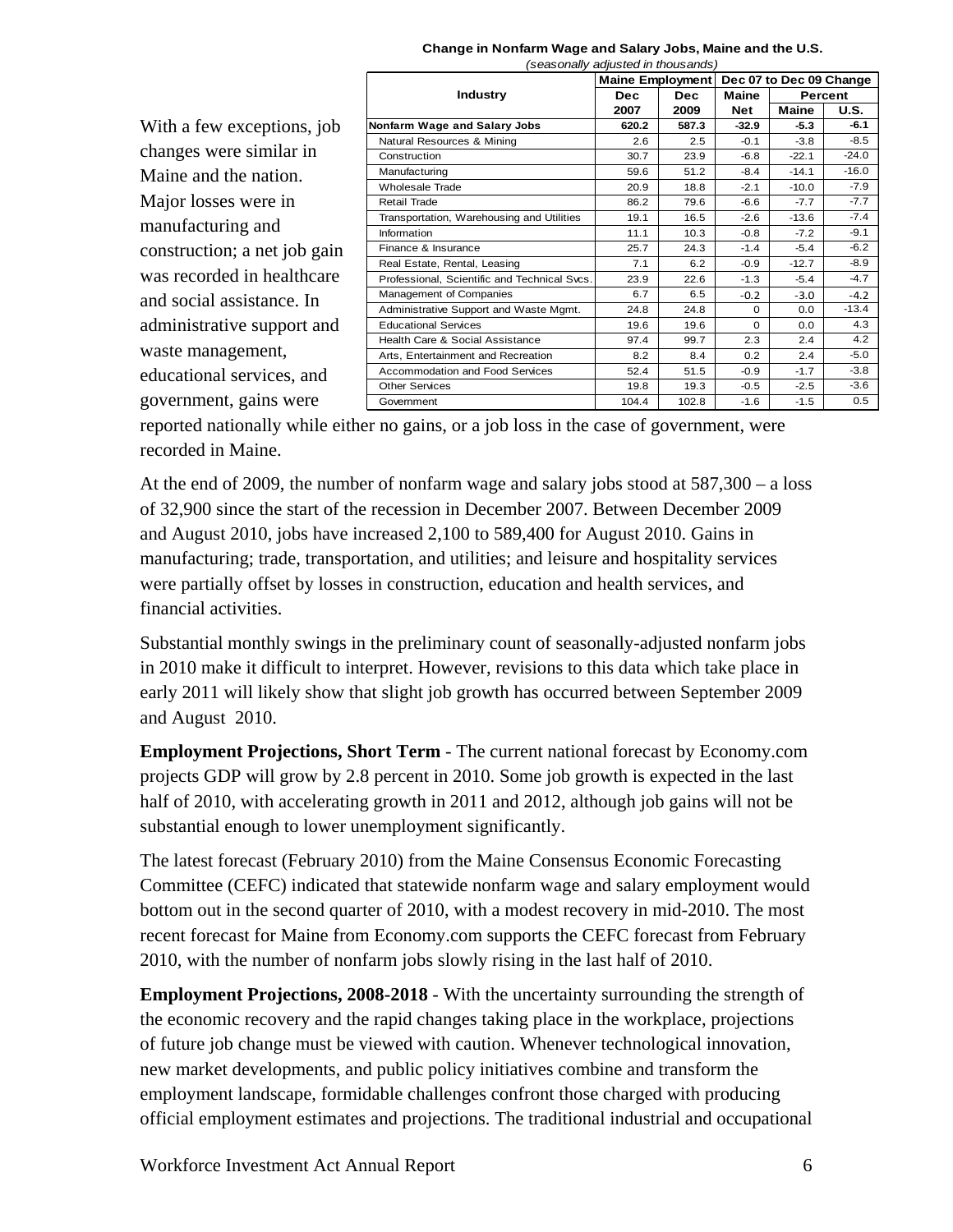employment projections are developed to provide the basis for educational and training programs that prepare students to meet demands of the future job market and guide jobseekers making a career choice. However, these projections must be viewed as a base from which to operate, and should be analyzed and amended with current information. For example, the healthcare sector is expected to be the source of many new jobs between 2008 and 2018. However, the effect of recently enacted healthcare reforms and changes in funding for Medicare and Medicaid may have an impact on healthcare jobs not accounted for by the projections. Employment projections for 2008 to 2018 are presented below with these caveats in mind.

The outlook for the 2008 to 2018 period is for a continuation of trends that have been ongoing for some time. Employment is expected to record a net increase of about 14,400, or 2.1 percent, with wage and salary job growth almost exclusively among serviceproviding industries. Education and health services are expected to account for more than two-thirds of the net increase in wage and salary jobs. The manufacturing sector is expected to continue to lose jobs.

The occupational structure of employment will shift along with changes in the industrial structure and technology. Healthcare practitioners and technicians; healthcare support; business and financial operations; computers and mathematics; life, physical, and social science; protective service; and personal services jobs are expected to grow at more than twice the rate for all occupations. These occupations will account for more than half of the net gain in jobs between 2008 and 2018. Production; farming, fishing and forestry; transportation and material moving; and building and grounds cleaning and maintenance jobs are expected to decline as a result of a combination of trends, including continued manufacturing job losses, and challenges in agriculture, forest products, and fishing industries. Some of the expected job losses will be due to mechanization and other productivity improvements that allow for less labor per unit of output.

**Where the Jobs Are** - Jobs have become more centralized in Maine as a result of job changes recorded during the first nine years of this decade. Between 2000 and 2007, the number of nonfarm wage and salary jobs rose 18,400 in the three metropolitan areas (net job gain of 12,900 in the Portland-South Portland-Biddeford area). Jobs in nonmetropolitan (rest of the state) areas fell 4,200. During this time frame, the number of jobs in manufacturing continued to decline, with many of these losses occurring in rural Maine. At the same time, jobs increased in most of the other industry sectors, with much of the job gain in many of the services industries located in metropolitan areas.

With the onset of the recession, job losses were more widespread as manufacturing firms cut back or closed, construction activity dropped, and the number of service-related jobs (with the exception of healthcare) fell. As a result, all of the areas lost jobs between 2007 and 2009. **Metropolitan area jobs fell 10,500 (Portland-South Portland-Biddeford, - 7,200; Lewiston-Auburn, -1,900; Bangor, -1,400); jobs located in non-metropolitan Maine dropped 12,200.**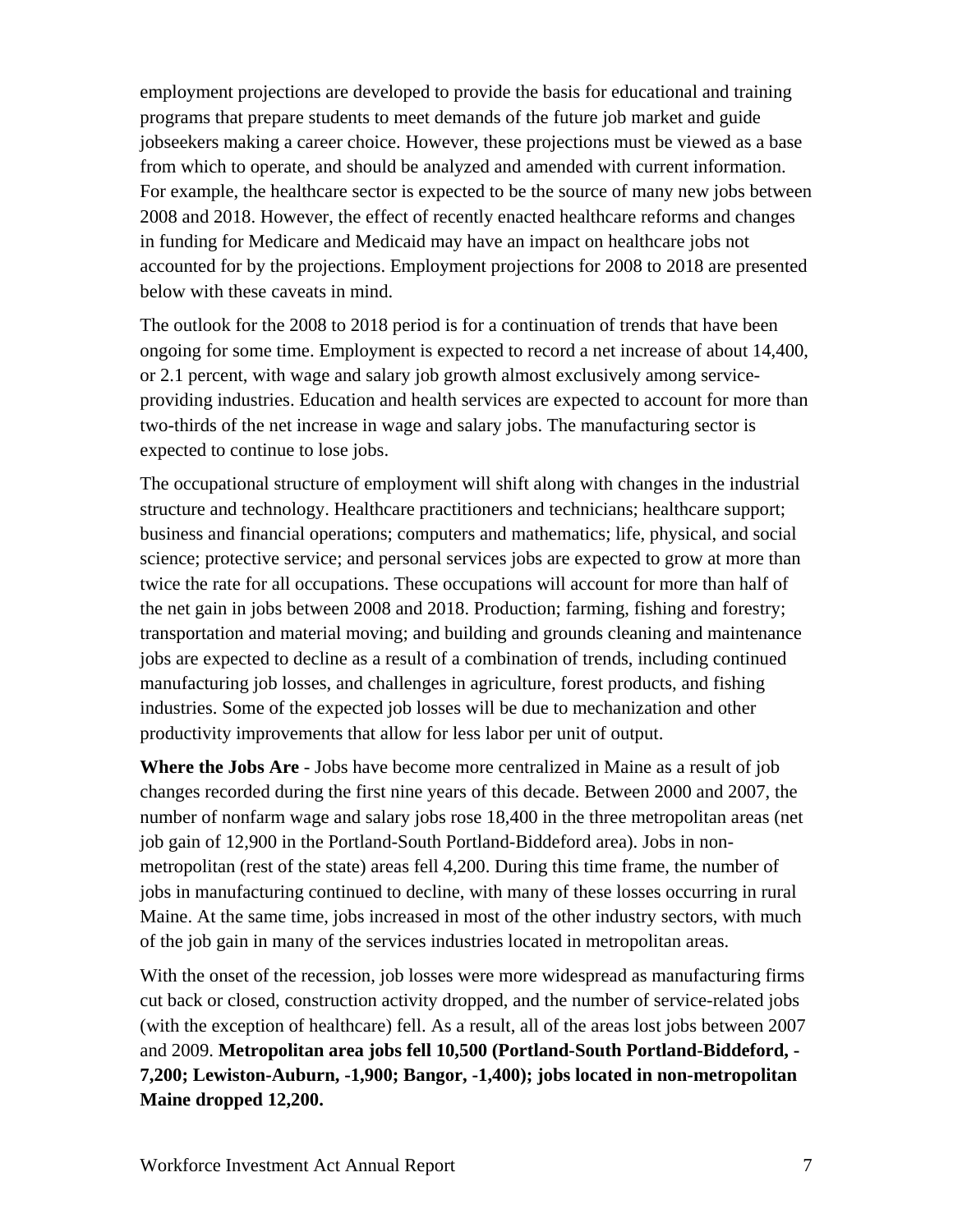Between 2000 and 2009, nonfarm wage and salary jobs statewide fell by 8,500. As a result of the job growth disparities during this decade, the metropolitan areas gained 7,900 jobs, while the nonmetropolitan areas lost 16,400 jobs. The metropolitan areas

accounted for 51 percent of nonfarm wage and salary jobs in 2009, up from 48 percent in 2000.

**Population Trends-**Labor force growth is primarily driven by longterm demographic trends in the

| <b>Percent Change in Nonfarm Wage and Salary Jobs</b> |         |         |         |  |  |  |
|-------------------------------------------------------|---------|---------|---------|--|--|--|
| 2000-2007 2007-2009 2000-2009<br>Area                 |         |         |         |  |  |  |
| Maine                                                 | 2.4%    | $-3.7%$ | $-1.4%$ |  |  |  |
| Metropolitan Areas                                    | 6.3%    | $-3.4%$ | 2.7%    |  |  |  |
| Portland-South Portland-Biddeford                     | 7.1%    | $-3.7%$ | 3.1%    |  |  |  |
| Lewiston-Auburn                                       | 3.4%    | $-3.9%$ | $-0.6%$ |  |  |  |
| Bangor                                                | 6.3%    | $-2.1%$ | 4.0%    |  |  |  |
| Non-Metropolitan                                      | $-1.4%$ | $-4.0%$ | $-5.3%$ |  |  |  |

population, including birth and death rates, migration patterns, and shifts in labor force participation**.** Labor force growth surged from the mid 1960s to the late 1980s as the baby boom generation reached adulthood and the share of women working outside the home increased sharply. During the 1990s an aging population and peaking of female labor force participation slowed labor force growth. During the 2000s labor force growth slowed further as the Maine population continued to age, total population growth stalled, and labor force participation rates for all age groups under 55 declined.

Although there is a labor surplus now, shortages are expected in the future as the population grows slowly and older. This makes training the labor force in place to meet the current and future needs of Maine employers vitally important. Maine employers and policy makers will need to pursue innovative ways to grow the labor force.

**Summary** - The impact of the national recession on the Maine labor market was severe. More than 30,000 nonfarm wage and salary jobs were lost between December 2007 and December 2009. The national recovery, which began in mid-2009, has yet to make a significant impact on national and Maine labor markets. The Maine labor market stabilized in 2010, with monthly unemployment rates ranging between 8.0 and 8.3 percent and very slight job growth. Current forecasts call for jobs to increase, but not fast enough in the near term to significantly reduce unemployment.

Reemployment faces some challenges, in addition to forecasted slow net job growth. Currently, there are mismatches between the skills of people who are out of work and the skills needed by employers. For example, many workers are separated from construction and production occupations while job openings offering good wages are concentrated in healthcare and information technology. There is also a geographic mismatch as the growing services sector centralizes in the urban areas while rural areas experience a continued erosion of jobs. Even as the number of job ads in Maine began to increase this year, unemployment remained at high levels, likely due in part to these mismatches.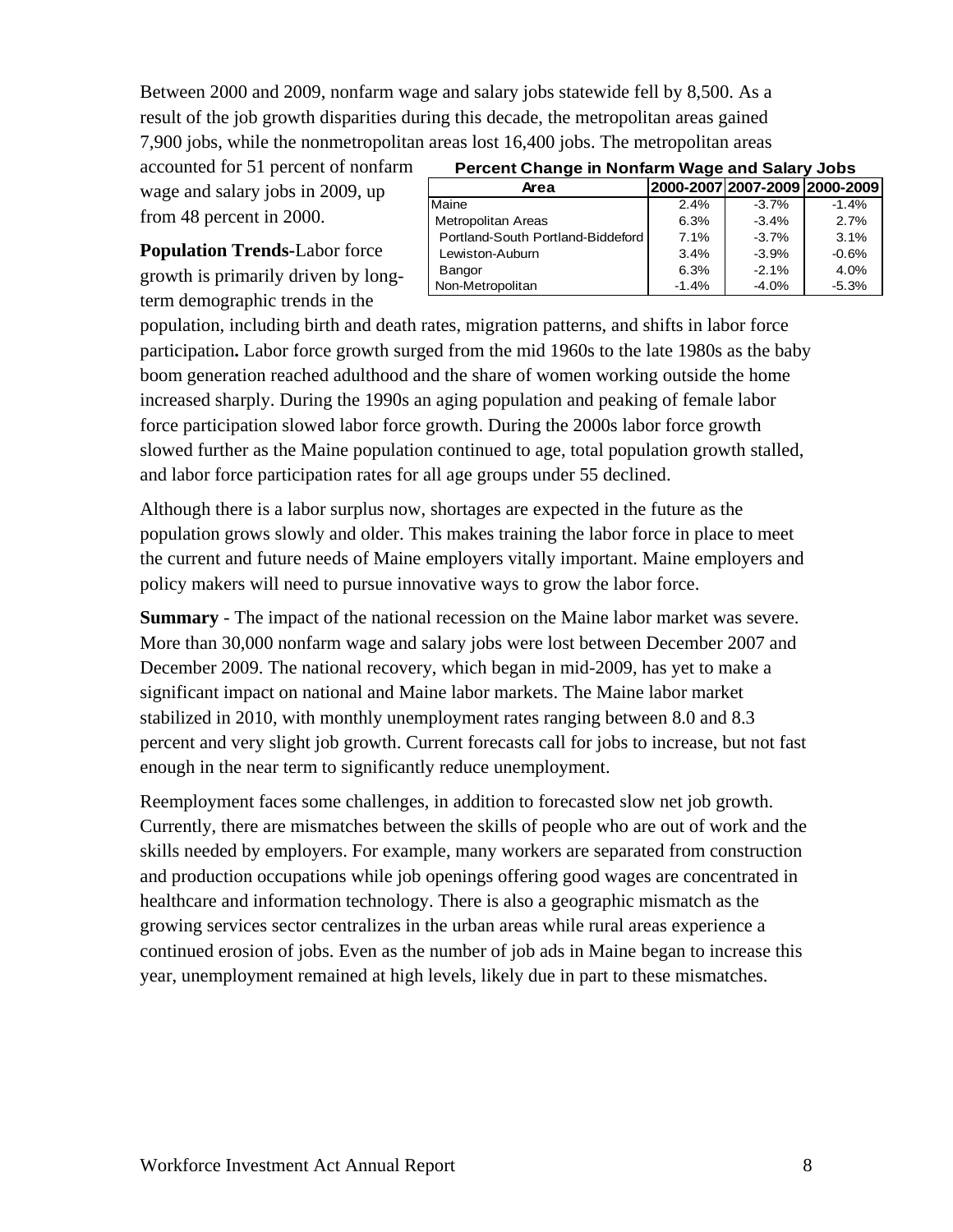## **American Reinvestment and Recovery Act of 2009 (ARRA)**

Governor Baldacci's vision for Maine is to become the renewable energy leader in New England. To this end, the Governor directed the workforce development system to focus Recovery funds on the areas of renewable energy, "green" jobs, and weatherization. In addition, we are expanding our efforts to invest in new opportunities within the growing sectors of information technology and health care. Recovery funds are providing a muchneeded infusion of resources targeted at training workers within these fields.

The Governor required that at least 80% of the Recovery Act funds distributed to the four Local Workforce Investment Boards (LWIBs) be spent on direct training and support. He requested that we look to maximize opportunities to leverage these valuable resources with other funding sources and related programs. He directed us to look for opportunities to partner with existing programs and leverage other resources to carry out the intent of the Recovery Act workforce development funding.

Of the 15% of funds allocated for administration and statewide capacity building, nearly all of these monies are being invested in worker retraining. The 5% portion is being is targeted for layoff aversion. The program is designed to serve workers who require skills upgrading — similar to Maine's Governor's Training Initiative which provides training resources to companies to upgrade workers skills and/or create new jobs.

The other 10% is being invested in the state's Competitive Skills Scholarship Program (CSSP) for WIA-eligible dislocated workers receiving unemployment insurance. The Competitive Skills Scholarship Program is utilizing the ARRA 10% funds to support training that results in certificates, two or four year degrees and targets high-wage, indemand occupations. CSSP provides wrap-around supports such as child care, transportation, books, supplies, equipment, remedial and prerequisite training. CSSP aims both to meet the employment needs of the Maine business, nonprofit, and community sectors and to enable low-income and unemployed Maine residents to participate in postsecondary education and certificate and training programs. Nearly \$400,000 of ARRA dollars targeted to eligible Dislocated Workers created 115 training slots in CSSP. Training is for Recovery CSSP participants are enrolled in training in Healthcare; IT Computers: Technicians/Software Engineers; Energy and Green Energy: Heating-Air Conditioning, Plumbing, Electrical, Machinists, Welding, and Construction.

The remaining ARRA 5% funds are supporting Targeted Training Initiative (TTI) Training for companies within the clusters of healthcare, weatherization, energy, the "green economy," or information technology. TTI funds are providing companies partial reimbursement of training costs to help prevent future workforce layoffs or financial curtailments. TTI companies contribute at least 50% of the training costs for either incumbents or new hires. Thus far, TTI has spent over \$263,000 in ARRA funds and leveraged over \$315,000 (51%) from companies resulting in 102 jobs retained/saved and 32 jobs created.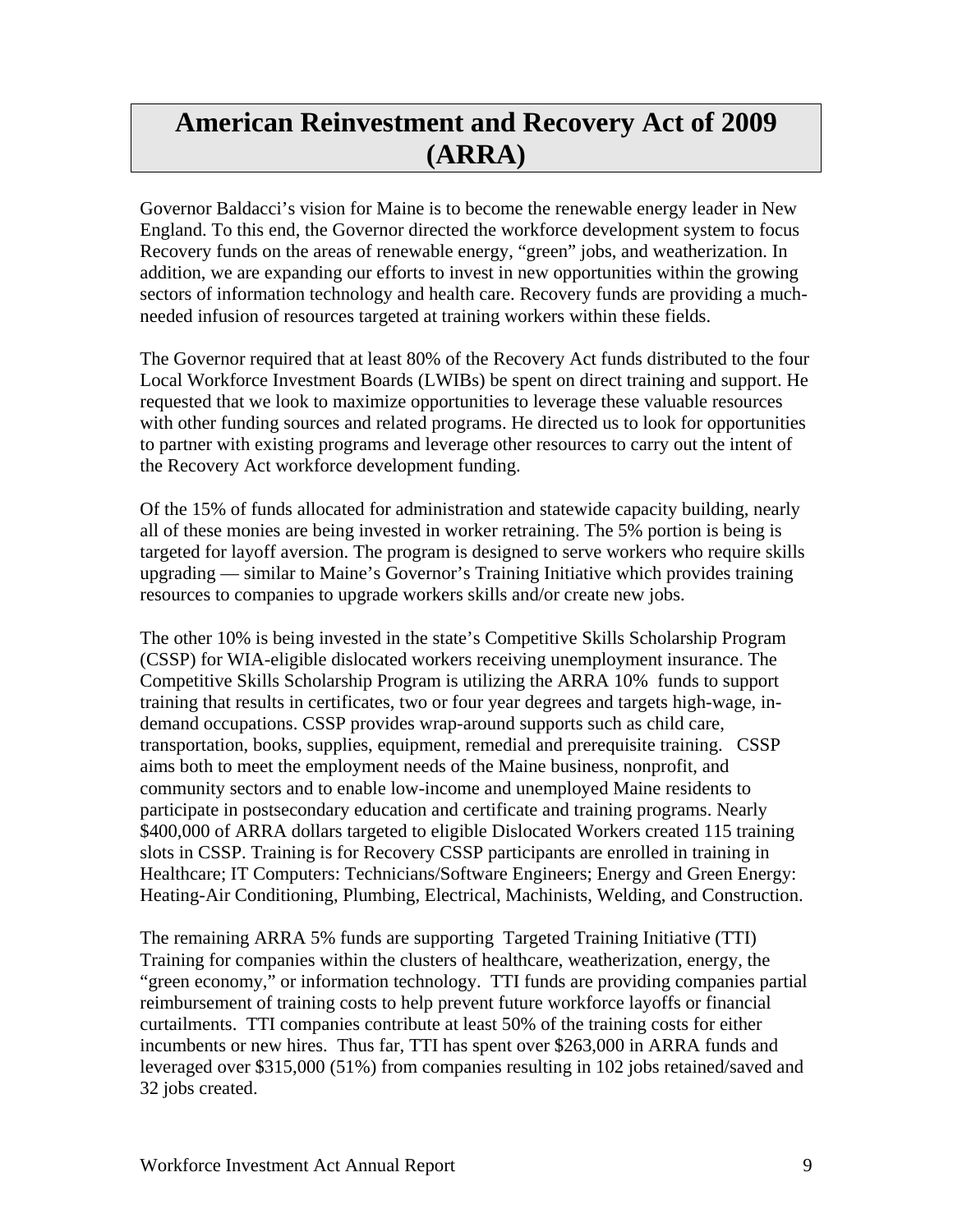## **Maine Jobs Council Committee Reports: 2009 - 2010**

In preparation of this WIA Annual Report, MJC Committees were asked to address a number of questions about their activities in the past year. The areas to be addressed were: the policy objective(s) of the committee; significant activities/initiatives undertaken in the past year; outcomes and activities contributing to the overall goals of the MJC; strengths of the committee; and, challenges faced in the past year.

As is obvious in the following committee reports, each committee focused on the employment issues faced by the population represented by the committee. The various activities and initiatives that were carried out in PY 09 reflect both the critical and immediate employment needs of that population in this challenging economic time and the demands of committee work, such as recruiting committee members, turnover of staff available to the committee, and the time available for meetings.

The quality and quantity of the committees' work was significant, and it made a laudable contribution to the workforce development efforts in Maine.

#### **Apprenticeship Committee**

The Maine Department of Labor is the State Apprenticeship Agency (SAA) that is recognized by the US DOL Office of Apprenticeship (OA) and has responsibility and accountability for the Maine Apprenticeship Program.

The State Apprenticeship Council (SAC) is the Standing Committee on Apprenticeship of the Maine Jobs Council and was established to assist the SAA. In Maine, the SAC is regulatory and may promulgate Apprenticeship Rules at the direction of the SAA. The SAC provides guidance on and approves newly registered programs.

In PY 09, Maine apprenticeship has been working with the USDOL Office of Apprenticeship to revise current Maine Statute in order to bring Maine law into alignment with the revised Federal Law 29.29 which expands the methods by which sponsors can provide apprenticeship training from strictly time-based to a more modern competency-based approach. The new approach delineates how competency-based and or hybrid approaches (part time-based/part competency based) must be documented. In addition, the law requires that all new or revised programs developed at the state level be approved by the USDOL-OA for federal purposes such as Federal Contracts that must meet Davis-Bacon or other employment-related thresholds such as Affirmative Action. Maine received a grant to assist with these revisions.

Maine apprenticeship enrolled significant apprentices into a new training program "Composite Technician." Initial funding for these apprentices came from Maine's North Star Alliance Initiative," a USDOL grant. Numbers continue to expand in this and other programs related to Maine's emerging composite manufacturing industries. Maine apprenticeship leveraged \$750,000 of federal match from this grant.

Workforce Investment Act Annual Report 10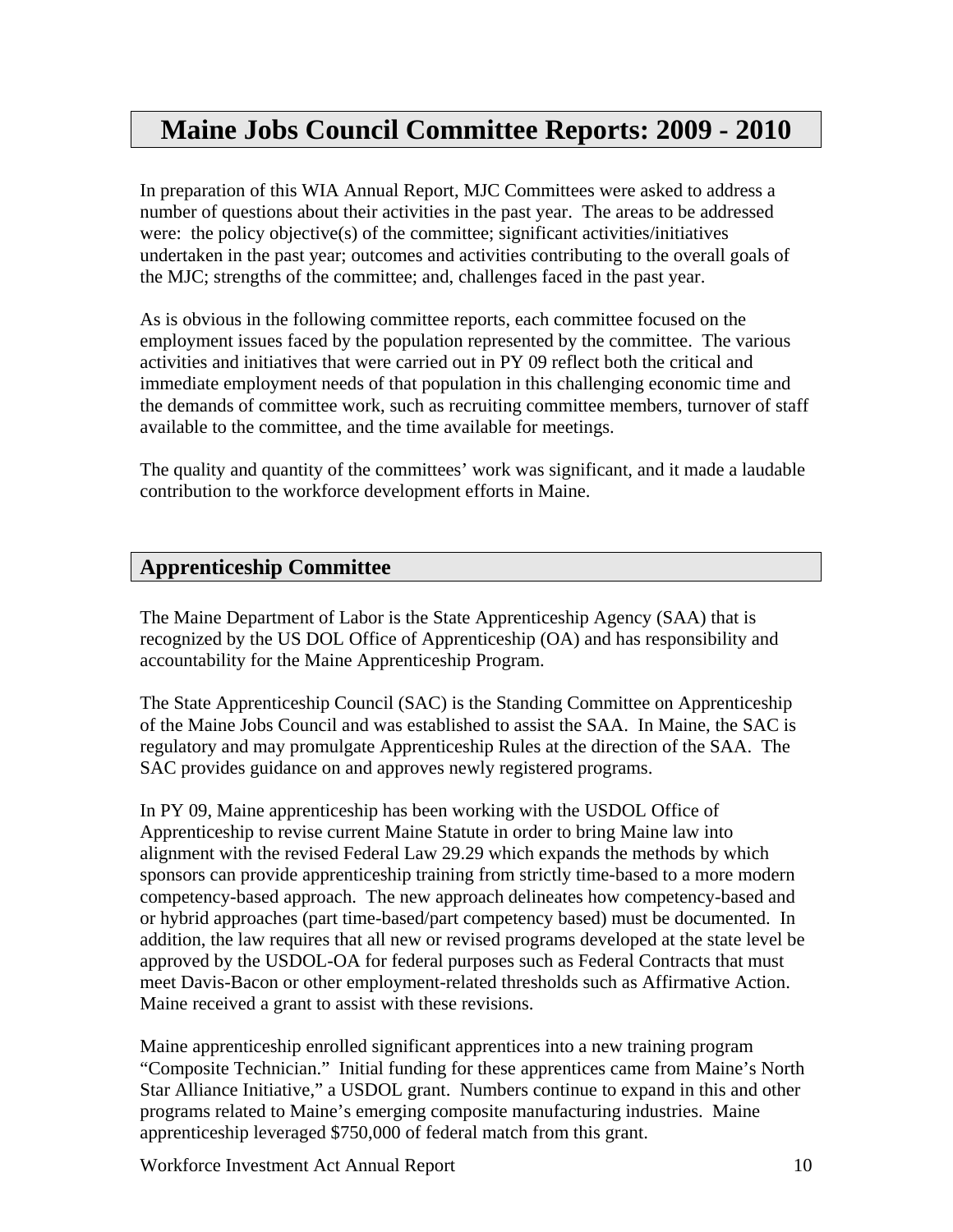Maine apprenticeship is taking the first steps toward integrating Maine apprenticeship and WIA programs. Maine also received a \$25,000 grant toward this outcome that will fund a team from Maine to attend an Action Clinic in Boston in 2010. The clinic will help partners in the workforce investment system understand the value of apprenticeship as a training and placement outcome and will enable partners in the apprenticeship system an expanded understanding of how to work with workforce investment agencies and resources.

These initial steps toward new approaches are contributing to the overall goals of the Maine Jobs Council. Anticipated outcomes have not yet been realized.

One of the strengths of the committee is that it is Chaired by the President of the Maine AFL-CIO (Don Berry) and co-chaired by the Chair of the Maine Jobs Council (Phil Dionne). These two key officials play an integral role in assuring continuing commitment of General Fund resources and integration of WIA and similar resources. Committee members represent private industry, secondary education, and several occupational specialties.

A challenge that the Apprenticeship Committee faces is funding. Due to budget constraints, State funding has declined, and there is no Federal funding that supports Apprenticeship.

#### **Commission on Disability and Employment**

The Commission on Disability and Employment, which serves as a subcommittee of the Maine Jobs Council, works toward the goal of full opportunity for people with disabilities who work or want to work. The Commission envisions a future in which people with disabilities have jobs that meet their economic and personal needs -- a future in which there is fair treatment of workers with disabilities and full support for their endeavors.

Being a committee within the structure of the Maine Jobs Council as the State Workforce Investment Board under WIA gives a wider opportunity to work collaboratively with other committees that have common concerns, such as the Older Workers Committee, the Veterans' Employment Committee, and the Youth Transitions Committee, thus supporting the MJC's goals.

The Commission serves as the Steering Committee for the Disability Program Navigator Initiative that promotes system change in the employment of people with disabilities by increasing accessibility to programs and services at Maine's CareerCenters. Supplemental funding that was received allowed for extension of the statewide program for an additional year.

The Commission supported the transfer of State general funds (\$304,000) from the Department of Health and Human Services Office of Adults with Mental Illness Employment Services to the Bureau of Rehabilitation Services to help with bringing down the Federal Vocational Rehabilitation match amount. These funds equate to \$1.4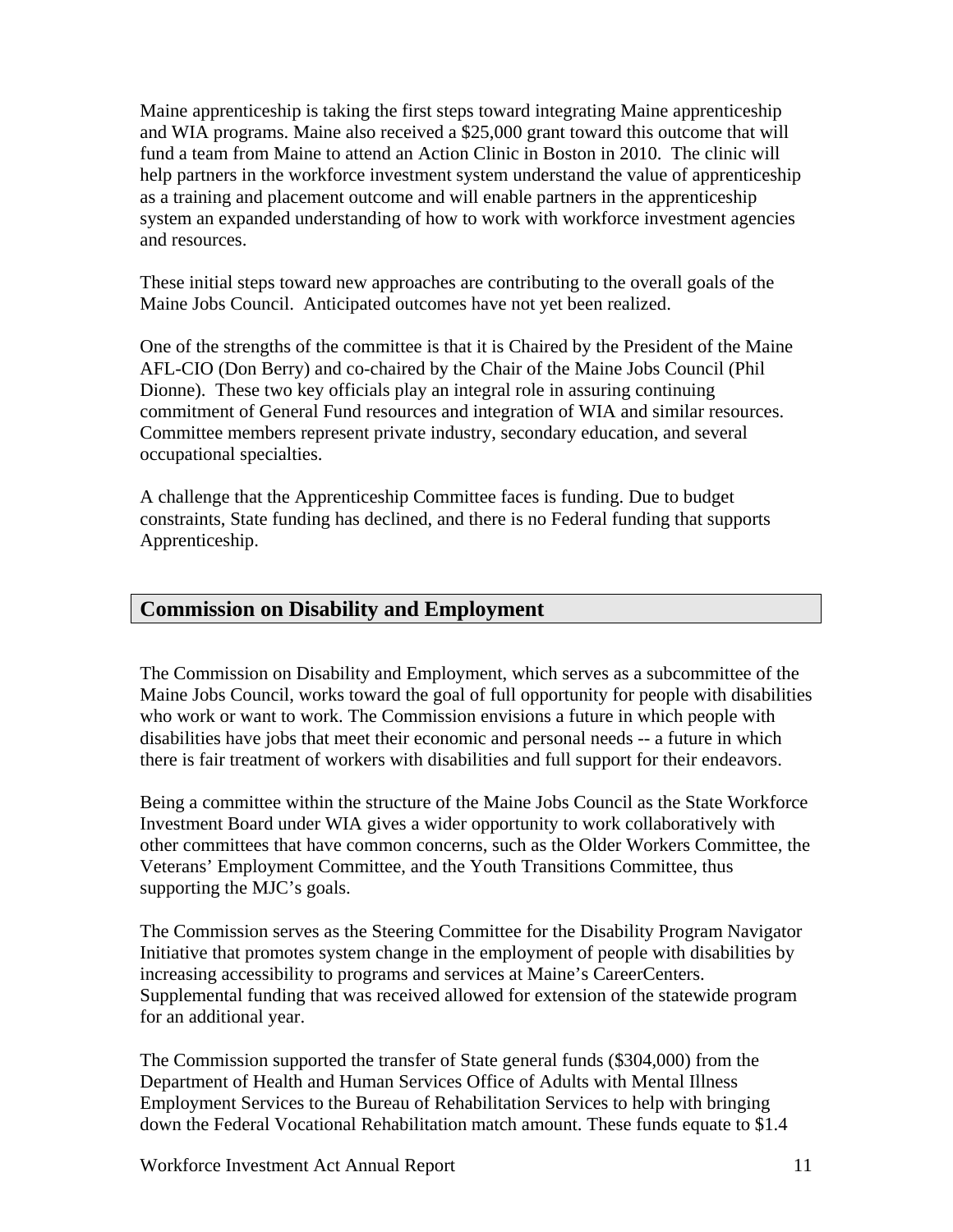million in combined state and federal funds that Maine would not have otherwise had for vocational services.

An on-going activity was to maintain awareness of disability employment issues across state departments.

As part of the larger MJC organization focused on the workforce development system, this committee's work informs all the subcommittees as well as the MJC as a whole on the issues of employment among people with disabilities. Because this system needs to encompass all workers and jobseekers, this is an important function. The Commission will work with the next administration to achieve the next Governor's workforce goals.

The Commission on Disability and Employment is made up of experts, advocates, and concerned citizens from the public and private sectors. Fifty-eight percent of its members are people who identify themselves as having a disability.

A challenge that the Commission faces is the collection of complete and accurate data for understanding the numbers of customers of the workforce development system who are disabled. Since some data provision is voluntary, it tends not to be reliably provided in all parts of the state.

### **Older Workers Committee**

The Older Worker Committee (OWC) of the Maine Jobs Council promotes the value of Maine's older workers through advocacy, education, and policy development to meet the needs of workers and employers.

In Maine, workers age 55 and over comprised 21.5 percent of total employment in 2009, up from13.7 percent for 2001. While the number of workers under the age of 45 declined 17%, workers aged 45 to 54 increased 4.6 percent, and those over the age of 54 rose over 53.8 percent.

The OWC assumed responsibility as the Advisory Committee for the \$1,000,000 Aging Worker Initiative grant program, ensuring that the strategies implemented connect to and leverage the broader workforce and economic development activities taking place across the state.

The Older Workers Committee hired a summer intern in May 2010 to update its annual *Maine's Aging Workforce: Opportunities and Challenges* report.

The OWC heightened awareness of the issues around older workers, job seekers, employers, and policy makers. Under the Maine Jobs Council rubric, the OWC's efforts contribute to the effort to create a world-class workforce development system, fill in the older workforce details in the big picture, embody the MJC's tone of collaboration, and use the framework of the Aging Worker Initiative to encourage alignment of the needs of an older workforce with WIA required performance measures.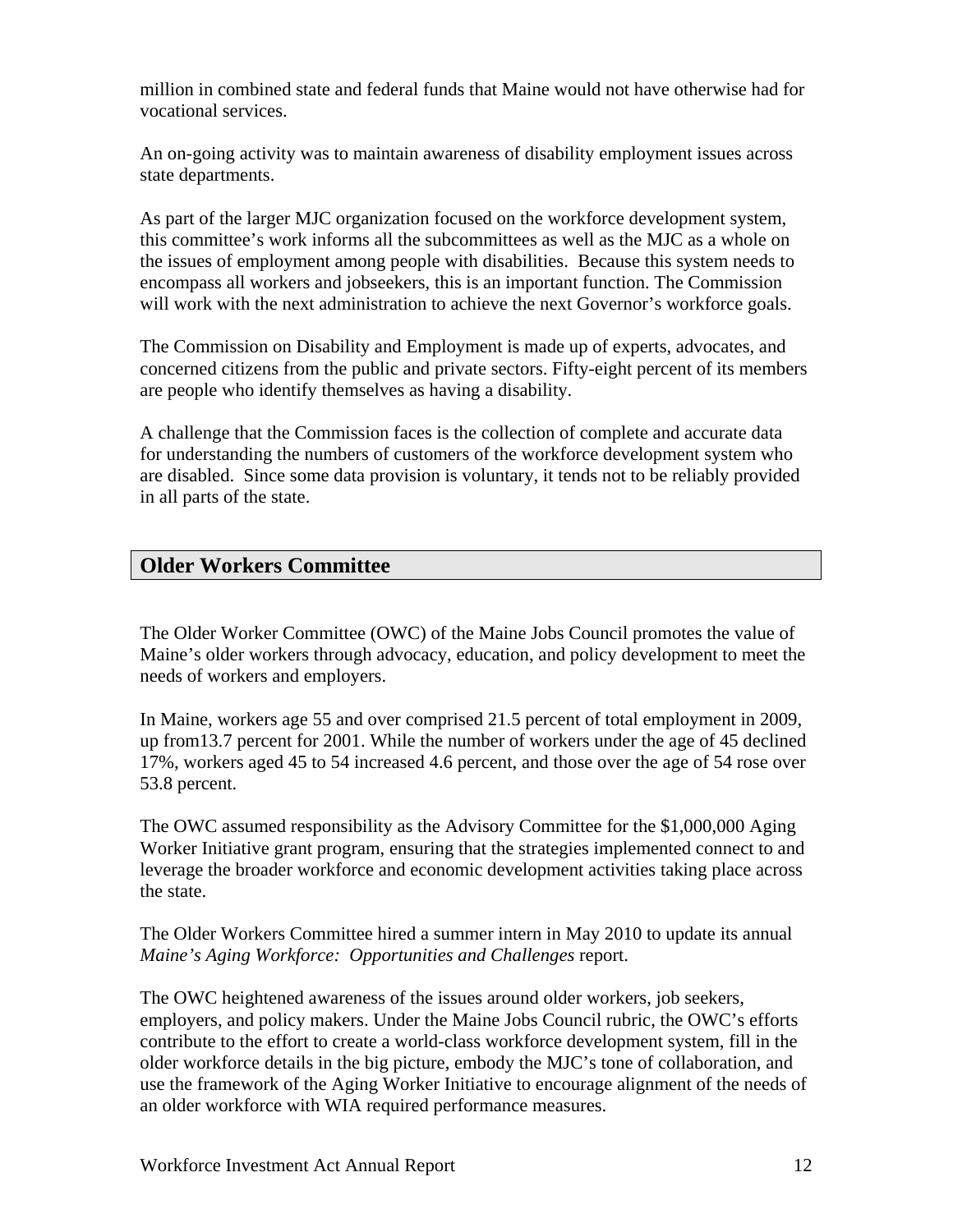The strengths of the OWC are that its membership is involved, energetic, participatory, and diverse. Through the Silver Collar Award, awarded to Reny's Inc. in 2009, and the Maine's Aging Workforce report, the OWC demonstrates activity and involvement. This past year also saw greater commitment from the Maine Department of Health and Human Service's (DHHS) Office of Elder Services, with DHHS assigning its SCSEP Program Manager to staff the OWC.

The Older Workers Committee and the Women's Employment Issues Committee partnered to present a forum on Sexual Discrimination of Older Workers by Dr. Amy Blackstone, Associate Professor at the University of Maine at Orono.

Some of the challenges the committee faced were not enough representation among employers, a need for greater diversity on the committee, and erratic staffing requiring a temporary staff person.

#### **Veterans' Employment Committee**

The Veterans' Employment Committee works to improve employment and training opportunities for Maine veterans, disabled veterans, and eligible spouses. The Committee focuses on broadening the awareness of potential benefits and entitlements available for the veteran community. The Committee's main focus, however, will be on building awareness among employers of the advantages of hiring veterans. The Committee will also develop policy recommendations to increase the effectiveness and efficiency of veterans' employment and training programs in Maine.

Maine is among the states that have the highest percentage of its National Guard members deployed to the battlefield of Iraq and Afghanistan. Since 2003, more than 1,500 soldiers have deployed.

We survey Guard members in Maine to determine their labor force status. We are finding unemployment rates within deploying units that range from 17% to 23%. They leave Maine as unemployed National Guard members; they return home as unemployed combat veterans. We are focused on ensuring that we provide as much help and support as possible to find good-paying jobs with benefits.

Initially, the focus of the Committee was one of educating its membership about some of the core programs available to assist veterans and eligible spouses to find jobs. A formal presentation was provided about Maine's Jobs for Veterans State grant and the new five-Year VETS Plan. Key to the plan is a shift to more "outreach" to Federal contractors, employers who do not use the Maine Department of Labor's Maine's Job Bank as a vehicle to seek new employees, and to businesses owned by Veterans. Other topics of an educational nature included: (1) priority of service for veterans and eligible spouses; (2) an analysis of the State's economy and the employment-related challenges faced by veterans; and (3) some of the core benefits and entitlements of veterans. The outcome was very positive, in that many members commented they had had no knowledge of many of the services and support available for veterans and eligible spouses.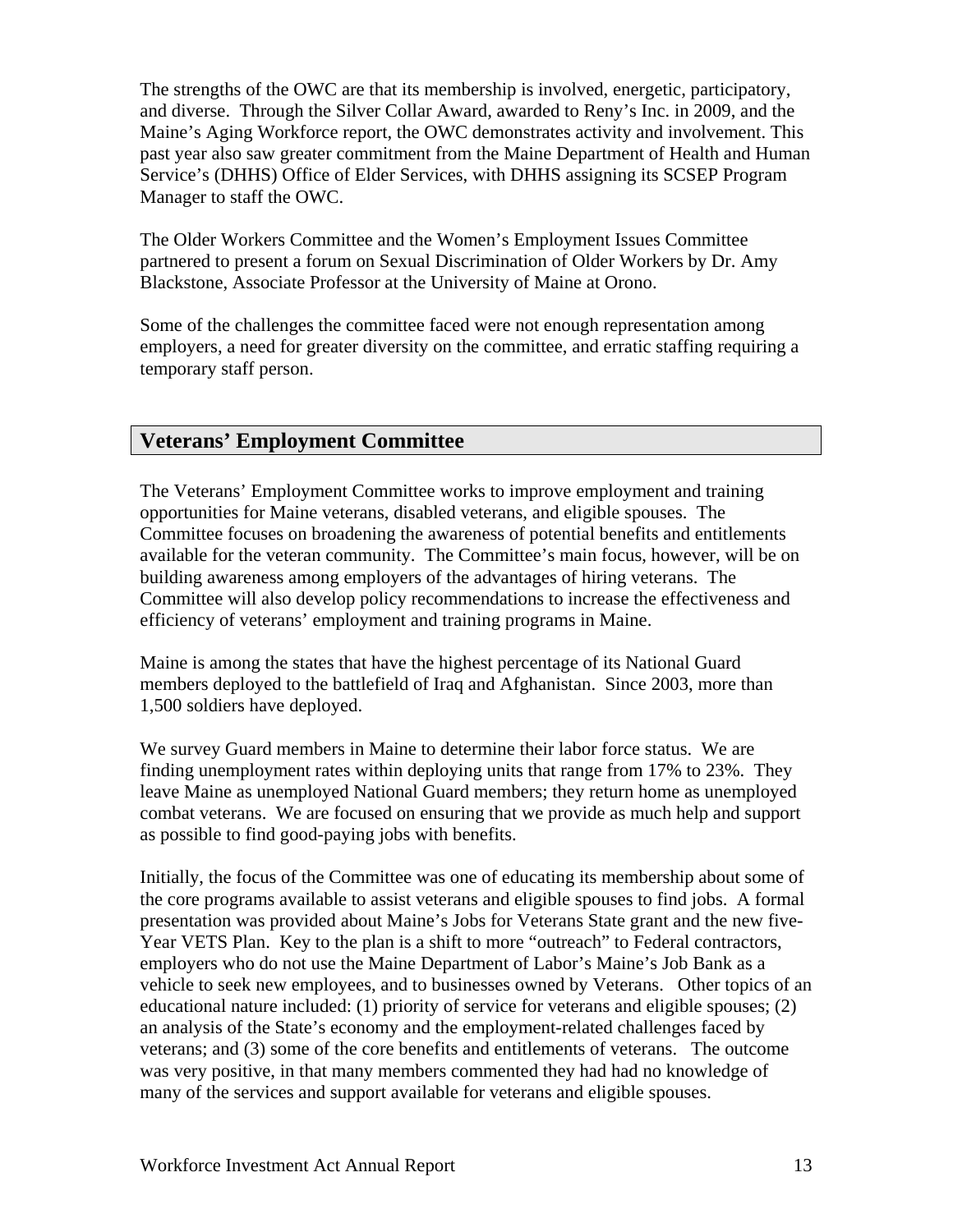A very detailed presentation was provided by Chaplain Andy Gibson to the Veterans committee about the Substance Abuse and Mental Health Services Administration (SAMHSA). He offered a history of inter-agency cooperation between Employer Support for the Guard and Reserves, Military Assistance Program, and the Maine Military Community Network. He discussed Maine's Family Program, Military One Source, and the State's Yellow Ribbon Program. Maine sent a team to the SAMHSA Policy Academy in June to start the process of developing a State-level action plan to assist veterans and family members dealing with mental and substance abuse. Chaplain Gibson related that Maine has a network of local groups/individuals providing multifaceted medical-related services upwards to some 1,000 professionals and volunteers.

The Committee was very responsive to this presentation and the plan that's unfolding. They understand that there are serious problems associated with post-traumatic stress disorder and mild traumatic brain injury, and they are pleased with Maine's efforts to put in place a plan and some structure to deal with these issues.

Bob Haley, Director of the State Approving Agency for Veterans' Education & New England Troops to Teachers, covered the process to access the GI Bill (particularly the new Post-9/11 GI Bill). There's been a huge increase in the use of the Post-9/11 GI Bill. The Bill provides opportunities for on-the-job training and apprenticeship as well. He related the eligibility requirements and how tuition and fees are covered, as well as the provision of a housing allowance and stipends for books and supplies. For more information, the website is [www.gibill.va.gov.](http://www.gibill.va.gov/) Committee members were very pleased to have received this presentation. Many acknowledged that being in a recession could be the best time to take advantage of the new Post 9/11 GI Bill.

The Committee's outcomes and activities are totally aligned with Maine Jobs Council's vision, mission, and guiding principles. The Committee understands that skilled workers are essential to economic growth, and they feel very strongly that those skilled workers are currently available in the form of veterans. The Committee supports the concept of having sector strategies for economic development, with the caveat the veterans receive priority of service for training and hiring. The Committee stands ready to work with all entities to ensure that veterans are provided with the services and support that they need to take care of themselves and their families.

The Committee's strength is its membership. Many members hold, or have held, senior management positions in the private sector. They understand the types of employees that the private sector needs to thrive, and they recognize that veterans have the skills, knowledge, and abilities that Maine businesses are looking for. The Committee is energized to find new and different ways to assist and connect veterans with Maine employers looking for dependable employees.

The Committee is relatively new and has struggled a bit to understand where they fit and their role(s) in enhancing Maine's workforce development system. That said, they are now aware of how they can work on programs, products and policies to assist in moving the system in a desired direction to improve access and services for veterans and eligible spouses.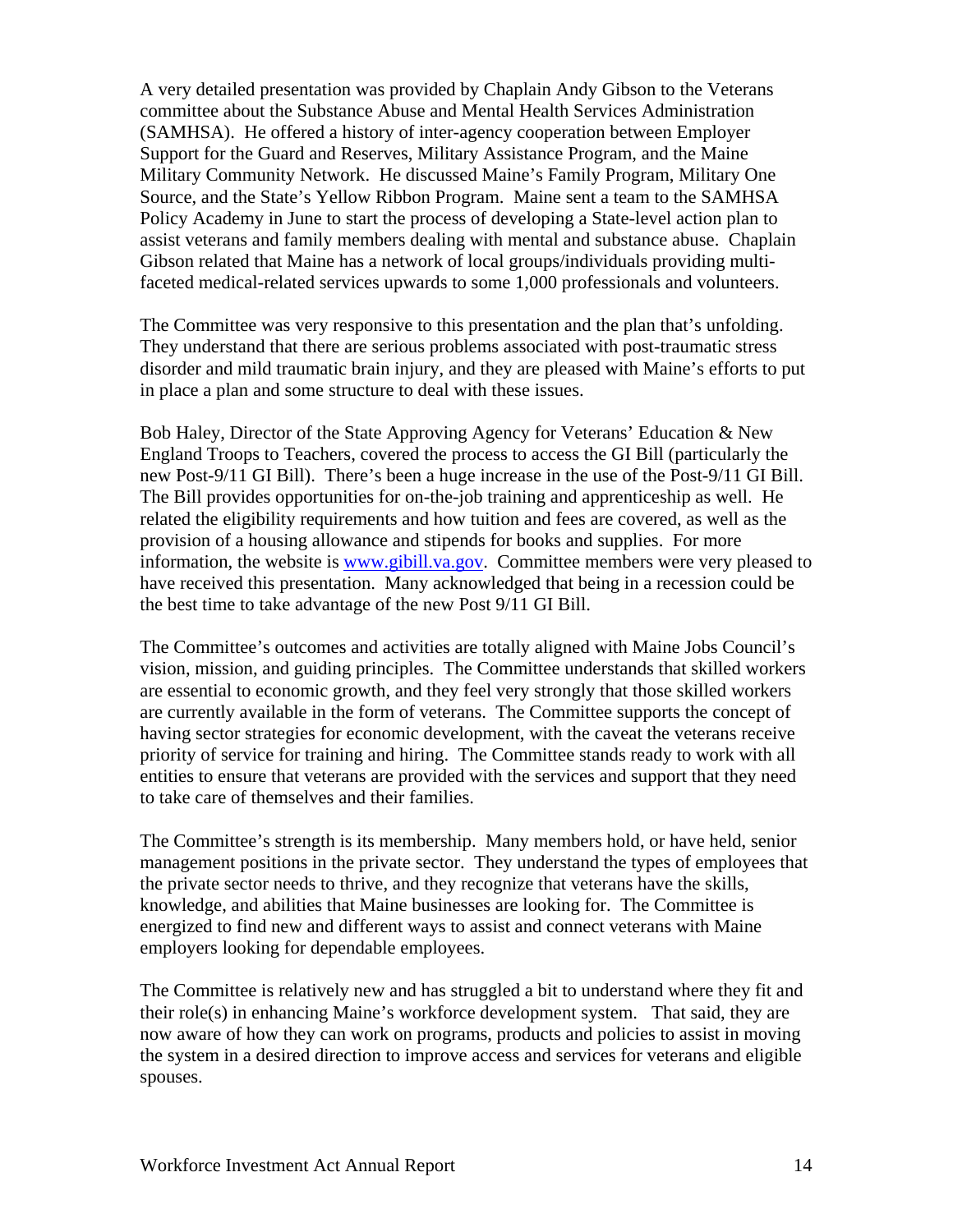#### **Women's Employment Issues Committee**

The Women's Employment Issues Committee's (WEIC) policy is to foster action on current factors affecting women's participation in the workforce.

The Committee highlights employment issues, develops recommendations to the Maine Jobs Council, and supports initiatives that remove barriers preventing women in Maine from attaining complete economic success and security.

The Committee proposes and promotes policies, programs, and legislation that provide full economic opportunity for all Maine women. Through 2010, the Committee will establish quantifiable benchmarks to measure, monitor, and annually evaluate Maine's progress in achieving that economic opportunity and security for all Maine women.

The main objective of the WEIC is the achievement of prosperity for all Mainers through the economic equality and security for Maine women, particularly women in the workforce.

The WEIC believes that:

*When Maine women are economically secure, their families, their communities and the state as a whole benefit.*

In the past year, the WEIC held a collaborative activity with the Older Workers Committee: a presentation by Dr Amy Blackstone on her research concerning the workplace harassment of older workers

Governor Baldacci endorsed the WEIC's recommendation that at least 30% of ARRA funded training and job placement for women be in the nontraditional occupations

The committee also released its annual report, *Working Women in Maine, 2008-2009,* and drafted the next report for 2010 including five-year trends in eight indicators of occupational and economic progress for working women.

The above activities and others undertaken by the WEIC contribute to the MJC's "tone of collaboration," "educating policy makers and the public," "making recommendations to the Governor and Legislature," and placing the conditions of working women, particularly the women served by the WIA and Wagner-Peyser programs, within the context of the MJC's focus on "the big picture."

The strengths of the committee are its large, stable, committed membership several whom are also voting members of the MJC (for continuity and representation); the diverse perspectives and expertise among the members; using Polycom to include members from western and northern Maine in meetings; holding meetings in areas other than Augusta to reach more interested parties; and *Working Women in Maine,* the annual report that contributes a public presence and credibility.

Challenges faced by the committee include the economic and social barriers to women's workplace equality that present the WEIC with a sometimes overwhelming collection of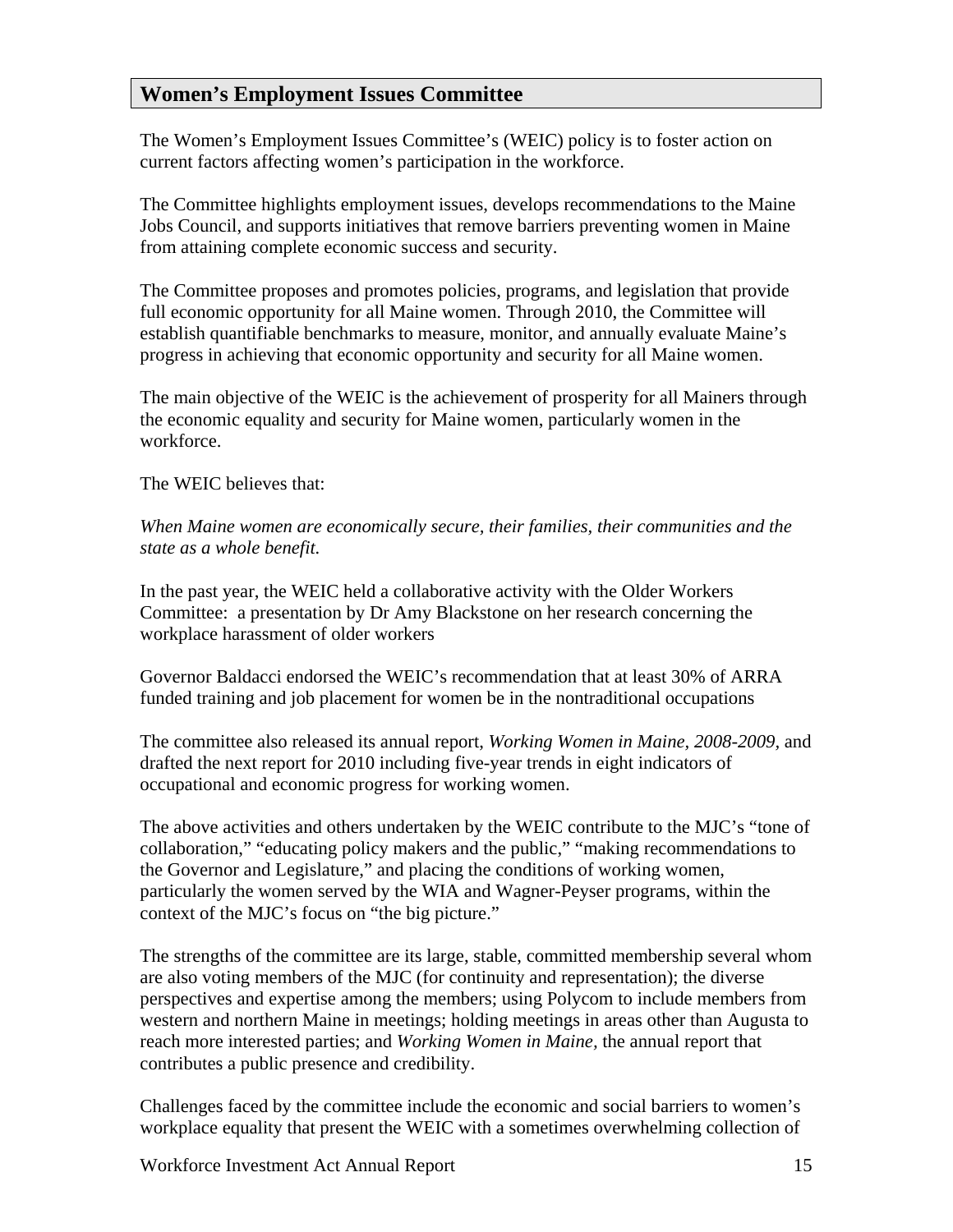complex issues that beg for attention, analysis, and action. Women's participation and success in the workforce are affected by access to child care, domestic violence and sexual harassment, slow acceptance of women in some high paying jobs currently dominated by male workers, access to education for single parents, poor transportation options for workers and students, etc.

Another difficulty is having local workforce investment areas embrace changes that would help them better serve women with training and placement in higher paying occupations and careers.

#### **Youth Transitions Committee**

The Maine Jobs Council (MJC) Youth Transitions Committee (YTC) recognizes that a critical factor to success within our society lies in the ability to navigate change successfully. For youth those transitions include the move from home to elementary school, from elementary to middle school, from middle to high school, and from high school into further education, military service, work, family and/or a combination of those options. Failure to transition successfully at any of those points can mean another societal intervention. This can occur in a voluntary manner, such as alternative education, or in an involuntary manner such as incarceration, which is often more costly to the society and to the individual.

Like most populations in need, there are insufficient resources to comprehensively serve youth needs in Maine. Therefore, the MJC Youth Transition Committee has focused its efforts on identifying, evaluating and supporting youth programs in Maine that need resources to sustain or expand their initiatives. To support its objectives, it has sought grants and/or aligned itself with initiatives that youth service organizations developed (such as the Gold Collar Worker initiative and the Stakeholders sessions respectively).

YTC members supported the "2010 Maine Regional Education, Business & Community Stakeholders Sessions" sponsored by Jobs for Maine's Graduates (JMG), the MDOL, and several private businesses. Six regional sessions were held between 1/1/10 and 6/30/10 and provided opportunities for approximately 150 individuals to affirm and refine the employment competencies used by youth service providers. *For additional information, please see separate attachment.* 

The Stakeholder Sessions helped renew the essential connection between the business community and the youth service community: to update both the skills sets needed by students transitioning into the workforce and those needed for existing occupations. The Stakeholder Sessions provided the forum for young people to respectfully and thoughtfully engage with adults for their community.

A strength of this committee is that it's comprised of a diverse group of individuals dedicated to supporting and improving the lives of Maine youth. Membership includes state employees and representatives from the private and nonprofit sectors.

One of the committee's challenges has been that the Maine Jobs Council's Youth Transition Committee has not met as frequently in 2009-10 as it did in previous years.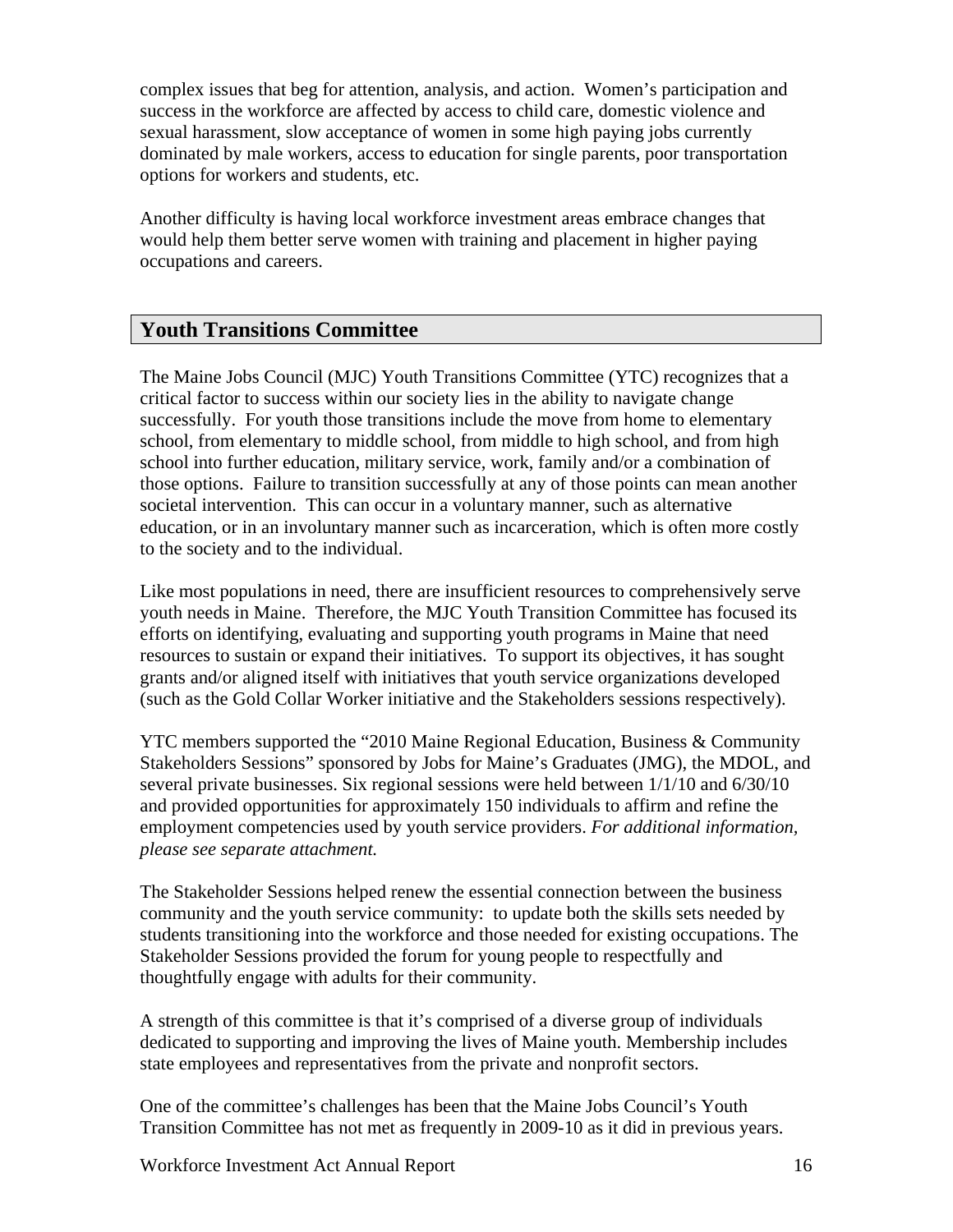The American Recovery and Reinvestment Act (ARRA), which passed in February 2009, has demanded an enormous amount of time from all employment and training providers, including youth services providers, which has reduced their availability for meetings (even virtual meetings). Also, an unintended result of the MDOL's decision to roll out the ARRA youth funds directly to the four Local Workforce Investment Areas was to shift youth service providers focus from the State to the local levels. As a result of these two factors, the Committee members agreed to support the MDOL – JMG Stakeholders events rather than attempt any independent activities in 2009-2010.

## **Highlights of Local Workforce Board Activities**

Local Workforce Investment Boards were asked to submit information on the significant activities and initiatives taken on in PY 09, as well as the major awards or recognition received. They also included challenges faced in the last year.



**Partnerships for Sustainability** 

The most significant activity for this area was the change of both fiscal agent (now the Northern Maine Development Commission) and the hiring of a new Executive Director, Ryan Pelletier, who has been in place since March.

The major activity of the Board has been recruiting new board members. They have added representatives of major agencies in the area (Welfare to Work, CBOs, HUD, SESCEP, veterans, and UI) as well as business representatives.

The industry sector they are focused on is healthcare. The Local Area partnered with MDOL and the other Local Areas and has received a \$4.9 million healthcare sector grant. In addition, Local Area 1 has received a congressional earmark of \$500,000 to supplement its efforts around tuition reimbursement for training/education. A strength that this area brings is a local advisory committee that has been in place for five years. The experience of this advisory committee will help to get activities started quickly.

Other activities in the area include work on an NEG application for the service industry in partnership with the CareerCenters in that area. They are also partnering with the economic development agencies on a grant application to the Economic Development Administration to provide distance education across the two counties via enhanced broadband capabilities. In addition, they are providing workforce development technical assistance on a HUD grant for a Regional Sustainable Community Planning grant.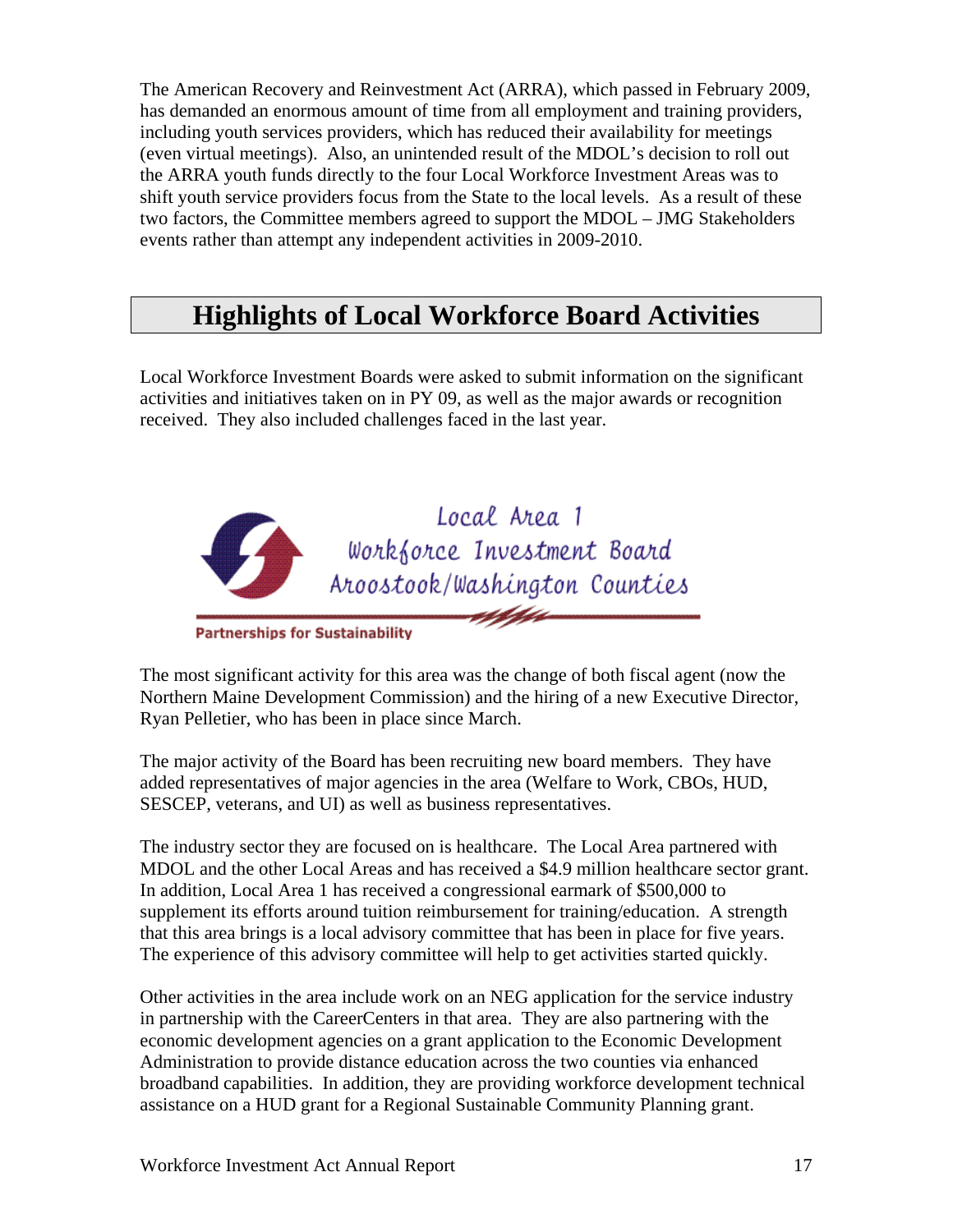Finally, they are partnering with the Adult Education Directors in the area to expand two WorkReady sites and to add three additional sites.

Of particular importance has been the area's success in meeting all the WIA performance standards. They are still challenged, however, with historical issues that brought findings from a Federal monitoring in 2009 even as the fiscal agent changed and a new Executive Director was brought in.



In June 2009, the Tri-County Workforce Investment Board (Hancock, Piscataquis, and Penobscot Counties) and the Chief Local Elected Officials took the first step to build a more effective economic and workforce development system for the region. The region's economic development agency, Eastern Maine Development Corporation (EMDC), was hired to deliver Workforce Investment Act services. EMDC now houses the Workforce Investment Board and is the service provider for all Workforce Investment Act services in the Tri-County region.

Housing the workforce program board and the WIA operations with economic development services under one roof provides the opportunity to develop a new *architecture* for the area's economic and workforce development systems - one that is unique in the State of Maine.

In response to growing demands for employment services in the region, the Tri-County CareerCenter partners including EMDC, Bureau of Employment Services, and Bureau of Rehabilitation Services have collaborated to develop and implement an integrated job search and networking program for job seekers. Staff at the three agencies shares curriculum development and instructional duties with the goal of creating a common set of supports for all job seekers accessing the CareerCenter. This integration of resources at the point of services is part of an overall CareerCenter management philosophy in the Tri-County area. Management staff meets weekly to plan services, discuss operational needs and opportunities, and share information while front line staff engage in extensive cross-training and program development activities.

During PY09, the TCWIB and EMDC have focused on the construction industry sector including energy efficient building skills, plumbing, and electrical skills. In addition, a large portion of our activities have been within the health care industry sector and includes training of medical assistants, registered nurses, certified nurse assistants, and other allied health occupations.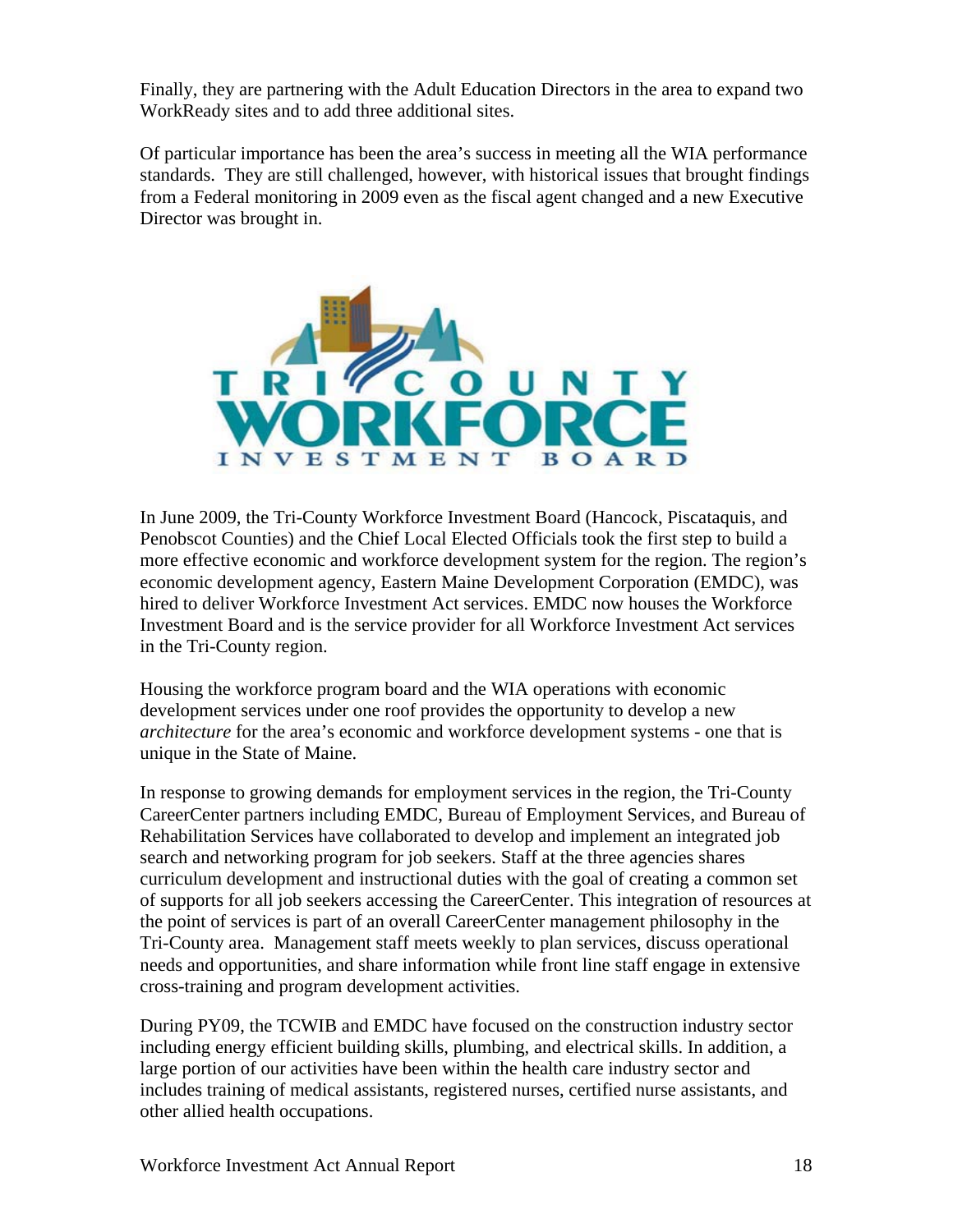The Tri-County region has increased its investment in skills training in both the construction and healthcare industries through our formula WIA grants, ARRA funds, Trade Adjustment Assistance, and the Competitive Skills Scholarship Program. The local area has created sector partnerships with the educational systems in the region (Adult Education, Secondary Education and the Community College), community-based organizations, and organized labor. These partners will develop and deliver a full menu of "green" construction skills training as noted above in the description of the Pathways out of Poverty demonstration and other ARRA-supported training in construction skills for offenders transitioning from the corrections system to the community. In the health care sector, the TCWIB and EMDC have established a partners group including education and industry leaders to implement the Statewide Health Care Sectors Grant in our region. We have also sponsored ARRA-funded training for Medical Assistants and have increased the number of participants training through Individual Training Accounts pursuing health care-related occupations.

The National Association of Development Organizations (NADO) Annual Innovation Awards program has been acknowledging the creative approaches to regional community and economic development since 1986. Since the program's inception, more than 1,300 projects have been honored. The Tri-County Workforce Investment Board's service provider, Eastern Maine Development Corporation (EMDC), received two awards at this year's annual conference held in San Diego, California.

The first award was for EMDC's integration of economic and workforce development, the first in the state of Maine, under the Blueprint for Success: A New Architecture for Business and Workforce Initiatives. In partnership with the Tri County Workforce Investment Board, EMDC has been working over the past year to realign its traditional economic development mission and to create the initial framework of this new architecture for the region's business and workforce systems. It is a work in progress – but EMDC has achieved some early success and is receiving positive feedback on their efforts from local, state, and federal partners.

The second award was for the Greater Bangor Mobilize Maine Initiative which utilizes an innovative, bottom-up approach to addressing the region's limited resources, transportation gaps, remoteness, and energy inefficiencies to turn the economy around. Local business and community leaders are taking stewardship of the region's economic future by creating a foundation that is innovative, vibrant and sustainable.

Michael Aube, EMDC's President & CEO, and Jon Farley, EMDC's Director of Workforce and Economic Development, were invited to present EMDC's new workforce and economic development model at the *U.S. Department of Labor - Region 1Employment and Training Administration (ETA),* **"ONE-STOP STRATEGIES IN A NEW ECONOMY: PUTTING THE FRONT LINE FIRST."** The conference was held from June 1, 2010 to June 3, 2010 at the Rhode Island Convention Center in Providence, Rhode Island. The model was well-received, with significant interest generated in EMDC's approach to successfully mobilized workforce and economic development activities.

The challenge of high unemployment, particularly in the rural communities in this region over the past year, coincided with the planned reduction of CareerCenter resources in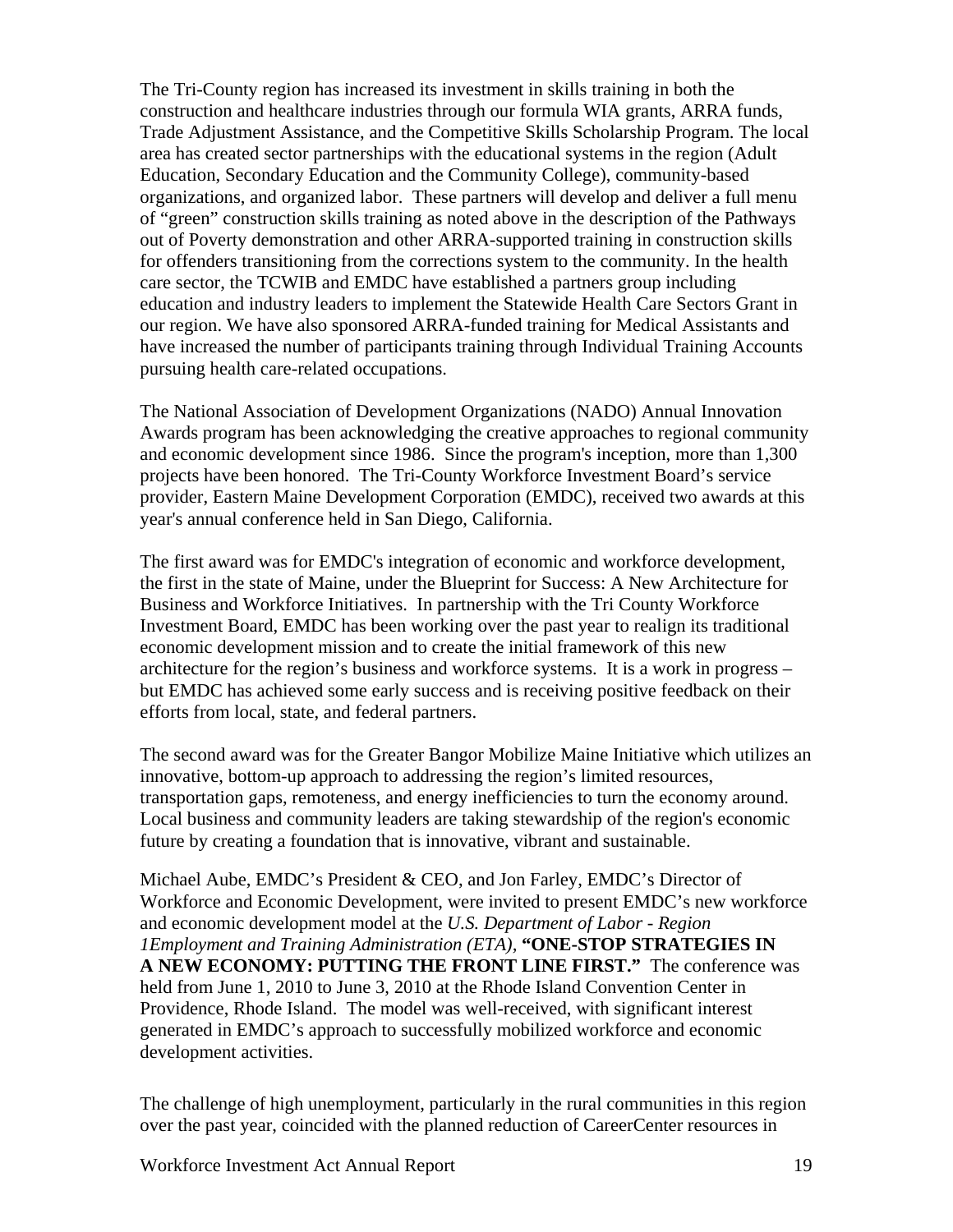those communities and reduced our service response capability in those areas. The TCWIB has subsequently re-established more comprehensive service centers in those areas and has been working to meet the demands more effectively.

With growing demand for training and educational assistance, we are also experiencing some constraints in the availability of appropriate training capacity within the region.

## CENTRAL / WESTERN MAINE WORKFORCE BOARD

Ongoing short-term, occupational training continues to be a focus Central/Western ME's CareerCenters. The training is focused on key sectors like healthcare, skilled trades, and energy/green jobs when appropriate. Additional industry sector focus includes business services, tourism and hospitality, and precision manufacturing. Examples of types of certificate-based training include CNA courses, as well as medical billing and coding. Training has also been focused on machine tools, and welding training.

ARRA funds have been utilized to develop weatherization training programs with youth.

TDL Collaborative training project, which leveraged JOLI grant funds, targets a key sector for Androscoggin County and involves a four-week work readiness training (WorkReady) with industry-specific training over the remaining four weeks. Training could be supplemented by WIA funding if a participant required additional training. WorkReady (funded outside WIA training monies) has been a key area of focus in Local Area 3.

Beginning in March 2009, in recognition that traditional recruiting events like job fairs are not effective during an economic downturn of the magnitude that Maine is experiencing, the business services team at the Lewiston CareerCenter developed what has come to be called "Industry Information Tuesday."

Each month, a key sector is highlighted and area businesses recruited to participate in a two-hour facilitated dialogue with job seekers about skills needed, hiring opportunities, and other pertinent information about the sector/industry highlighted that particular month.

These events have helped solidify business relationships with existing employers and have been key in developing new ones. This is the focus on the demand side of the equation that CareerCenters were encouraged to develop under WIA.

Central Western LWIB is currently implementing new projects for PY 09 and PY 10. Since these projects are still in progress, no rewards/recognitions have been received during PY 09.

Challenges have included helping a large segment of our job seeker population acquire the requisite skills employers are looking for and providing them with the training required to access the increasingly complex jobs of the  $21<sup>st</sup>$  century under WIA.

Workforce Investment Act Annual Report 20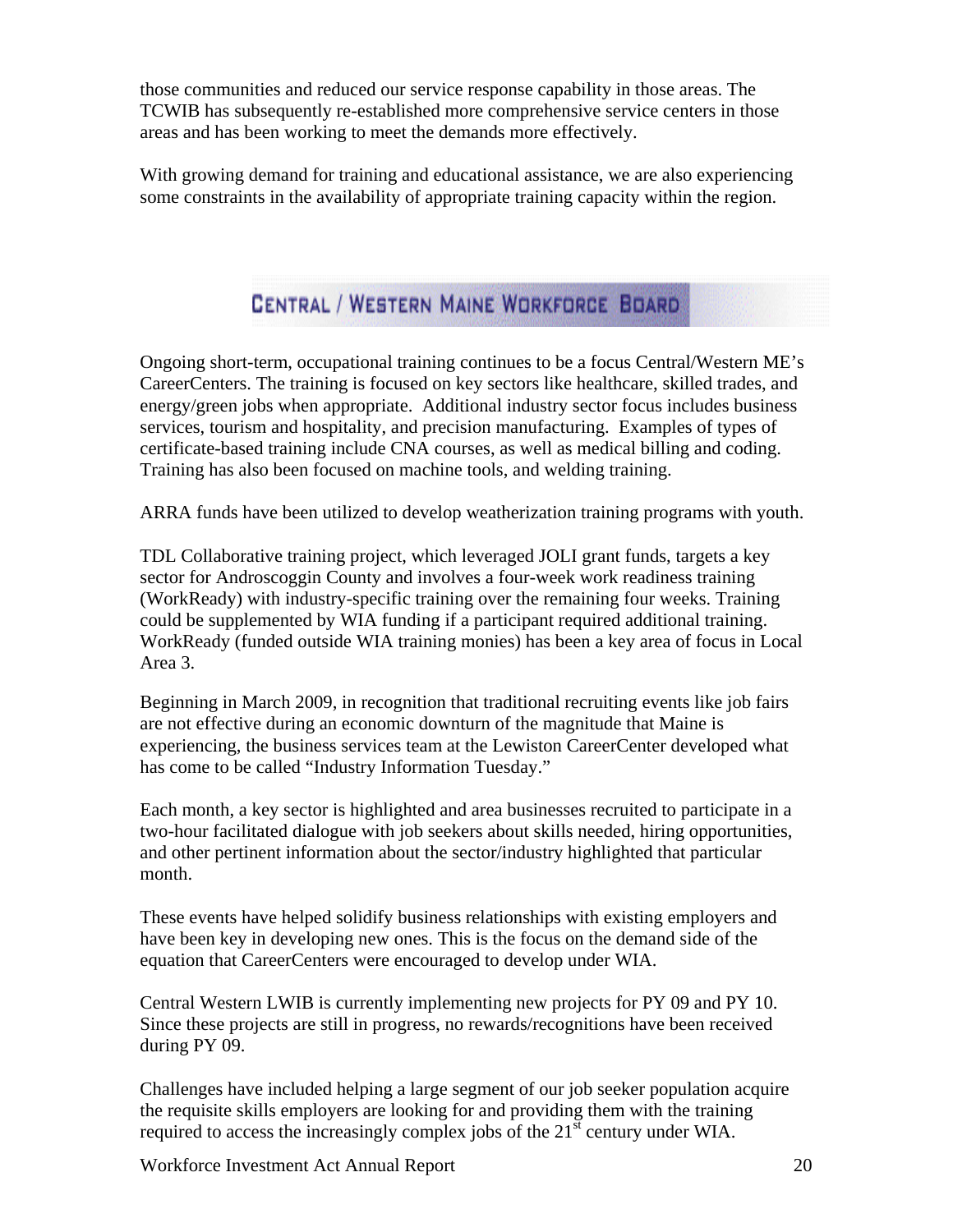The current economic downturn, along with long-term unemployment, highlights the need for Maine to have a 21st century workforce development system in place that can provide workers with necessary training and that can provide employers with the highlyskilled employees they need.



Coastal Counties Workforce, Inc. (CCWI) undertook a Request for Proposal (RFP) process with the goal of consolidating our region's service delivery from three to one single provider. The decision was to award the solicitation to Goodwill Workforce Solutions, a division of Goodwill Industries of Northern New England.

As a direct result of this decision to consolidate, more of the allocation has been used to support direct training of customers, which was one of the primary goals of the board in issuing the RFP. Workforce Investment Act (WIA) training dollars for workers have been increased from 20% to 35%. This proactive training policy has been very important in assisting the high volume of unemployed workers in this current economy. In addition, the American Recovery and Reinvestment Act of 2009 (ARRA) training funds also boosted our ability to assist many workers who would otherwise not have received training assistance.

Consistent with CCWI's vision for increased service delivery options, along with the increasing numbers of job seekers obtaining services, the goal of launching the Workforce Solutions Sites (WSS) became increasingly more important. This has been an innovative approach to increasing access to services through the development of service network access points or WSS. This strategy took shape during the program year and was included in the 2009-2010 contract for WIA Service Provider services. Although these sites represent additional service access points, they do not come at an added WIA cost because at the heart of the WSS system is the use of community partners (and their infrastructure) to make services more widely available.

Workforce Solutions Sites are designed to support urban and rural areas that are seeking additional access to Maine's One-Stop CareerCenters and/or Workforce Solutions Centers. The purpose of these sites is to provide basic tools for those seeking employment. Each site has a direct link to Workforce Solutions Centers and/or the Maine CareerCenters, allowing jobseekers to search for job openings, sign up for CareerCenter workshops, and to receive one-on-one support from the site staff. Ten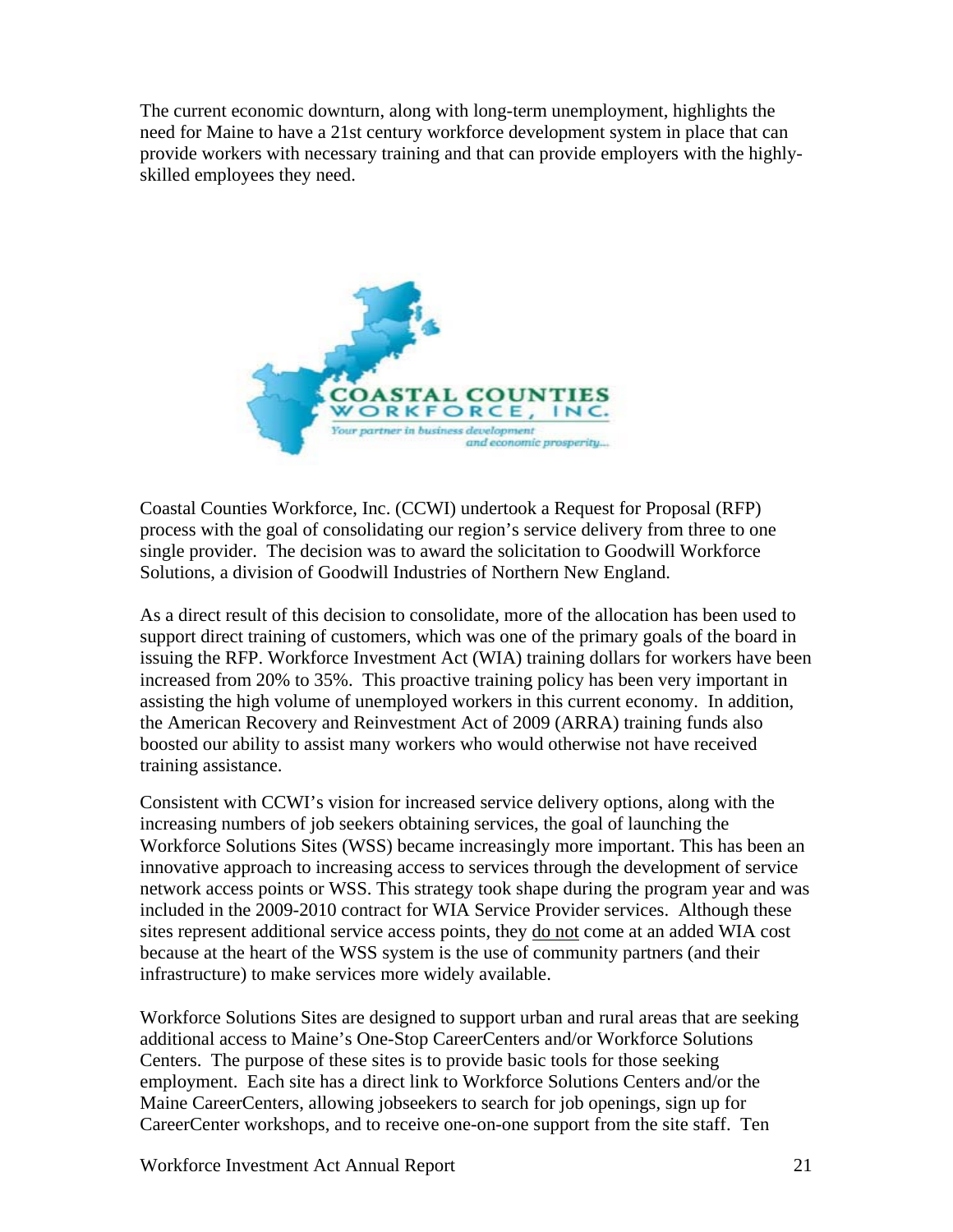Workforce Solutions Sites will open throughout the six coastal counties of Maine within a two-year period. As of the date of this writing, Workforce Solutions operates four WSS. Workforce Solutions is in the development stages of finding additional appropriate locations to reach the more rural areas of the six coastal counties.

On August 17, 2009, CCWI was awarded \$1 million from the U.S. Department of Labor through a High Growth Job Training Initiative. The Aging Worker Initiative is a threeyear statewide demonstration grant intended to address the workforce challenges facing older individuals by developing models for talent.

The goal of the AWI is to promote seasoned workers as a solution for businesses and to connect them to viable employment and training opportunities leading to placement in high-growth, high-demand occupations. A program manager was hired in September 2009 and has been busy with the implementation of the grant including executing contracts, orientation and training of the Navigators, facilitation of the Grant Management Team and oversight of the Seasoned Worker Forums. Over 250 seasoned workers were served through the Forums during PY 09.

The Maine Health and Education Collaborative grant provides health care training in coastal and southern Maine. All of the college sub-grantees have students in training and the project is going well. The U.S. Department of Labor Employment and Training Administration conducted a site review of MHEC at CCWI, visiting two sub-grantees in the process. The site review went exceptionally well and highlighted the hard work and dedication of those working to make this project a success.

Progress toward grant objectives continues across the region. Central Maine Community College and Southern Maine Community College are busy training over a dozen nursing students each on their expanded campuses. Kennebec Valley Community College developed clinical placements at southern Maine health care facilities and enrolled its first class of students last fall with another enrollment planned for next fall, reaching a total of sixteen students. York County Community College has already trained half of its sixty CNA students. Goodwill Industries of Northern New England, Workforce Solutions, has been a vital partner in the grant providing important data collection and analysis which keeps the grant running smoothly.

CCWI developed a strategic partnership with the Maine Health Workforce Forum, a group charged by the Maine State Legislature to assess current and future health care workforce shortages in Maine and make recommendations for improving the training capacity and outcomes in Maine. As a result of this partnership, the Maine Department of Labor was successful in its bid for a statewide health care training grant of which CCWI is a sub-grantee providing an increase of health care training funding in our region.

Workforce Investment Act Annual Report 22 In 2009, the Youth Services program served 234 youth throughout the region with "yearround" programming and an additional 199 youth participated in the Summer Youth Employment Program. Many new private sector partnerships were developed under the summer youth employment program. As a result of those partnerships, there are more opportunities for WIA youth to participate in work experiences. During the summer and fall of 2009, youth received services through American Recovery and Reinvestment Act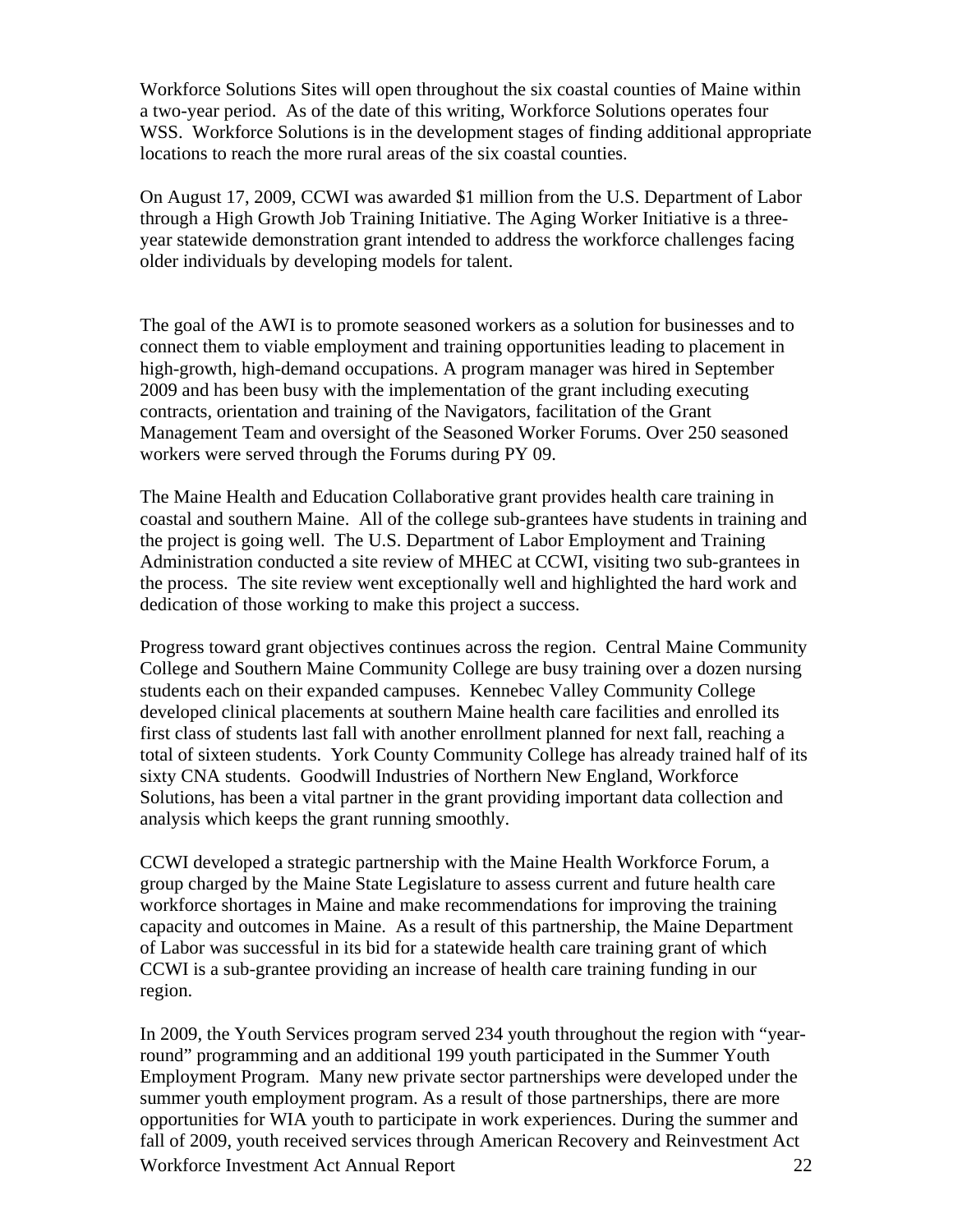of 2009 funding. All youth were provided a paid work experience and work readiness training. During the summer months, eight youth participated in paid work experiences at *TJ Maxx* stores located in Brunswick, Biddeford and South Portland. Of those eight, four were offered permanent positions, and three youth accepted and are currently still employed with *TJ Maxx*. This also led to a new relationship that has continued to provide work experiences for WIA formula-funded youth services and has extended to include all *TJ Maxx* stores in the Coastal Counties Region.

In PY 09, CWI targeted four industry sector areas: Green, Construction, Health Care and Information Technology. Participants whose goals *includ*ed these areas were enrolled in ARRA.

One of the strategies employed by CCWI to address industry needs for our region is to work collaboratively with Maine's community colleges to design and implement education and training programs that provide a pipeline of skilled workers for sectors which are expanding, requiring additional workers, or those which are being transformed by technology and other innovations, requiring a re-training of their current workforce.

An example of this collaborative effort is the Maine TEAM (Transportation, Energy, and Advanced Manufacturing) project, developed in the final quarters of PY 2009. Partners in the TEAM Project included York County Community College, Kennebec Valley Community College, Southern Maine Community College, labor organizations, industry partners, community agencies and workforce development organizations. The goal of the Maine TEAM project was to increase the training capacity for incumbent, unemployed and dislocated workers across an 11 county region of central and southern Maine. Project participants would be able to upgrade their skills in order to obtain or retain employment or advance within their current position. This project would have provided Maine workers an opportunity to pursue undergraduate degrees or certificates in Heavy Equipment Maintenance; Heavy Equipment Operations; Energy Services & Technology; Renewable Energy Management; or Advanced Manufacturing. A funding request was made to the U.S. Department of Labor to fund this project but was declined.

CCWI's ARRA contract with its service provider (*Goodwill, Workforce Solutions)* included additional classrooms to be added for Adult and Dislocated "Training Contracts" that totaled \$186,000. *Goodwill* issued RFPs to all Adult Education Providers in the six-county region in October 2009. Implementation of the awards began in December and continued through PY 09. A separate contract with Southern Maine Community College was also issued. Under this Class Size –Targeted Training, the following Trainings *areas* were awarded: SMCC: Welding; Adult Education: Certified Nurse Aide, Certified Residential Medical Assistant, Personal Support, ESOL and GED, Work Ready /Com*puter Ba*sic Skills; and at the Midcoast School of Technology: Green Construction and Information Technology.

Workforce Investment Act Annual Report 23 One of the strategies employed by CCWI to address industry needs for the region was to seek potential training and employment opportunities in the emerging "green industries" sector. CCWI worked with over eleven organizations and multiple employers in its region to develop and submit a "green energy grant" to US DOL in September 2009. The partners included: Maine State Building Trades and Construction, United Brotherhood of Carpenters and Joiners of America, Local 1996, International Brotherhood of Electrical Workers, Locals 567 & 1253, United Association of Journeymen and Apprentices of the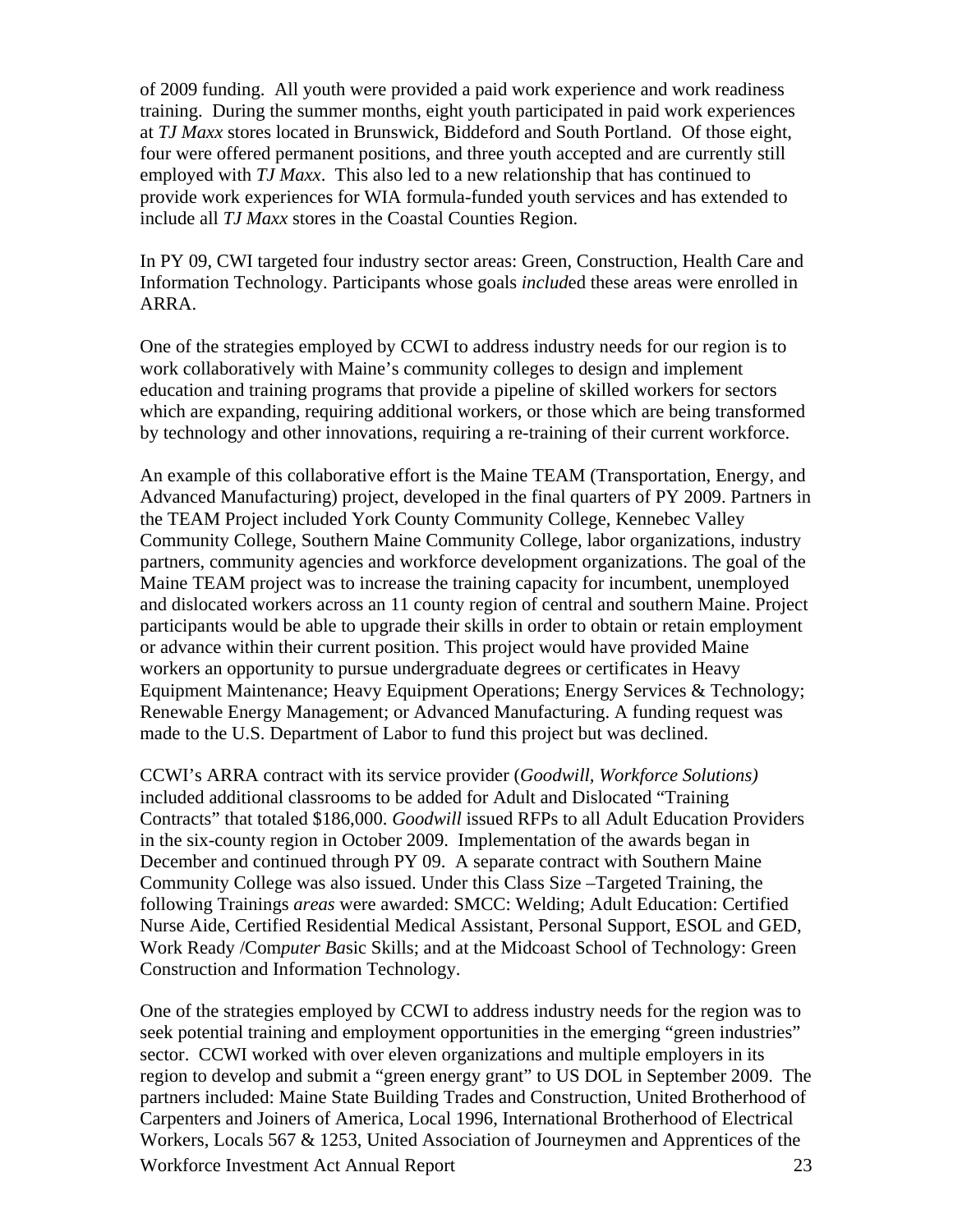Plumbing an Pipefitting Industry of the United States and Canada, Local 716, Maine Housing, Learning Works, Goodwill Industries of Northern New England, Mid-Coast School of Technology, Maine Department of Labor including the Center for Workforce Research and Information and the Maine Registered Apprenticeship (and Pre-Apprenticeship) Program, and Coastal Enterprises, Inc. Unfortunately, the grant application was not reviewed due to a strict USDOL interpretation of the SGA.

A new training pilot rolled out in 2009, Project Lodestone, a product of the USM Research Computing Group, USM Center for Continuing Education (CCE), and CCWI, provided 25 seats for IT skills at the mid-level range. Project Lodestone featured a choice between two IT tracks, Web Design and Network Administration/Security. Each track was augmented by a companion course in Business Fundamentals.

These IT courses were selected to meet the similar, yet varied, needs of today's small business where key employees are more frequently relied upon to construct and/or maintain company websites or expected to diagnose and resolve telecommunications issues, both internally and externally. The Business Fundamentals course assured an understanding of routine business practice, including effective workplace communications, HR, finance, marketing, and project management. Knowledge in these areas is essential amongst a professional workforce to efficiently conduct business. Each program resulted in CCE Certificates for successful participants, in both Information Technology (60 hours) and Business Fundamentals (42 hours).

Goodwill screened and enrolled 25 participants with existing IT skills sufficient to meet the challenges of this coursework. The Project Lodestone pilot concluded in January, 2010.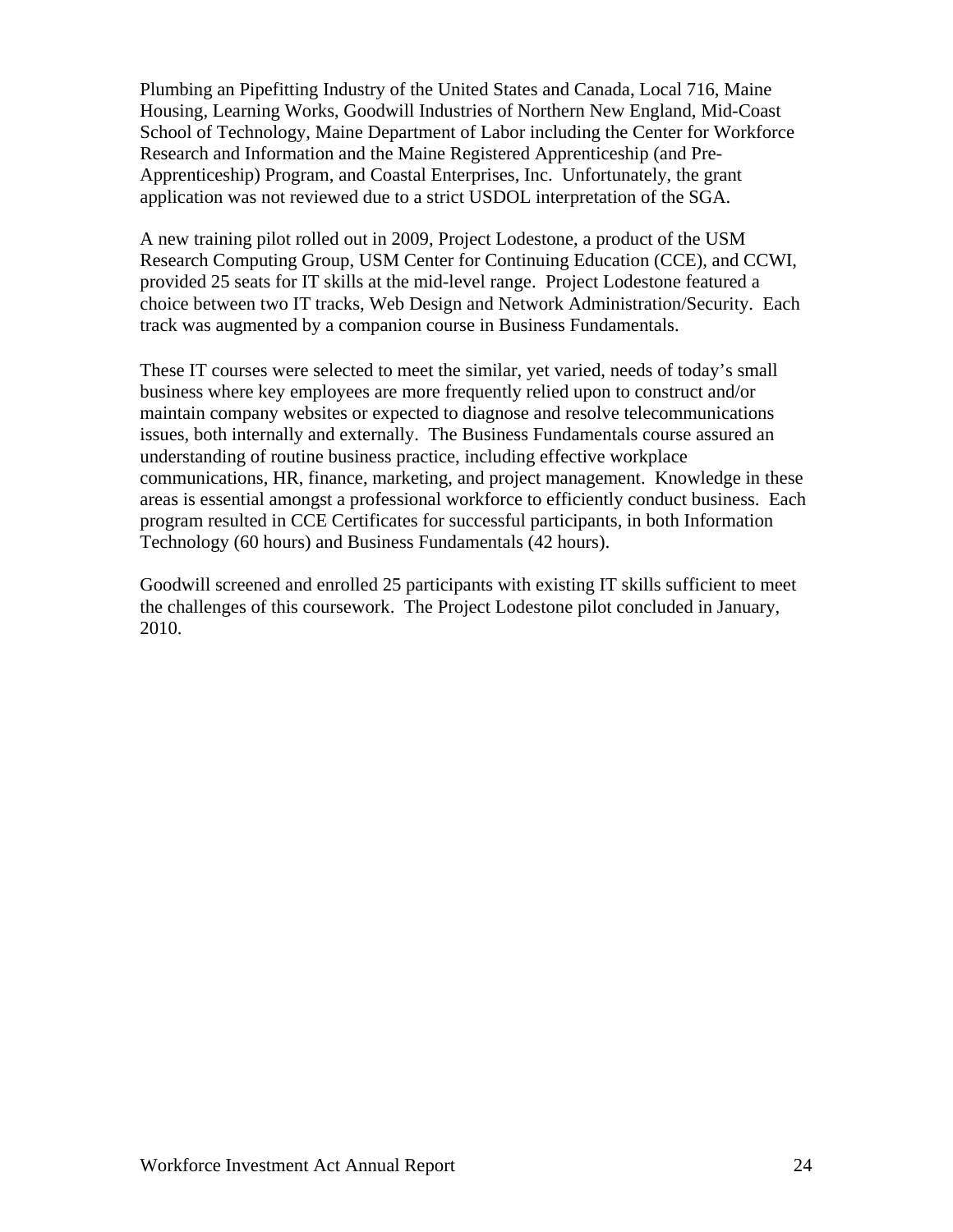### **Maine's Workforce System Performance Highlights**

Working with Maine's four Local Workforce Investment Boards (LWIBs), the Maine Jobs Council, the Maine Department of Labor and the service providers who deliver the programs funded by WIA through the CareerCenter system, Maine maximizes its WIA revenue by establishing an infrastructure to deliver employment and training programs for both citizens and employers. This infrastructure is not administrative; it is the streetlevel presence of services available in every county in Maine.

The following summary of other federal and state programs and outcomes for Program Year 2009 illustrates the extent to which WIA funds help to leverage resources and contribute to workforce development:

#### **Trade Adjustment Assistance**

The number of individuals enrolled and the number of companies certified in the Trade Adjustment Act (TAA) program increased in the last year. Funds from the TAA were used towards training expenses for **1,141** workers. Overall, the TAA program provided reemployment services to **2,376** individuals.

| TAA program outcomes for PY 2009: |          |  |  |
|-----------------------------------|----------|--|--|
| Entered employment rate:          | 73.83%   |  |  |
| Retention rate:                   | 83.86%   |  |  |
| Average earnings:                 | \$14,238 |  |  |

#### **National Emergency Grants**

In PY09, The Bureau of Employment Services and local workforce boards responded to significant downsizing and closure events by applying for and administering National Emergency Grants (NEGs). Total active National Emergency Grant Awards during the period July 1, 2009 through June 30, 2010 include:

| <b>Project Name</b>                    | <b>Award Date</b> | <b>Award Amount</b> |
|----------------------------------------|-------------------|---------------------|
| <b>BRAC</b> Implementation             | 2/11/2008         | \$4,497,927         |
| Formed Fiber Technologies (ARRA)       | 8/31/2009         | \$316,458           |
| GE Security (ARRA)                     | 10/29/2009        | \$372,839           |
| HCTC (ARRA)                            | 3/16/2010         | \$880,000           |
| Hinckley Co. (ARRA)                    | 11/10/2009        | \$394,617           |
| Katahdin Paper - Dual Enrollment       | 12/11/2008        | \$527,465           |
| Manufactured Housing - Dual Enrollment | 10/17/2008        | \$149,107           |
| New Page Paper Mill (ARRA)             | 9/25/2009         | \$323,565           |
| <b>Prime Tanning</b>                   | 1/22/2009         | \$528,722           |
| RR Donnelley (ARRA)                    | 10/2/2009         | \$851,120           |

Workforce Investment Act Annual Report 25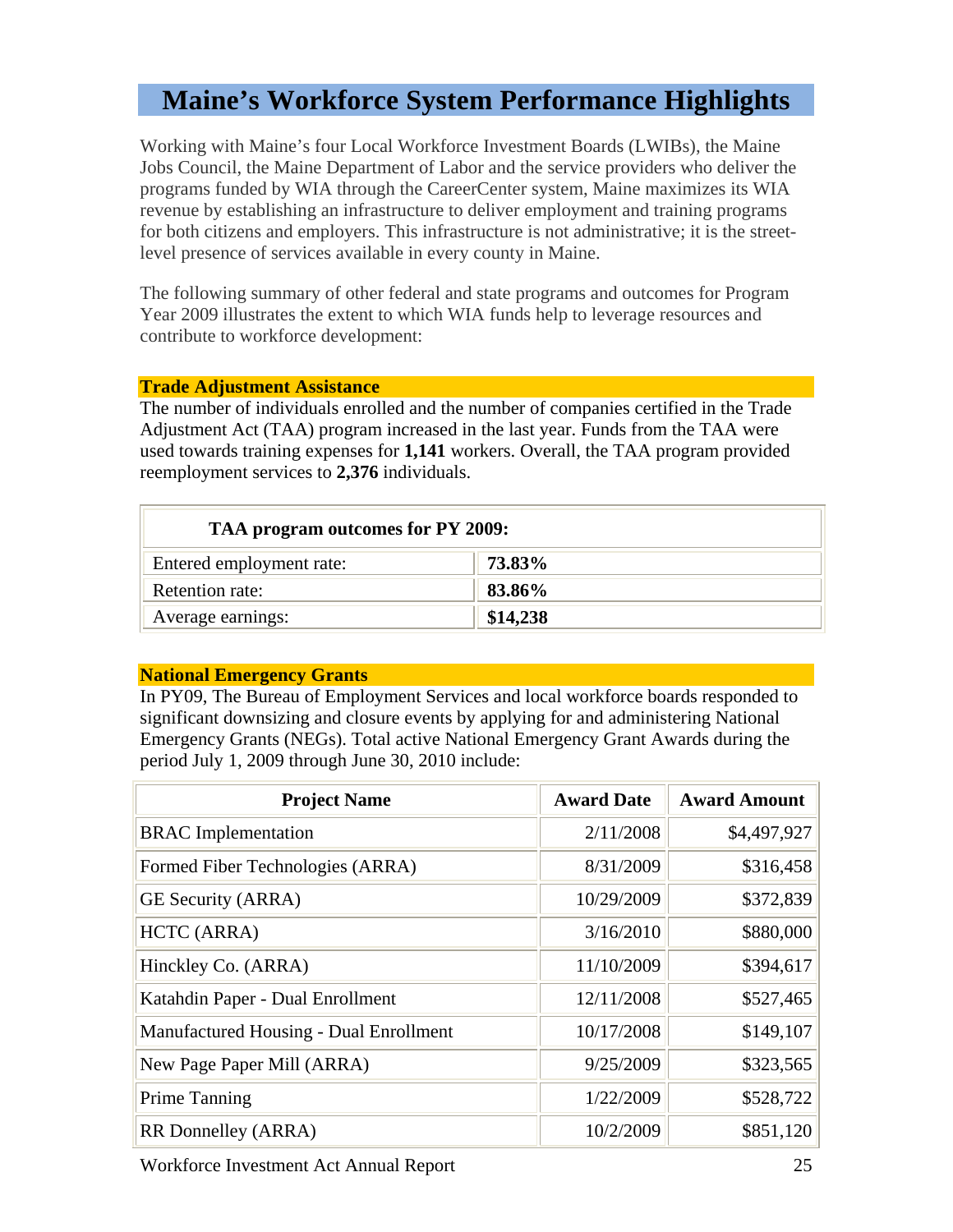| <b>Project Name</b>                      | <b>Award Date</b>     | <b>Award Amount</b> |
|------------------------------------------|-----------------------|---------------------|
| Standard Insurance (ARRA)                | 10/2/2009             | \$430,417           |
| True Textiles- Dual Enrollment (ARRA)    | 5/18/2009             | \$462,096           |
| Wausau Paper - Dual Enrollment (ARRA)    | 4/25/2009             | \$254,516           |
| West Point Home - Dual Enrollment (ARRA) | 10/16/2009            | \$553,237           |
| <b>Wood Structures (ARRA)</b>            | 4/29/2009             | \$627,961           |
|                                          | <b>Total:</b>         | \$11,170,047        |
|                                          | <b>Average Award:</b> | \$744,670           |

#### **Governor's Training Initiative (GTI) Activity:**

GTI provides financial assistance to employers intending to expand or locate in Maine, to train new or existing employees - to upgrade worker skills or to reorganize a workplace to remain competitive. The program is available to employers that are expanding, reorganizing, or locating in Maine, or are training new or existing employees in order to upgrade worker skills.

| Number of companies assisted:            | 21          |
|------------------------------------------|-------------|
| Number of new hires trained:             | 1,091       |
| Number of incumbent workers trained:     | 717         |
| Number of Maine workers impacted by GTI: | 1,808       |
| GTI investment in Maine workers:         | \$965,744   |
| Total private sector match:              | \$8,960,513 |
| Total investment in Maine workforce:     | \$9,926.257 |

#### **Maine's Registered Apprenticeship Performance:**

MDOL develops apprenticeship programs and standards in cooperation with employers and employees to prepare future workers in skilled labor occupations under standards which ensure complete training in all aspects of an occupation, supplemented by the necessary technical instruction in related subjects.

| <b>Total Apprentices</b>          | 1503    |
|-----------------------------------|---------|
| Total New in 2009                 | 342     |
| Increase over 2008                | 177     |
| Average 1 <sup>st</sup> Year Wage | \$11.64 |
| <b>Average Completion Rate</b>    | \$17.66 |

#### **Wagner-Peyser and WIA Performance Highlights:**

- In 2009, 118,919 individuals registered with the Maine Job Bank.
- Overall Maine Job Bank activity is summarized in chart below: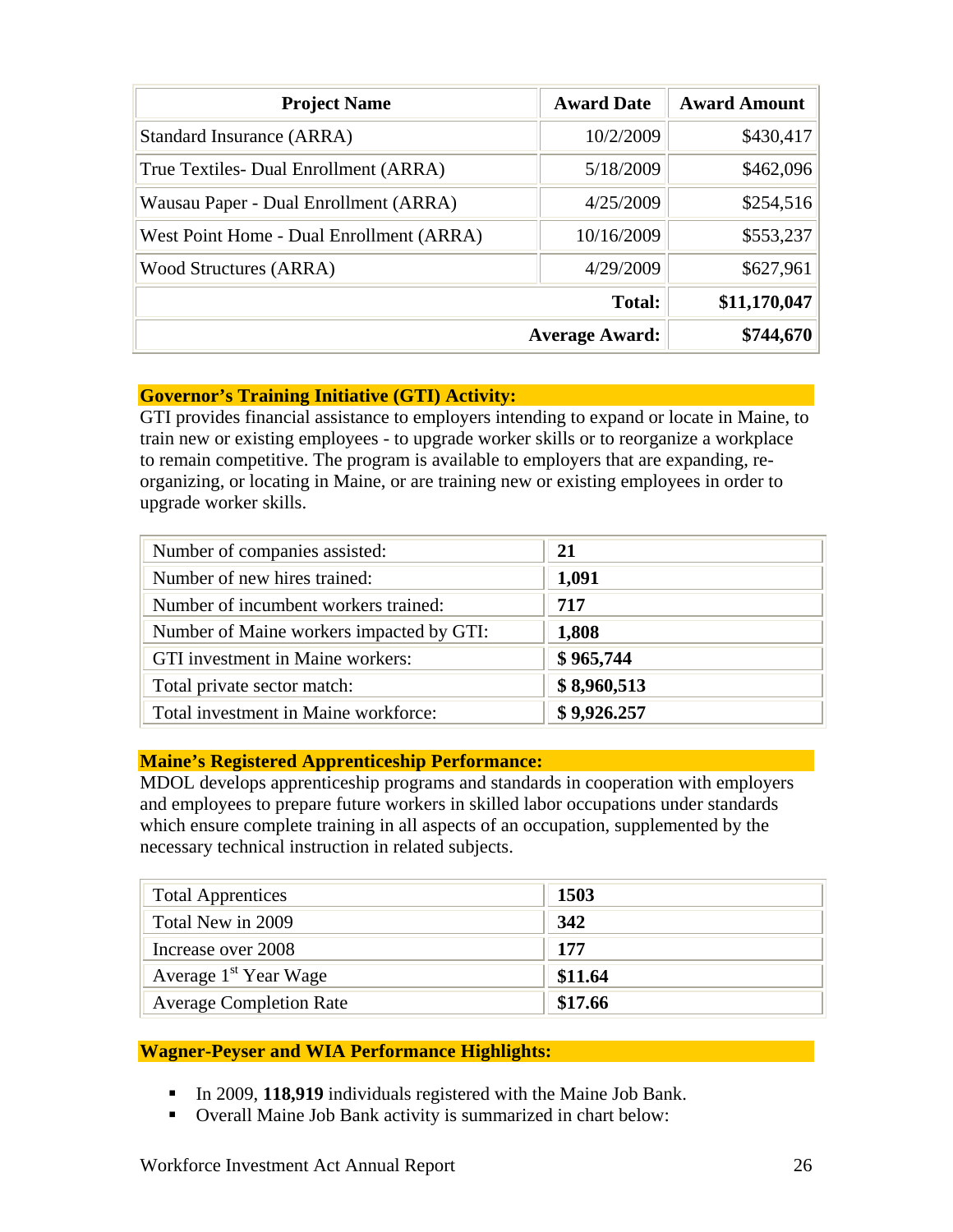| <b>Job Bank Statistics</b>           | <b>Program Year 2009</b> |
|--------------------------------------|--------------------------|
| <b>Jobs Opened</b>                   | 11,012                   |
| <b>Total Positions Opened</b>        | 27,291                   |
| <b>Jobs Closed</b>                   | 10,861                   |
| <b>Total Positions Closed</b>        | 26,650                   |
| <b>Job Seeker Accounts Activated</b> | 51,473                   |
| <b>Employer Accounts Activated</b>   | 1,540                    |
| <b>Job Notices Sent</b>              | 2,311,431                |
| <b>Referrals Accepted</b>            | 209,941                  |

• The top 20 job openings by occupational category were:

| <b>Occupational Category</b>                                               | <b>Total Job</b><br><b>Openings</b> |
|----------------------------------------------------------------------------|-------------------------------------|
| <b>Sales and Related Occupations</b>                                       | 730                                 |
| <b>Office and Administrative Support Occupations</b>                       | 648                                 |
| <b>Healthcare Support Occupations</b>                                      | 467                                 |
| <b>Farming, Fishing, and Forestry Occupations</b>                          | 435                                 |
| <b>Production Occupations</b>                                              | 428                                 |
| <b>Transportation and Material Moving Occupations</b>                      | 315                                 |
| <b>Personal Care and Service Occupations</b>                               | 288                                 |
| <b>Construction and Extraction Occupations</b>                             | 286                                 |
| <b>Food Preparation and Serving Related Occupations</b>                    | 273                                 |
| <b>Management Occupations</b>                                              | 209                                 |
| <b>Community and Social Services Occupations</b>                           | 180                                 |
| <b>Architecture and Engineering Occupations</b>                            | 153                                 |
| <b>Building and Grounds Cleaning and Maintenance</b><br><b>Occupations</b> | 152                                 |
| <b>Healthcare Practitioners and Technical Occupations</b>                  | 146                                 |
| <b>Protective Service Occupations</b>                                      | 144                                 |
| <b>Installation, Maintenance and Repair Occupations</b>                    | 143                                 |
| <b>Computer and Mathematical Occupations</b>                               | 135                                 |
| <b>Business and Financial Operations Occupations</b>                       | 108                                 |
| Arts, Design, Entertainment, Sports and Media Occupations                  | 78                                  |
| <b>Education, Training and Library Occupations</b>                         | 65                                  |
| Life, Physical, and Social Science Occupations                             | 54                                  |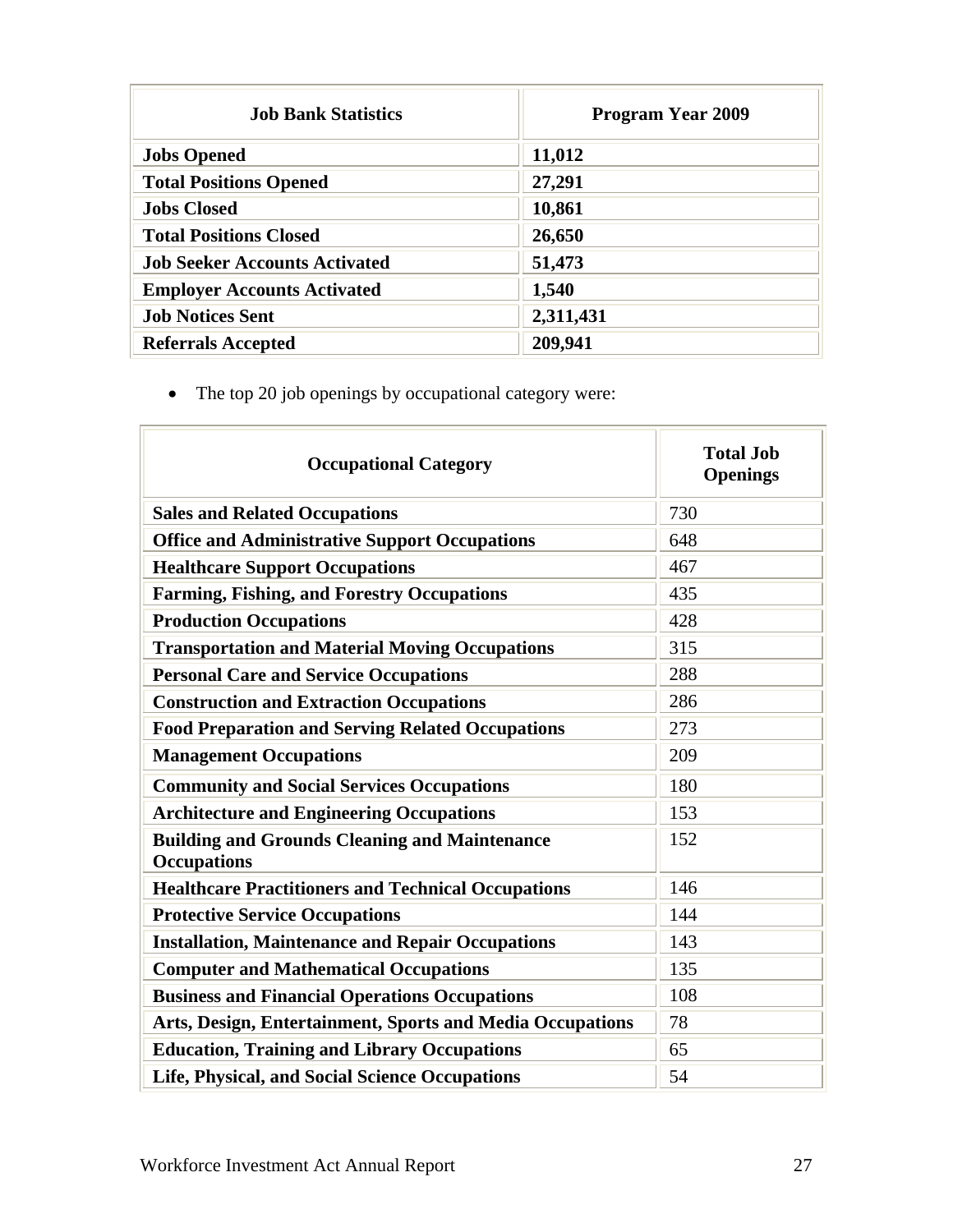- With limited training dollars, we were able to serve **1,882** adults, **1,631**  unemployed workers and **1,075** youth
	- o On average, approximately **79%** of all those enrolled found jobs
	- o **86%** of the adults served were still working more than six months after placement
	- o Approximately **81%** of the older youth (ages 19-21) served were still working six months after placement.
- Training services focus on providing a skills-based credential such as a diploma or equivalency, certificate or degree.
	- o **66%** of the adults served received a credential
	- o **70%** of the youth served received a credential
- We measure skill attainment for youth when they successfully complete a goal such as improving basic skills (reading and math), work readiness skills (resume', interviewing, time management, budgeting) and/or occupational skills (medical assistant, welder, and accountant). In 2009, **78%** of the youth served successfully completed some type of skill goal.

#### **Additional Highlights of ETA-Funded Programs**

Maine allocated nearly the entire Governor's 15% ARRA to support new training initiatives. The Competitive Skills Scholarship Program (CSSP) is utilizing the ARRA 10% funds to support training that results in certificates, two or four year degrees and targets high wage, in-demand occupations. CSSP provides wrap around supports such as child care, transportation, books, supplies, equipment, remedial and prerequisite training. CSSP aims both to meet the employment needs of the Maine business, nonprofit, and community sectors and to enable low-income and unemployed Maine residents to participate in postsecondary education and certificate and training programs. Training is for **Recovery CSSP** participants are enrolled in training in Healthcare; IT Computers: Technicians/Software Engineers; Energy and Green Energy: Heating-Air Conditioning, Plumbing, Electrical, Machinists, Welding, and Construction.

- **Allocated \$1 Million ARRA Dislocated Worker Funds for "Recovery Competitive Skills Scholarship Program (R-CSSP)** 
	- Launched Spring 2009 and began enrolling participants in June 2009. (Funds to be expensed by June 2011).
	- 120 Participants Enrolled in R-CSSP
		- o Men (59.3%)
		- o Women (40.7%)
	- High Wage In Demand Occupations that RCSSP participants are enrolled in:
		- o Healthcare –
		- o IT Computers: Technicians/Software Engineers
		- o Energy and Green Energy: Heating-Air Conditioning Plumbing/Electrical/Machinists/Welding/Construction
- **Energy & Green Energy CSSP** 
	- Additional ARRA funding from the Maine Public Utilities Commission, Energy Program Division – Approximately \$300,000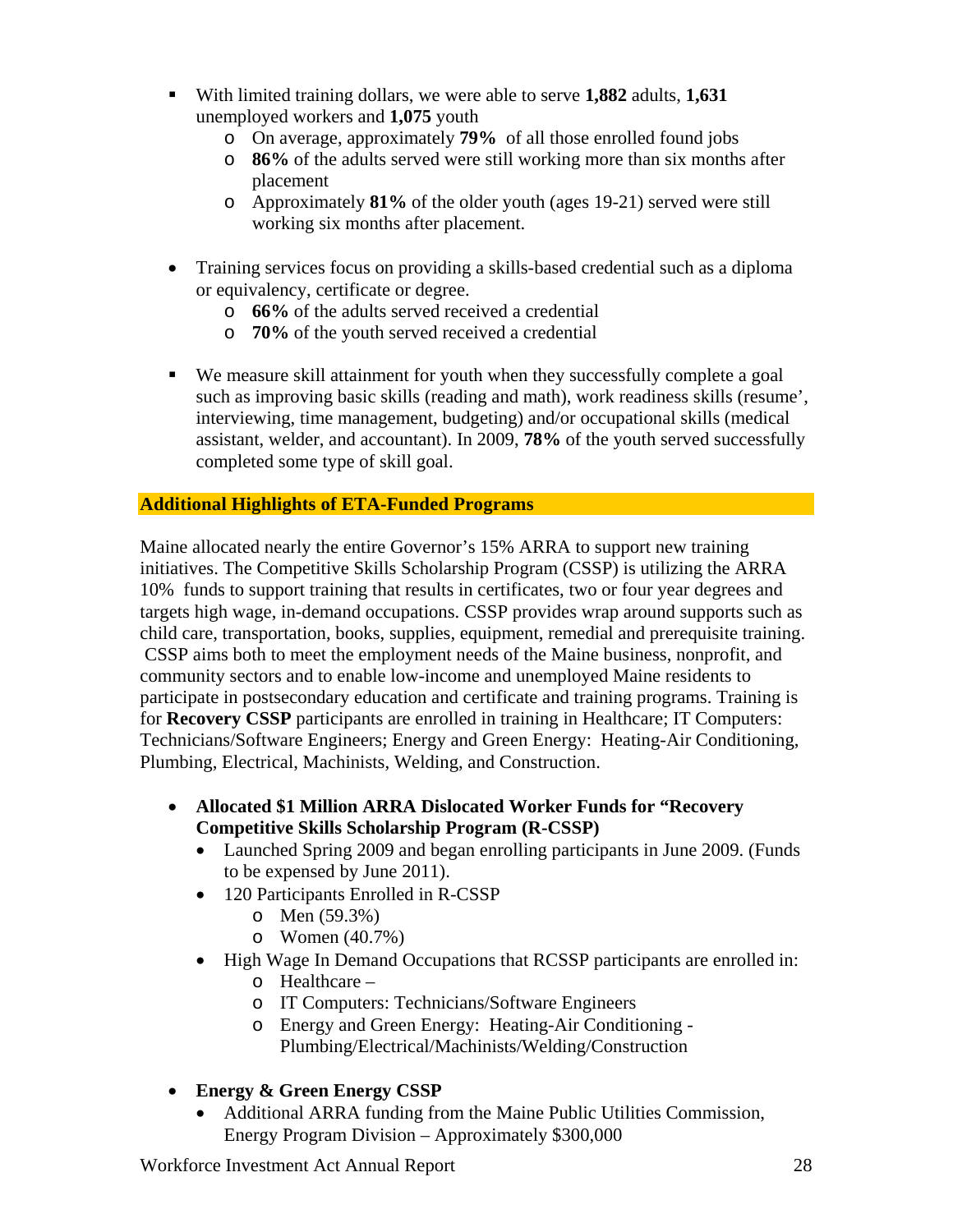- o State Energy Program Formula Grant
- Opens for application on March 30, 2010. Applicants must be interested in energy and green energy occupational training.
- Anticipate enrolling up to 35 participants in certificate and 2-year degree programs statewide.
	- o Program runs from March 30, 2010 June 30, 2012

The remaining ARRA 5% funds are supporting the **Targeted Training Initiative (TTI)** Training to companies within the clusters of healthcare, weatherization, energy, the "green economy," or information technology. TTI funds are providing companies for reimbursement for training costs to help prevent future workforce layoffs or financial curtailments. TTI companies contribute at least 50% of the training costs for either incumbent or new hires. Thus far, TTI has spent over \$263,000 in ARRA funds and leveraged over \$315,000 (51%) from companies resulting in 102 jobs retained/saved and 32 jobs created.

#### **High Wage In Demand Occupations Training Enrollments:**

- Health Care
	- o Nursing
	- o Counselors/Therapists (including OT / PT)
	- o Dental Hygienist
	- o Other Health Care (Medical Asst, Lab Tech, Radiation Tech)
	- o Pharmacists
- Business Management/Accounting/Operations/Sales
- Education/Teachers/Special Ed
- Truck Drivers/Heavy Equipment Operators/Mechanics
- Heating/Air Conditioning/Plumbing/Electrical/Machinists/Welding
- Programmers/Technicians/IT
- Other (Marine Trades/Hospitality/Other)
- **In February 2010 the Maine Department of Labor was awarded a \$4,892,213 grant from the U.S. Department of Labor for a new initiative aimed at getting health care workers credentialed for jobs in high demand.** 
	- Approximately 400 workers will benefit from the project, which will include every region of the state and all 16 counties.
	- The focus is on credentialing workers in the sector, as well as displaced and unemployed workers in training, for advancement into skilled nursing and other key allied health professionals.
	- Project activities will alleviate current bottlenecks in academic and clinical training pathways, addressing barriers to employee career development, and aligning workforce development investments with high demand occupations.
	- Participants will receive information, guidance and support, tuition assistance, and improved access to clinical training programs and Registered Apprenticeship, and employment assistance.
	- The proposal was developed by the Maine Jobs Council and Maine Department of Labor. It builds on work by the Maine Health Workforce forum to address health care workforce development needs in the long term.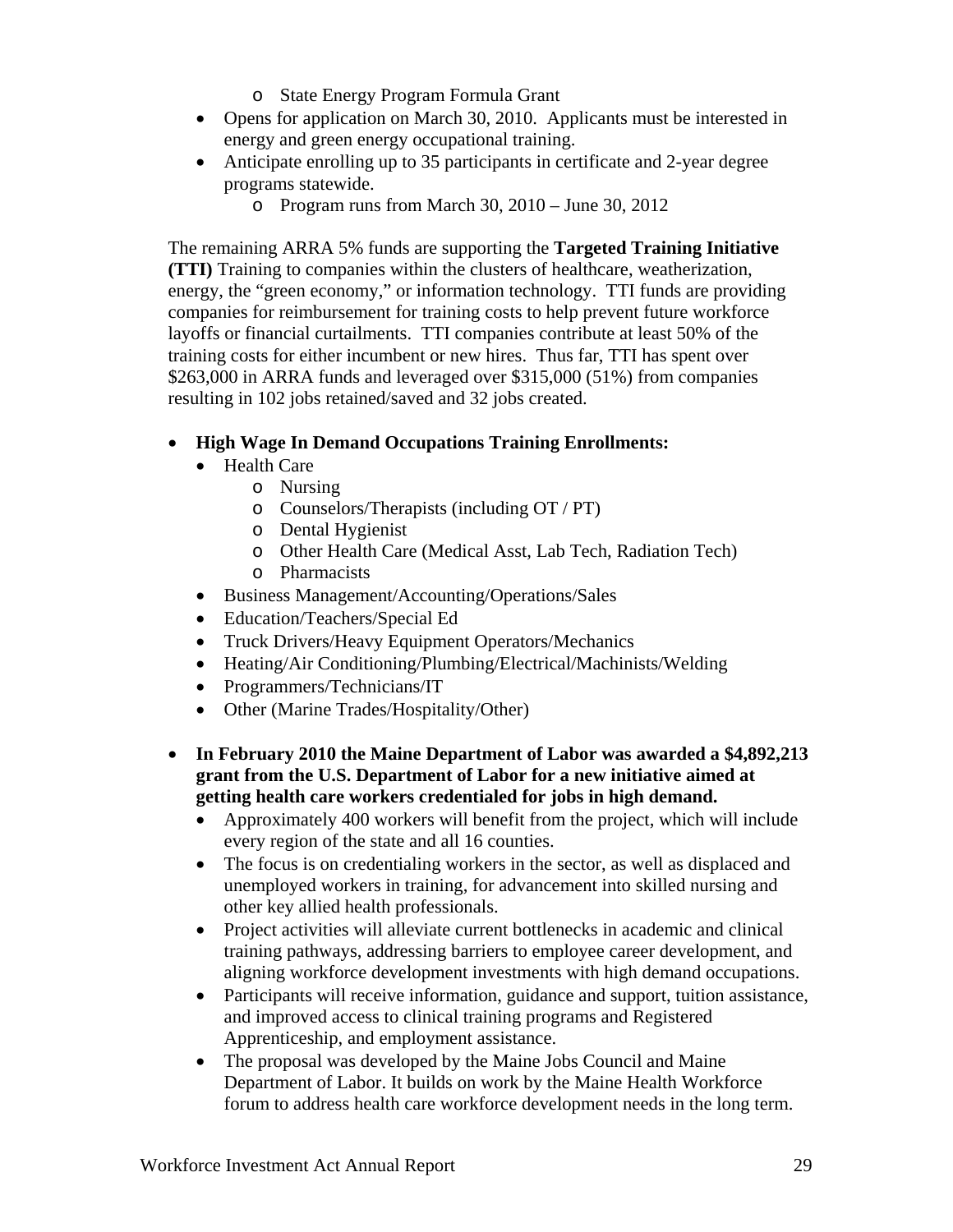#### **Workforce Investment Cost Data**

Maine allocates approximately 85% of the WIA Title I funds it receives to four Local Workforce Investment Areas. The WIA Title I funds allocated to adults, dislocated workers and youth had a direct impact of the range of strong performance outcomes for each of these groups.

The CareerCenters have been working as effective teams consisting of Workforce Investment Act, Wagner-Peyser, and to some extent Bureau of Rehabilitation service providers, to offer registered customers the highest level of support necessary to gain access to employment.

| <b>UNIT COST DATA</b>                            | Cost-<br><b>Efficiency</b><br><b>RATIO</b> | <b>TOTAL</b><br><b>OBLIGATIONS*</b> | <b>TOTAL</b><br><b>INDIVIDUALS</b><br><b>SERVED</b> |
|--------------------------------------------------|--------------------------------------------|-------------------------------------|-----------------------------------------------------|
| <b>Overall, All Program</b><br><b>Strategies</b> | \$1,975                                    | \$9,082,525                         | 4,598                                               |
| <b>Adult Program</b>                             | \$1,189                                    | \$2,244,903                         | 1,888                                               |
| <b>Dislocated Worker Programs</b>                | \$1,278                                    | \$2,088,889                         | 1,634                                               |
| <b>Youth Programs</b>                            | \$2,074                                    | \$2,232,132                         |                                                     |

\*Unit Cost Data is based only on WIA Formula Funded Adult, Dislocated Worker and Youth Programs. Table N includes both WIA Formula and WIA American Recovery and Reinvestment Act funding'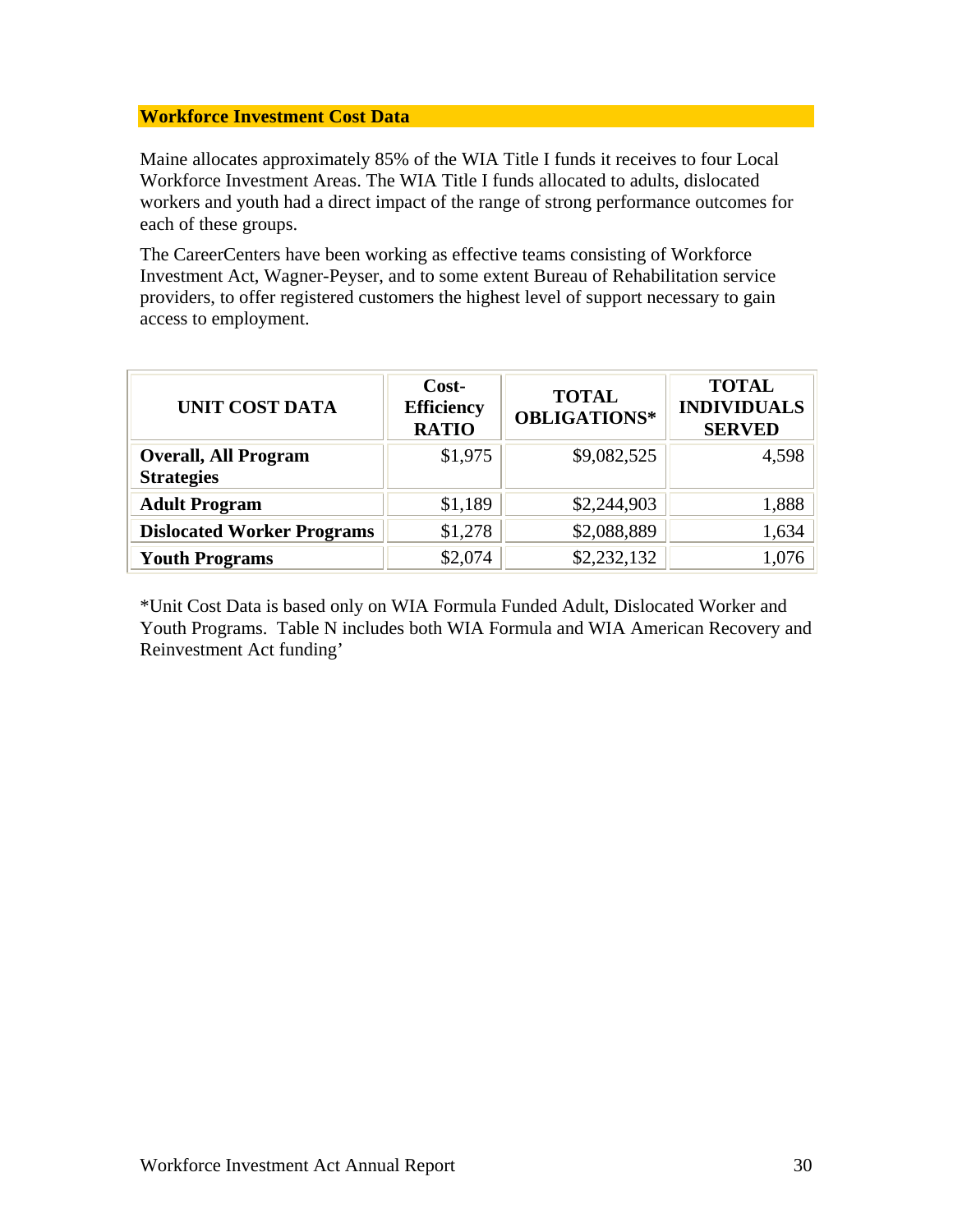**PY 2009 WIA Performance Outcomes**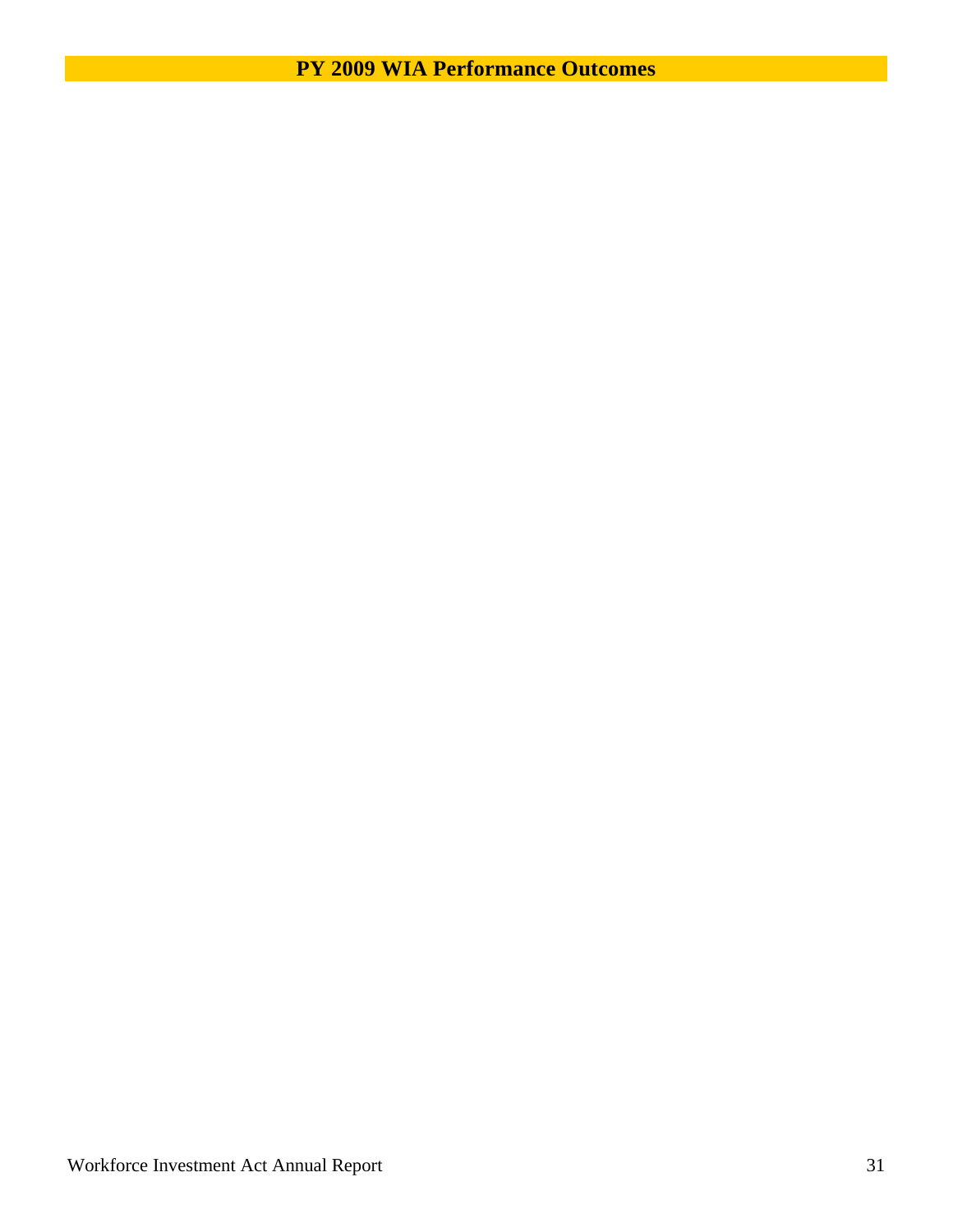| <b>Table A – Workforce Investment Act Customer Satisfaction Results</b> |                                    |                                                                              |                                   |                                                      |                                                            |                      |  |
|-------------------------------------------------------------------------|------------------------------------|------------------------------------------------------------------------------|-----------------------------------|------------------------------------------------------|------------------------------------------------------------|----------------------|--|
| <b>Customer Satisfaction</b>                                            | Negotiated<br>Performance<br>Level | Actual Performance Level -<br><b>American Customer</b><br>Satisfaction Index | Number of<br>Completed<br>Surveys | Number of<br>Customers<br>Eligible for<br>the Survey | Number of<br><b>Customers</b><br>Included in<br>the Sample | <b>Response Rate</b> |  |
| Participants                                                            | 80%                                | 78%                                                                          | 423                               | 1.682                                                | 589                                                        | 71.8%                |  |
| <b>Employers</b>                                                        | 76%                                | 74%                                                                          | 512                               | 1.026                                                | 712                                                        | 71.9%                |  |

| <b>Table B - Adult Program Results</b> |                               |         |                                 |             |  |  |  |  |
|----------------------------------------|-------------------------------|---------|---------------------------------|-------------|--|--|--|--|
|                                        | <b>Negotiated Performance</b> |         | <b>Actual Performance Level</b> |             |  |  |  |  |
|                                        | Level                         |         |                                 |             |  |  |  |  |
| <b>Entered Employment Rate</b>         | 82%                           | 77.6%   | Numerator                       | 194         |  |  |  |  |
|                                        |                               |         | Denominator                     | 250         |  |  |  |  |
| <b>Employment Retention Rate</b>       | 87%                           | 86.0%   | Numerator                       | 228         |  |  |  |  |
|                                        |                               |         | Denominator                     | 265         |  |  |  |  |
| <b>Average Earnings</b>                | \$10,000                      | \$9,453 | Numerator                       | \$2,136,320 |  |  |  |  |
|                                        |                               |         | Denominator                     | 226         |  |  |  |  |
| <b>Employment and Credential Rate</b>  | 68%                           | 67.7%   | Numerator                       | 159         |  |  |  |  |
|                                        |                               |         | Denominator                     | 242         |  |  |  |  |

| <b>Table C – Outcomes for Adult Special Populations</b> |         |                                     |          |           |                     |           |                   |           |
|---------------------------------------------------------|---------|-------------------------------------|----------|-----------|---------------------|-----------|-------------------|-----------|
|                                                         |         | <b>Public Assistance Recipients</b> | Veterans |           | Individuals With    |           | Older Individuals |           |
|                                                         |         | Receiving Intensive or Training     |          |           | <b>Disabilities</b> |           |                   |           |
|                                                         |         | <b>Services</b>                     |          |           |                     |           |                   |           |
| Entered                                                 | 77.3%   | 116                                 | 72.7%    | 16        | 63.2%               | 24        | 55.6%             | 15        |
| <b>Employment Rate</b>                                  |         | 150                                 |          | 22        |                     | 38        |                   | 27        |
| Employment                                              | 83.8%   | 127                                 | 88.9%    | 16        | 74.2%               | 23        | 81.0%             | 17        |
| <b>Retention Rate</b>                                   |         | 152                                 |          | 18        |                     | 31        |                   | 21        |
| <b>Average Earnings</b>                                 | \$9,432 | \$1,192,337                         | \$10,140 | \$162,234 | \$8,344             | \$191,915 | \$7,604           | \$129,268 |
|                                                         |         | 126                                 |          | 16        |                     | 23        |                   | 17        |
| <b>Employment And</b>                                   | 63.7%   | 90                                  | 62.5%    | 10        | 52.9%               | 18        | 40.0%             | 8         |
| <b>Credential Rate</b>                                  |         | 143                                 |          | 16        |                     | 34        |                   | 20        |

| Table D - Other Outcome Information for the Adult Program |         |                                                      |         |                                                                     |  |  |  |
|-----------------------------------------------------------|---------|------------------------------------------------------|---------|---------------------------------------------------------------------|--|--|--|
|                                                           |         | Individuals Who Received Training<br><b>Services</b> |         | Individuals Who Received Only Core and Intensive<br><b>Services</b> |  |  |  |
| <b>Entered Employment Rate</b>                            | 78.8%   | 145                                                  | 74.2%   | 49                                                                  |  |  |  |
|                                                           |         | 184                                                  |         | 66                                                                  |  |  |  |
| <b>Employment Retention</b>                               | 87.5%   | 154                                                  | 83.1%   | 74                                                                  |  |  |  |
| Rate                                                      |         | 176                                                  |         | 89                                                                  |  |  |  |
| <b>Average Earnings</b>                                   | \$9,851 | \$1,497,414                                          | \$8,634 | \$638,906                                                           |  |  |  |
|                                                           |         | 146                                                  |         | 74                                                                  |  |  |  |

| <b>Table E - Dislocated Worker Program Results</b> |                                        |                                 |             |             |  |
|----------------------------------------------------|----------------------------------------|---------------------------------|-------------|-------------|--|
|                                                    | <b>Negotiated Performance</b><br>Level | <b>Actual Performance Level</b> |             |             |  |
| <b>Entered Employment Rate</b>                     | 87%                                    | 85.3%                           | Numerator   | 388         |  |
|                                                    |                                        |                                 | Denominator | 455         |  |
| <b>Employment Retention Rate</b>                   | 90%                                    | 85.8%                           | Numerator   | 290         |  |
|                                                    |                                        |                                 | Denominator | 338         |  |
| <b>Average Earnings</b>                            | \$12,000                               | \$11,769                        | Numerator   | \$3,354,160 |  |
|                                                    |                                        |                                 | Denominator | 277         |  |
| <b>Employment And Credential Rate</b>              | 69%                                    | 57.2%                           | Numerator   | 190         |  |
|                                                    |                                        |                                 | Denominator | 332         |  |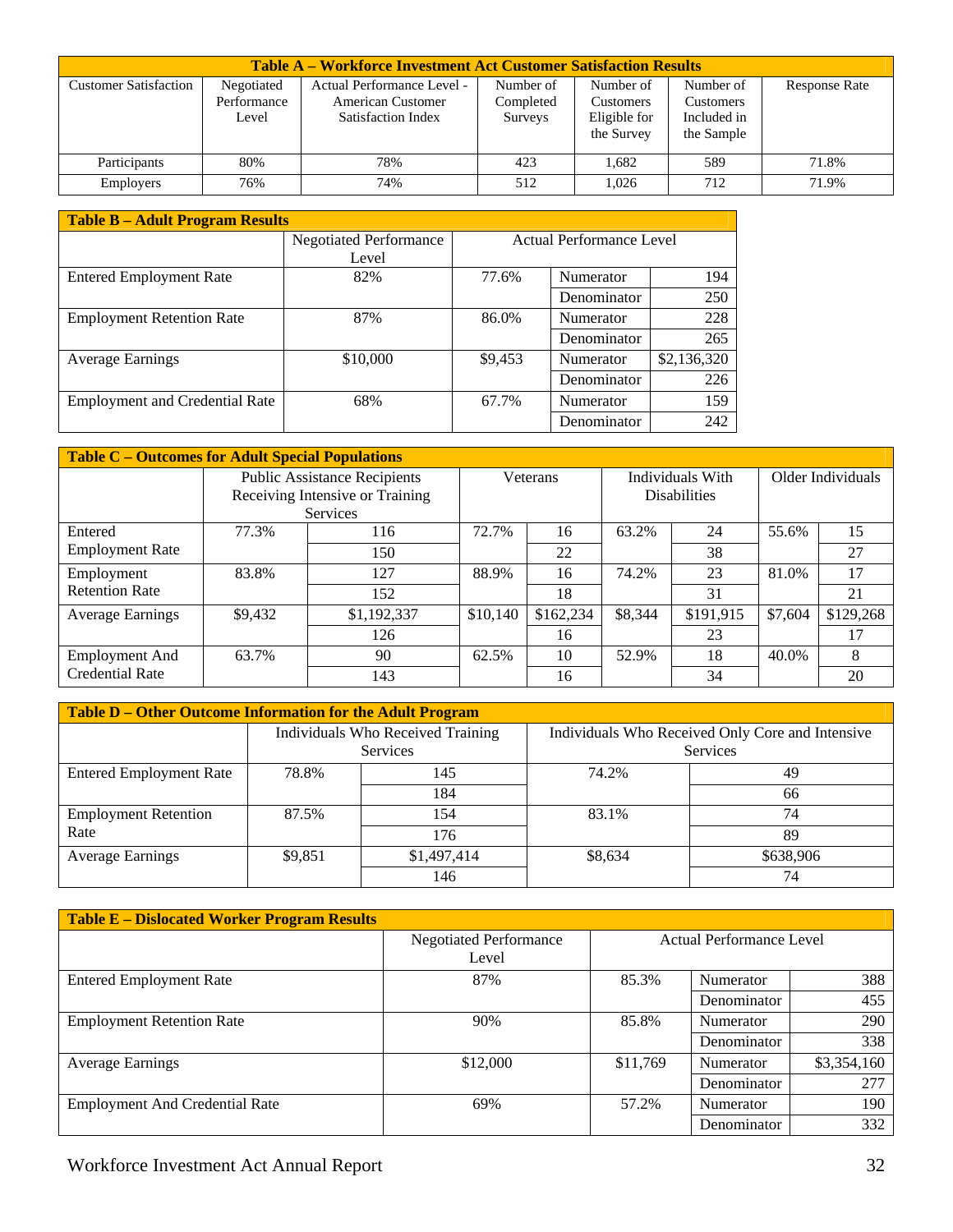| <b>Table F – Outcomes for Dislocated Worker Special Populations</b> |          |           |                     |           |                   |           |            |                             |  |
|---------------------------------------------------------------------|----------|-----------|---------------------|-----------|-------------------|-----------|------------|-----------------------------|--|
| Reported Information                                                | Veterans |           | Individuals With    |           | Older Individuals |           | Displaced  |                             |  |
|                                                                     |          |           | <b>Disabilities</b> |           |                   |           | Homemakers |                             |  |
| <b>Entered Employment Rate</b>                                      | 81.6%    | 40        | 82.8%               | 24        | 76.2%             | 80        | 66.7%      |                             |  |
|                                                                     |          | 49        |                     | 29        |                   | 105       |            |                             |  |
| <b>Employment Retention Rate</b>                                    | 88.5%    | 23        | 81.5%               | 22        | 87.1%             | 61        | 66.7%      | $\mathcal{D}_{\mathcal{L}}$ |  |
|                                                                     |          | 26        |                     | 27        |                   | 70        |            | 3                           |  |
| <b>Average Earnings</b>                                             | \$13,042 | \$286,929 | \$10,861            | \$238,938 | \$10,235          | \$624,342 | \$6,325    | \$12,649                    |  |
|                                                                     |          | 22        |                     | 22        |                   | 61        |            |                             |  |
| <b>Employment And Credential</b>                                    | 48.6%    | 17        | 60.9%               | 14        | 48.6%             | 36        | $0.0\%$    | 0                           |  |
| Rate                                                                |          | 35        |                     | 23        |                   | 74        |            |                             |  |

| Table G – Other Outcome Information for the Dislocated Worker Program |          |                                   |          |                                                  |  |  |  |
|-----------------------------------------------------------------------|----------|-----------------------------------|----------|--------------------------------------------------|--|--|--|
|                                                                       |          | Individuals Who Received Training |          | Individuals Who Received Only Core and Intensive |  |  |  |
|                                                                       |          | <b>Services</b>                   |          | <b>Services</b>                                  |  |  |  |
| <b>Entered Employment Rate</b>                                        | 84.7%    | 266                               | 86.5%    | 122                                              |  |  |  |
|                                                                       |          | 314                               |          | 141                                              |  |  |  |
| <b>Employment Retention</b>                                           | 88.0%    | 198                               | 81.4%    | 92                                               |  |  |  |
| Rate                                                                  |          | 225                               |          | 113                                              |  |  |  |
| <b>Average Earnings</b>                                               | \$11,737 | \$2,265,176                       | \$11,837 | \$1,088,984                                      |  |  |  |
|                                                                       |          | 193                               |          | 92                                               |  |  |  |

| <b>Table H.1 – Youth (14-21) Program Results</b> |                                     |                          |             |     |  |  |  |  |
|--------------------------------------------------|-------------------------------------|--------------------------|-------------|-----|--|--|--|--|
|                                                  | <b>Negotiated Performance Level</b> | Actual Performance Level |             |     |  |  |  |  |
|                                                  |                                     |                          |             |     |  |  |  |  |
| Placement in Employment or                       | 80%                                 | 59.5%                    | Numerator   | 116 |  |  |  |  |
| Education                                        |                                     |                          | Denominator | 195 |  |  |  |  |
| Attainment of Degree or                          | 65%                                 | 61.5%                    | Numerator   | 112 |  |  |  |  |
| Certificate                                      |                                     |                          | Denominator | 182 |  |  |  |  |
| Literacy and Numeracy Gains                      | N/A                                 | 7.5%                     | Numerator   | 5   |  |  |  |  |
|                                                  |                                     |                          | Denominator | 67  |  |  |  |  |

| Table H.2 - Youth (19-21) Results |                                     |                          |             |           |  |  |  |  |
|-----------------------------------|-------------------------------------|--------------------------|-------------|-----------|--|--|--|--|
|                                   | <b>Negotiated Performance Level</b> | Actual Performance Level |             |           |  |  |  |  |
| <b>Entered Employment Rate</b>    | 80%                                 | 72.7%                    | Numerator   | 48        |  |  |  |  |
|                                   |                                     |                          | Denominator | 66        |  |  |  |  |
| <b>Employment Retention Rate</b>  | 80%                                 | 81.4%                    | Numerator   | 70        |  |  |  |  |
|                                   |                                     |                          | Denominator | 86        |  |  |  |  |
| Six Months Earnings Increase      | \$4,000                             | \$3,843                  | Numerator   | \$318,963 |  |  |  |  |
|                                   |                                     |                          | Denominator | 83        |  |  |  |  |
| <b>Credential Rate</b>            | 59%                                 | 58.4%                    | Numerator   | 59        |  |  |  |  |
|                                   |                                     |                          | Denominator | 101       |  |  |  |  |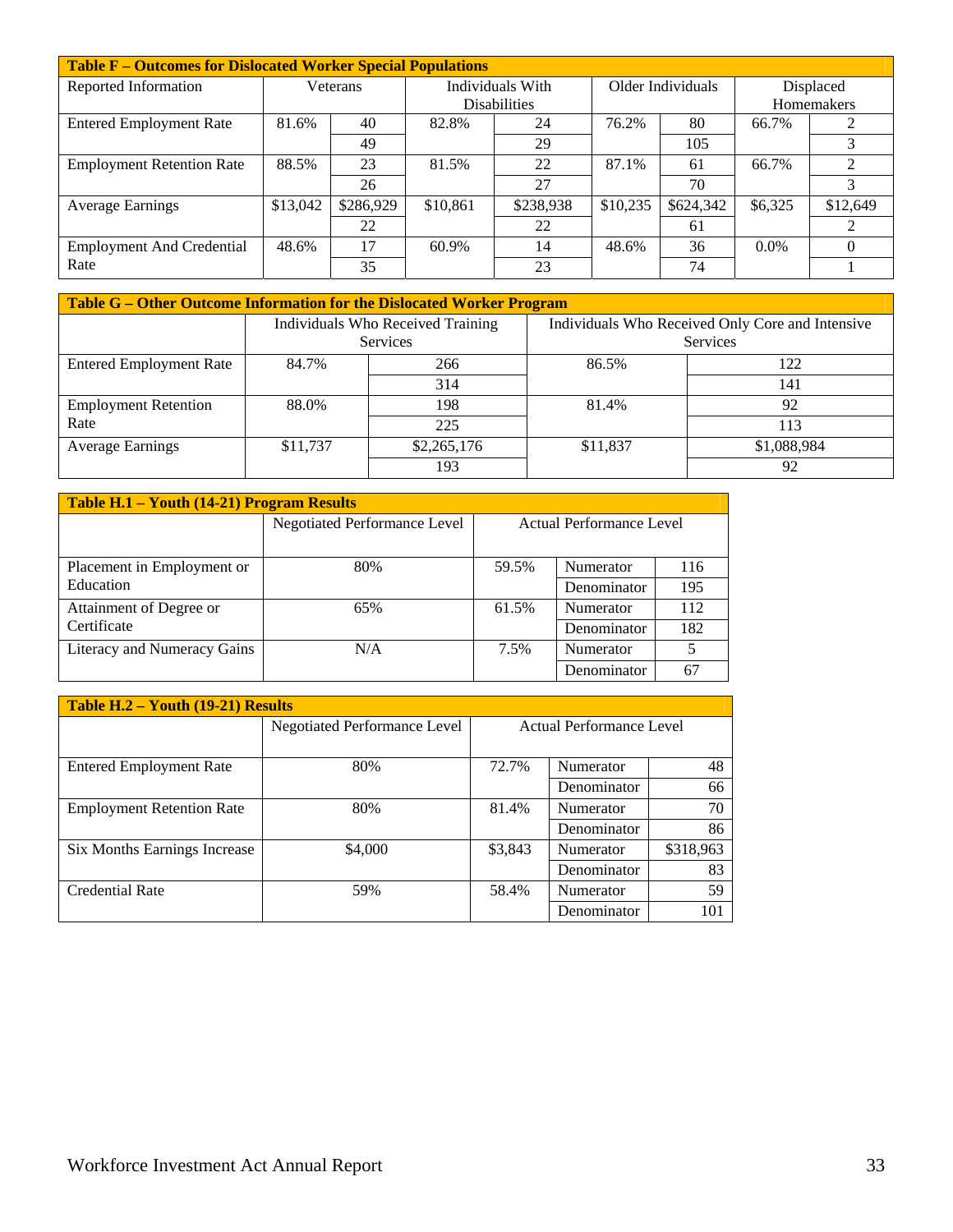| <b>Table I – Outcomes for Older Youth Special Populations</b> |         |                   |          |          |       |                     |         |               |
|---------------------------------------------------------------|---------|-------------------|----------|----------|-------|---------------------|---------|---------------|
|                                                               |         | Public Assistance | Veterans |          |       | Individuals With    |         | Out-of-School |
|                                                               |         | Recipients        |          |          |       | <b>Disabilities</b> |         | Youth         |
| <b>Entered Employment Rate</b>                                | 66.7%   | 24                | $0.0\%$  |          | 53.3% |                     | 75.9%   | 41            |
|                                                               |         | 36                |          |          |       | 15                  |         | 54            |
| <b>Employment Retention</b>                                   | 82.7%   | 43                | 100.0%   |          | 53.3% |                     | 81.3%   | 61            |
| Rate                                                          |         | 52                |          |          |       | 15                  |         | 75            |
| <b>Average Earnings</b>                                       | \$3,010 | \$153,534         | \$3,688  | \$3,688  | \$715 | \$10,008            | \$3,625 | \$260,496     |
|                                                               |         | 51                |          |          |       | 14                  |         | 72            |
| Credential Rate                                               | 52.3%   | 23                | $0.0\%$  | $\theta$ | 52.4% |                     | 56.4%   | 44            |
|                                                               |         | 44                |          |          |       | 21                  |         | 78            |

| <b>Table J - Younger Youth Results</b> |                                 |       |                             |  |  |  |  |  |
|----------------------------------------|---------------------------------|-------|-----------------------------|--|--|--|--|--|
|                                        | Negotiated<br>Performance Level |       | Actual<br>Performance Level |  |  |  |  |  |
| Skill Attainment Rate                  | 99%                             | 77.8% | 311                         |  |  |  |  |  |
|                                        |                                 |       | 400                         |  |  |  |  |  |
| Youth Diploma or Equivalent Rate       | 66%                             | 81.8% | 135                         |  |  |  |  |  |
|                                        |                                 |       | 165                         |  |  |  |  |  |
| <b>Retention Rate</b>                  | 69%                             | 69.1% | 121                         |  |  |  |  |  |
|                                        |                                 |       | 175                         |  |  |  |  |  |

| <b>Table K - Outcomes for Younger Youth Special Populations</b> |                                     |     |                               |     |                     |     |  |  |  |
|-----------------------------------------------------------------|-------------------------------------|-----|-------------------------------|-----|---------------------|-----|--|--|--|
|                                                                 | <b>Public Assistance Recipients</b> |     | Individuals With Disabilities |     | Out-of-School Youth |     |  |  |  |
| Skill Attainment Rate                                           | 81.3%                               | 130 | 72.0%                         | 95  | 63.8%               | 74  |  |  |  |
|                                                                 |                                     | 160 |                               | 132 |                     | 116 |  |  |  |
| Youth Diploma or Equivalent Rate                                | 82.9%                               | 58  | 82.5%                         | 47  | 70.3%               | 26  |  |  |  |
|                                                                 |                                     | 70  |                               | 57  |                     | 37  |  |  |  |
| <b>Retention Rate</b>                                           | 66.3%                               | 53  | 60.7%                         | 34  | 66.7%               | 34  |  |  |  |
|                                                                 |                                     | 80  |                               | 56  |                     |     |  |  |  |

| <b>Table L- Other Reported Information</b> |            |     |         |                           |                                                  |     |              |                             |                           |     |
|--------------------------------------------|------------|-----|---------|---------------------------|--------------------------------------------------|-----|--------------|-----------------------------|---------------------------|-----|
|                                            | 12 Mo.     |     |         | 12 Mo. Earnings Change    | Placements for                                   |     |              | Wages At Entry Into         | Entry into                |     |
|                                            | Employment |     |         | (Adults and Older)        | Participants in                                  |     |              | <b>Employment For Those</b> | Unsubsidized              |     |
|                                            | Retention  |     |         | Workers) or Replacement   | <b>Individuals Who Entered</b><br>Nontraditional |     |              | Employment                  |                           |     |
|                                            | Rate       |     |         | Rate (Dislocated Workers) | Employment                                       |     | Unsubsidized |                             | Related to the            |     |
|                                            |            |     |         |                           |                                                  |     |              | Employment                  | training Received of      |     |
|                                            |            |     |         |                           |                                                  |     |              |                             | Those Who                 |     |
|                                            |            |     |         |                           |                                                  |     |              |                             | <b>Completed Training</b> |     |
|                                            |            |     |         |                           |                                                  |     |              |                             | Services                  |     |
| Adults                                     | 82.0%      | 218 | \$2,667 | \$704,003                 | 6.2%                                             | 12  | \$4,630      | \$898,225                   | 58.6%                     | 85  |
|                                            |            | 266 |         | 264                       |                                                  | 194 |              | 194                         |                           | 145 |
| Dislocated                                 | 86.6%      | 350 | 93.89%  | \$4,289,970               | 5.7%                                             | 22  | \$7,448      | \$2,889,713                 | 47.7%                     | 127 |
| Workers                                    |            | 404 |         | \$4,568,350               |                                                  | 388 |              | 388                         |                           | 266 |
| Older                                      | 79.4%      | 77  | \$4,112 | \$390.619                 | 6.3%                                             | 3   | \$3,281      | \$157,464                   |                           |     |
| Youth                                      |            | 97  |         | 95                        |                                                  | 48  |              | 48                          |                           |     |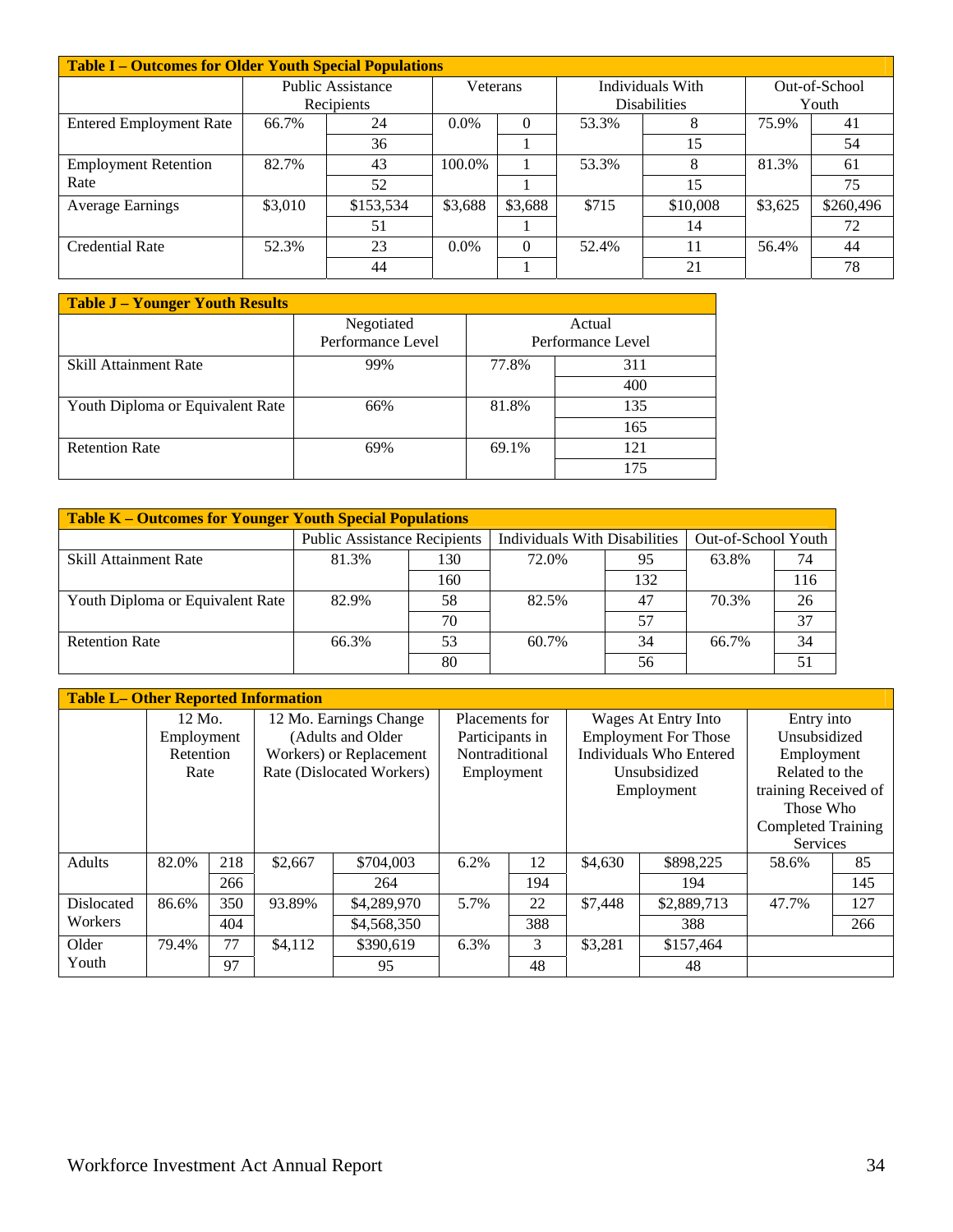| <b>Table M - Participation Levels</b> |                                  |                      |  |  |  |  |
|---------------------------------------|----------------------------------|----------------------|--|--|--|--|
|                                       | <b>Total Participants Served</b> | <b>Total Exiters</b> |  |  |  |  |
| <b>Total Adult Customers</b>          | 3,522                            | 1,068                |  |  |  |  |
| Total Adult (self-service only)       | 811                              | 305                  |  |  |  |  |
| <b>WIA Adults</b>                     | 1,888                            | 718                  |  |  |  |  |
| <b>WIA Dislocated Workers</b>         | 1,634                            | 689                  |  |  |  |  |
| Total Youth (14-21)                   | 1,076                            | 358                  |  |  |  |  |
| Younger Youth (14-18)                 | 676                              | 236                  |  |  |  |  |
| Older Youth (19-21)                   | 400                              | 122                  |  |  |  |  |
| Out-of-School Youth                   | 560                              | 182                  |  |  |  |  |
| In-School Youth                       | 515                              | 176                  |  |  |  |  |

| <b>Table N- Cost of Program Activities</b>                 |                                 |                                                           |                      |  |
|------------------------------------------------------------|---------------------------------|-----------------------------------------------------------|----------------------|--|
| <b>Program Activities</b>                                  |                                 |                                                           | <b>Total Federal</b> |  |
|                                                            |                                 |                                                           | Spending             |  |
| <b>Local Adults</b>                                        |                                 |                                                           | \$3,076,772          |  |
| <b>Local Dislocated Workers</b>                            |                                 |                                                           | \$3,407,084          |  |
| <b>Local Youth</b>                                         |                                 |                                                           | \$4,815,526          |  |
| Rapid Response (up to 25%) §134 (a) (2) (b)                |                                 |                                                           | \$1,134,068          |  |
| Statewide Required Activities (up to 15%) §134 (a) (2) (b) |                                 |                                                           | \$580,331            |  |
| <b>Statewide Allowable</b><br>Activities $§134$ (a) (3)    | Program Activity<br>Description | 10% of Adult, Youth, and DW<br>funds for State Activities | \$1,764,570          |  |
| Total of All Federal Spending Listed Above                 |                                 |                                                           | \$14,778,351         |  |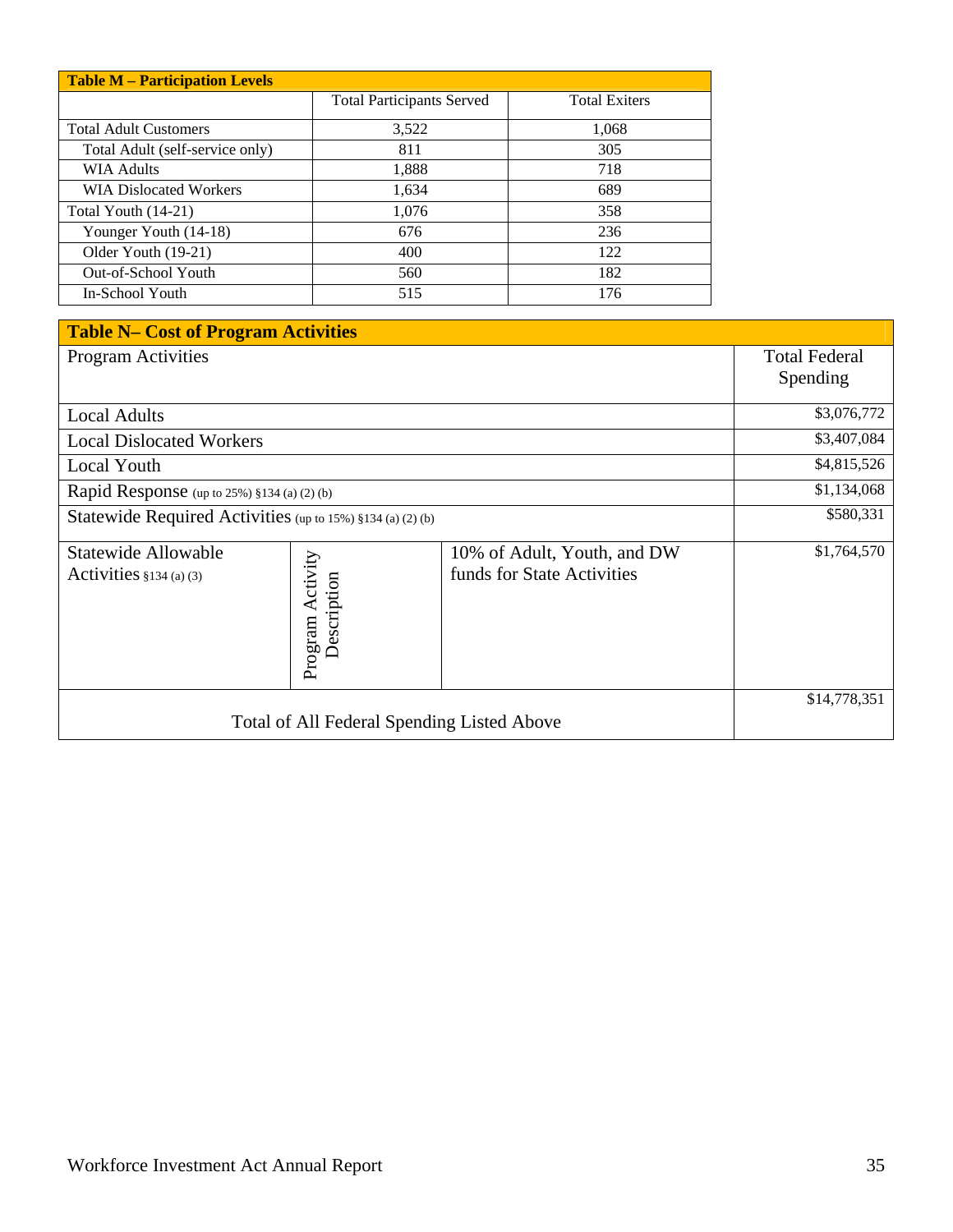| <b>Table O Statewide</b>                                                                                                                                                  |                           |                           |                   |                  |
|---------------------------------------------------------------------------------------------------------------------------------------------------------------------------|---------------------------|---------------------------|-------------------|------------------|
|                                                                                                                                                                           | <b>Total Participants</b> | <b>Adults</b>             | 1,077             |                  |
|                                                                                                                                                                           | Served                    | <b>Dislocated Workers</b> | 1,634             |                  |
|                                                                                                                                                                           |                           | Older Youth (19-21)       | 400               |                  |
|                                                                                                                                                                           |                           | Younger Youth (14-18)     | 676               |                  |
|                                                                                                                                                                           |                           | <b>Adults</b>             | 413               |                  |
|                                                                                                                                                                           |                           | <b>Dislocated Workers</b> | 689               |                  |
|                                                                                                                                                                           | <b>Total Exiters</b>      | Older Youth (19-21)       | 122               |                  |
|                                                                                                                                                                           |                           | Younger Youth (14-18)     | 236               |                  |
|                                                                                                                                                                           |                           | Negotiated                | Actual            | $\mathfrak{B}$ % |
|                                                                                                                                                                           |                           | Performance Level         | Performance Level |                  |
| <b>Customer Satisfaction</b>                                                                                                                                              | Program<br>Participants   | 80%                       | 78%               | 98%              |
|                                                                                                                                                                           | Employers                 | 76%                       | 74%               | 97%              |
|                                                                                                                                                                           | <b>Adults</b>             | 82%                       | 78%               | 95%              |
| <b>Entered Employment Rate</b>                                                                                                                                            | Dislocated<br>Workers     | 87%                       | 85%               | 98%              |
|                                                                                                                                                                           | Older Youth               | 80%                       | 73%               | 91%              |
|                                                                                                                                                                           | Adults                    | 81%                       | 86%               | 106%             |
| <b>Retention Rate</b>                                                                                                                                                     | Dislocated<br>Workers     | 90%                       | 86%               | 96%              |
|                                                                                                                                                                           | Older Youth               | 80%                       | 81%               | 102%             |
|                                                                                                                                                                           | Younger Youth             | 68%                       | 69%               | 100%             |
| <b>Average Earnings</b>                                                                                                                                                   | <b>Adults</b>             | \$10,000                  | \$9,453           | $(\$547)$        |
| (Adults/DWs) Six Months<br>Earnings Increase (Older<br>Youth)                                                                                                             | Dislocated<br>Workers     | \$12,000                  | \$11,769          | (\$231           |
|                                                                                                                                                                           | Older Youth               | \$4,000                   | \$3,843           | 96%              |
|                                                                                                                                                                           | Adults                    | 68%                       | 66%               | 97%              |
| Credential/Diploma Rate                                                                                                                                                   | Dislocated<br>Workers     | 69%                       | 57%               | 83%              |
|                                                                                                                                                                           | Older Youth               | 59%                       | 58%               | 99%              |
|                                                                                                                                                                           | Younger Youth             | 66%                       | 82%               | 124%             |
| <b>Skill Attainment Rate</b>                                                                                                                                              | Younger Youth             | 99%                       | 78%               | 79%              |
| Placement in Employment or<br>Education                                                                                                                                   | Youth (14-21)             | 80%                       | 59%               | 74%              |
| Attainment of Degree or<br>Certificate                                                                                                                                    | Youth (14-21)             | 65%                       | 62%               | 95%              |
| Literacy/Numeracy Gains<br>$\mathbf{0}$<br>7.7%<br>Youth (14-21)                                                                                                          |                           |                           |                   |                  |
| Description of Other State Indicators of Performance (WIA $\S$ 136 (d)(1)) (Insert additional rows if there are more than<br>two "Other State Indicators of Performance") |                           |                           |                   |                  |
| <b>Overall Status of Local Performance</b>                                                                                                                                |                           | Not Met                   | Met               | Exceeded         |
|                                                                                                                                                                           |                           | $\mathbf{1}$              | 13                | 3                |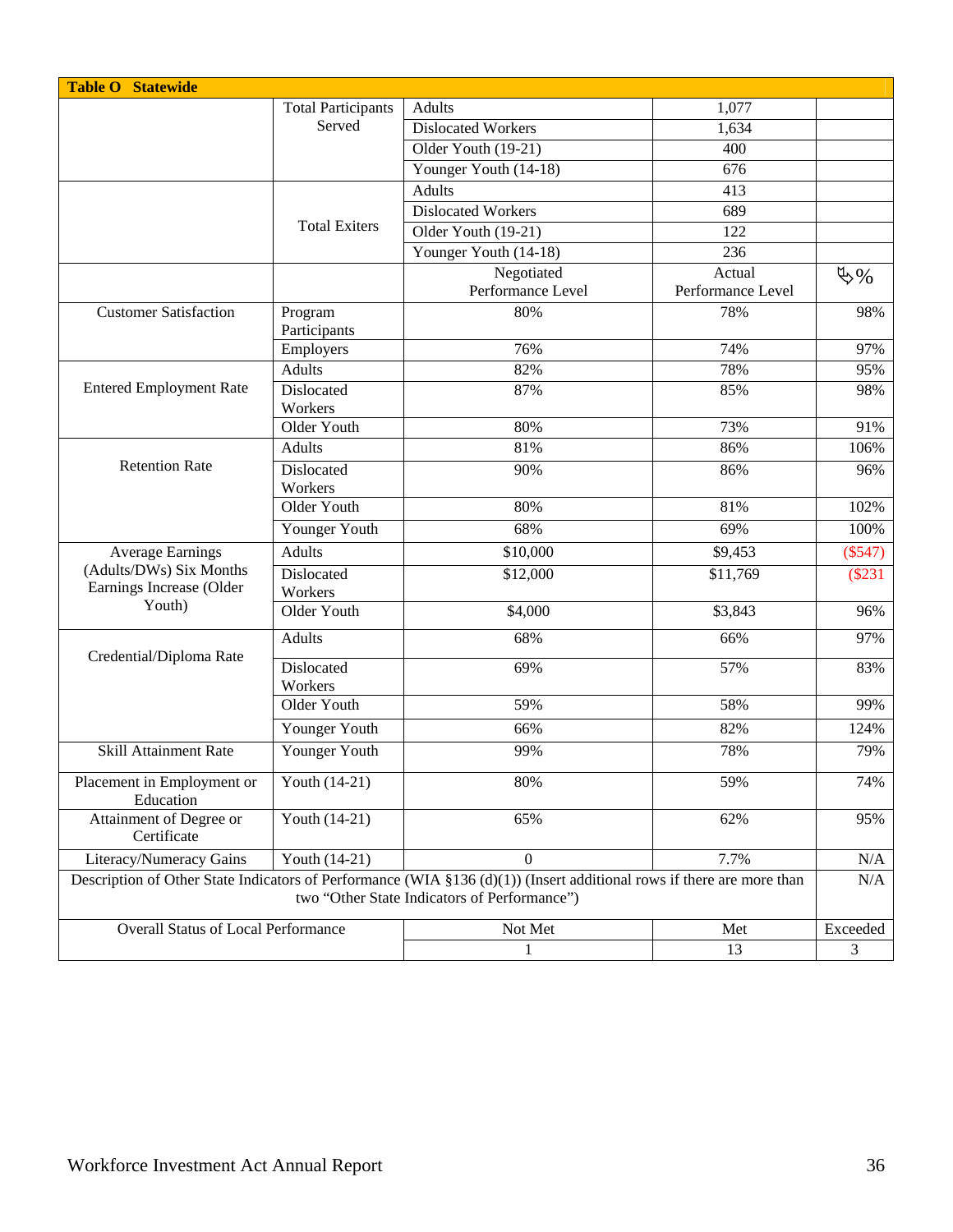| <b>Table O</b> Aroostook/Washington LA                                                                                                                                    |                                                                            |                                 |         |                             |                              |  |
|---------------------------------------------------------------------------------------------------------------------------------------------------------------------------|----------------------------------------------------------------------------|---------------------------------|---------|-----------------------------|------------------------------|--|
|                                                                                                                                                                           | <b>Total Participants</b><br>Adults<br>Served<br><b>Dislocated Workers</b> |                                 |         | 456                         |                              |  |
|                                                                                                                                                                           |                                                                            |                                 |         | 234                         |                              |  |
|                                                                                                                                                                           |                                                                            | Older Youth (19-21)             |         | 100                         |                              |  |
|                                                                                                                                                                           |                                                                            | Younger Youth (14-18)           |         | 160                         |                              |  |
|                                                                                                                                                                           |                                                                            | <b>Adults</b>                   |         | 237                         |                              |  |
|                                                                                                                                                                           | <b>Total Exiters</b>                                                       | <b>Dislocated Workers</b>       |         | 136                         |                              |  |
|                                                                                                                                                                           |                                                                            | Older Youth $(19-21)$           |         | 40                          |                              |  |
|                                                                                                                                                                           |                                                                            | Younger Youth (14-18)           |         | 71                          |                              |  |
|                                                                                                                                                                           |                                                                            | Negotiated<br>Performance Level |         | Actual<br>Performance Level | $\mathfrak{B}_{\mathcal{A}}$ |  |
| <b>Customer Satisfaction</b>                                                                                                                                              | Program Participants                                                       | 80%                             |         | 86%                         | 108%                         |  |
|                                                                                                                                                                           | Employers                                                                  | 76%                             |         | 74%                         | 97%                          |  |
| <b>Entered Employment Rate</b>                                                                                                                                            | <b>Adults</b>                                                              | 82%                             |         | 78%                         | 95%                          |  |
|                                                                                                                                                                           | <b>Dislocated Workers</b>                                                  | 87%                             |         | 93%                         | 107%                         |  |
|                                                                                                                                                                           | Older Youth                                                                | 80%                             |         | 57%                         | 71%                          |  |
| <b>Retention Rate</b>                                                                                                                                                     | <b>Adults</b>                                                              | 81%                             |         | 93%                         | 115%                         |  |
|                                                                                                                                                                           | <b>Dislocated Workers</b>                                                  | 90%                             |         | 90%                         | 100%                         |  |
|                                                                                                                                                                           | Older Youth                                                                | 80%                             |         | 88%                         | 110%                         |  |
|                                                                                                                                                                           | Younger Youth                                                              | 68%                             |         | 50%                         | 72%                          |  |
|                                                                                                                                                                           | <b>Adults</b>                                                              | \$10,000                        |         | \$9,995                     | (\$5)                        |  |
| Average Earnings (Adults/DWs) Six<br>Months Earnings Incerease (Older                                                                                                     | <b>Dislocated Workers</b>                                                  | \$12,000                        |         | \$13,403                    | \$1,403                      |  |
| Youth)                                                                                                                                                                    | Older Youth                                                                | \$4,000                         |         | \$7,037                     | 176%                         |  |
|                                                                                                                                                                           | Adults                                                                     | 68%                             |         | 66%                         | 97%                          |  |
| Credential/Diploma Rate                                                                                                                                                   | <b>Dislocated Workers</b>                                                  | 69%                             |         | 58%                         | 84%                          |  |
|                                                                                                                                                                           | Older Youth                                                                | 55%                             |         | 57%                         | 97%                          |  |
|                                                                                                                                                                           | Younger Youth                                                              | 66%                             |         | 89%                         |                              |  |
| <b>Skill Attainment Rate</b>                                                                                                                                              | Younger Youth                                                              | 99%                             |         | 91%                         | 92%                          |  |
| Placement in Employment or<br>Education                                                                                                                                   | Youth (14-21)                                                              | 80%                             |         | 54%                         |                              |  |
| Attainment of Degree or Certificate                                                                                                                                       | Youth (14-21)                                                              | 65%                             |         | 47%                         |                              |  |
| Literacy/Numeracy Gains                                                                                                                                                   | Youth (14-21)                                                              | $\overline{0}$                  | 22      |                             | N/A                          |  |
| Description of Other State Indicators of Performance (WIA $\S 136$ (d)(1)) (Insert additional rows if there are more than<br>two "Other State Indicators of Performance") |                                                                            |                                 |         |                             | N/A                          |  |
|                                                                                                                                                                           | <b>Overall Status of Local Performance</b>                                 |                                 | Not Met | Met                         | Exceeded                     |  |
|                                                                                                                                                                           |                                                                            |                                 | 2       | 8                           | 7                            |  |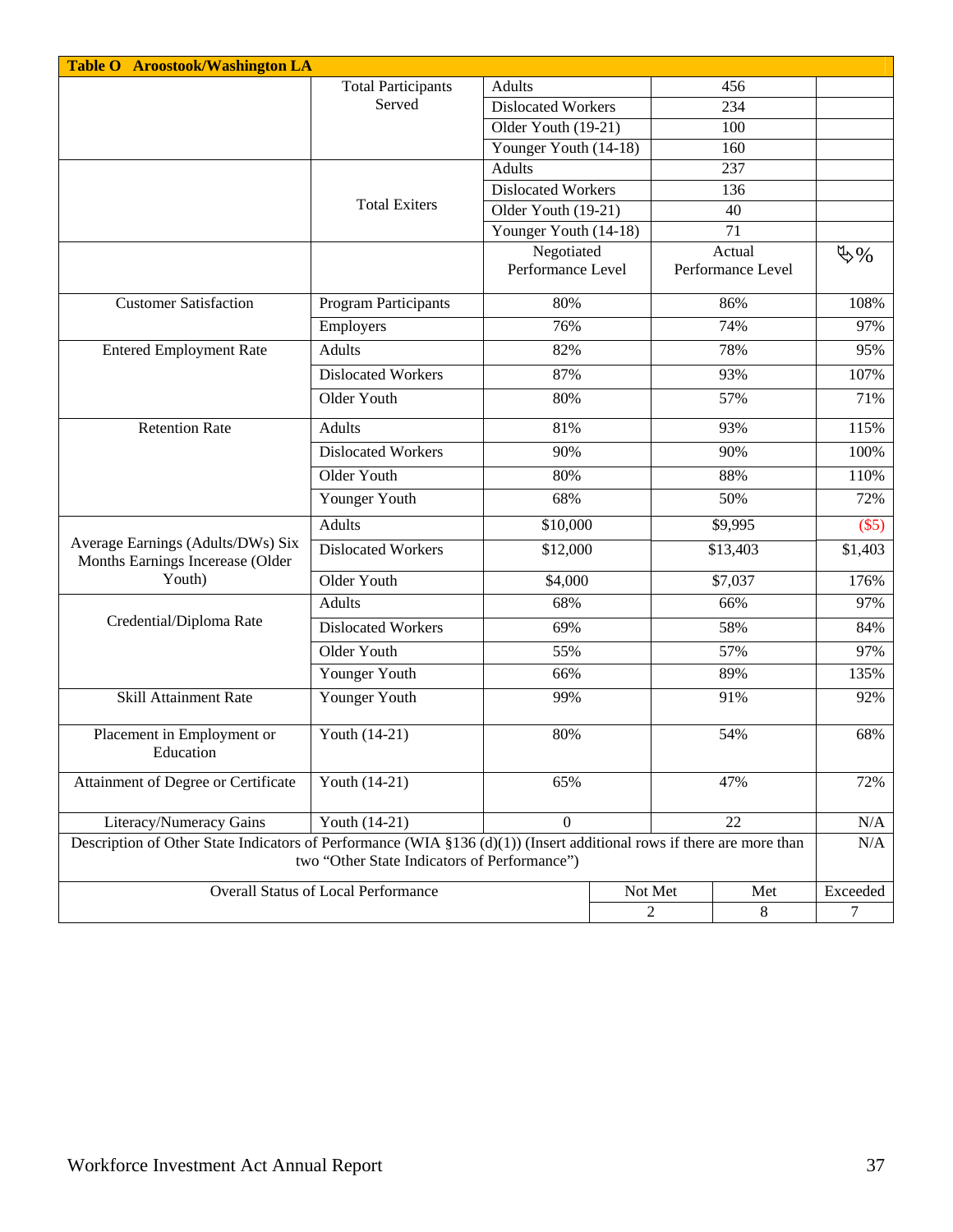| <b>Table O Tri-County LA</b>                                                                                                                                              |                                            |                                 |     |                             |                     |
|---------------------------------------------------------------------------------------------------------------------------------------------------------------------------|--------------------------------------------|---------------------------------|-----|-----------------------------|---------------------|
| <b>Total Participants Served</b>                                                                                                                                          |                                            | <b>Adults</b>                   |     | 693                         |                     |
|                                                                                                                                                                           |                                            | <b>Dislocated Workers</b>       |     | 461                         |                     |
|                                                                                                                                                                           |                                            | Older Youth (19-21)             |     | 76                          |                     |
|                                                                                                                                                                           |                                            | Younger Youth (14-<br>18)       |     | 122                         |                     |
|                                                                                                                                                                           |                                            | <b>Adults</b>                   |     | 308                         |                     |
|                                                                                                                                                                           |                                            | <b>Dislocated Workers</b>       |     | 216                         |                     |
|                                                                                                                                                                           | <b>Total Exiters</b>                       | Older Youth (19-21)             |     | 22                          |                     |
|                                                                                                                                                                           |                                            | Younger Youth (14-<br>18)       |     | $\overline{51}$             |                     |
|                                                                                                                                                                           |                                            | Negotiated<br>Performance Level |     | Actual<br>Performance Level | $\mathfrak{B}_{\%}$ |
| <b>Customer Satisfaction</b>                                                                                                                                              | <b>Program Participants</b>                | 80%<br>69%                      |     |                             | 86%                 |
|                                                                                                                                                                           | Employers                                  | 76%                             |     | 74%                         | 97%                 |
| <b>Entered Employment Rate</b>                                                                                                                                            | Adults                                     | 82%                             |     | 85%                         | 104%                |
|                                                                                                                                                                           | <b>Dislocated Workers</b>                  | 87%                             |     | 90%                         | 103%                |
|                                                                                                                                                                           | Older Youth                                | 80%                             |     | 83%                         | 104%                |
| <b>Retention Rate</b>                                                                                                                                                     | Adults                                     | 81%                             |     | 78%                         | 96%                 |
|                                                                                                                                                                           | <b>Dislocated Workers</b>                  | 90%                             |     | 81%                         | 90%                 |
|                                                                                                                                                                           | Older Youth                                | 80%                             |     | 69%                         | 86%                 |
|                                                                                                                                                                           | Younger Youth                              | 68%                             |     | 78%                         | 113%                |
| <b>Average Earnings</b>                                                                                                                                                   | <b>Adults</b>                              | \$10,000                        |     | \$8,938                     | (1,062)             |
| (Adults/DWs) Six Months<br>Earnings Incerease (Older                                                                                                                      | <b>Dislocated Workers</b>                  | \$12,000                        |     | \$10,906                    | \$1,094             |
| Youth)                                                                                                                                                                    | Older Youth                                | \$4,000                         |     | \$1,607                     | 40%                 |
| Credential/Diploma Rate                                                                                                                                                   | <b>Adults</b>                              | 68%                             |     | 66%                         | 97%                 |
|                                                                                                                                                                           | <b>Dislocated Workers</b>                  | 69%                             |     | 38%                         | 55%                 |
|                                                                                                                                                                           | Older Youth                                | 55%                             |     | 46%                         | 78%                 |
|                                                                                                                                                                           | Younger Youth                              | 66%                             |     | 64%                         | 97%                 |
| <b>Skill Attainment Rate</b>                                                                                                                                              | Younger Youth                              | 99%                             |     | 72%                         | 73%                 |
| Placement in Employment or<br>Education                                                                                                                                   | Youth (14-21)                              | 80%                             |     | 76%                         | 95%                 |
| Attainment of Degree or<br>Certificate                                                                                                                                    | Youth (14-21)                              | 65%                             |     | 78%                         | 120%                |
| Literacy/Numeracy Gains                                                                                                                                                   | $\boldsymbol{0}$<br>Youth (14-21)<br>$0\%$ |                                 |     | N/A                         |                     |
| Description of Other State Indicators of Performance (WIA $\S$ 136 (d)(1)) (Insert additional rows if there are more<br>than two "Other State Indicators of Performance") |                                            |                                 |     |                             |                     |
| <b>Overall Status of Local Performance</b><br>Not Met                                                                                                                     |                                            |                                 | Met | Exceeded                    |                     |
|                                                                                                                                                                           |                                            |                                 | 4   | 9                           | 4                   |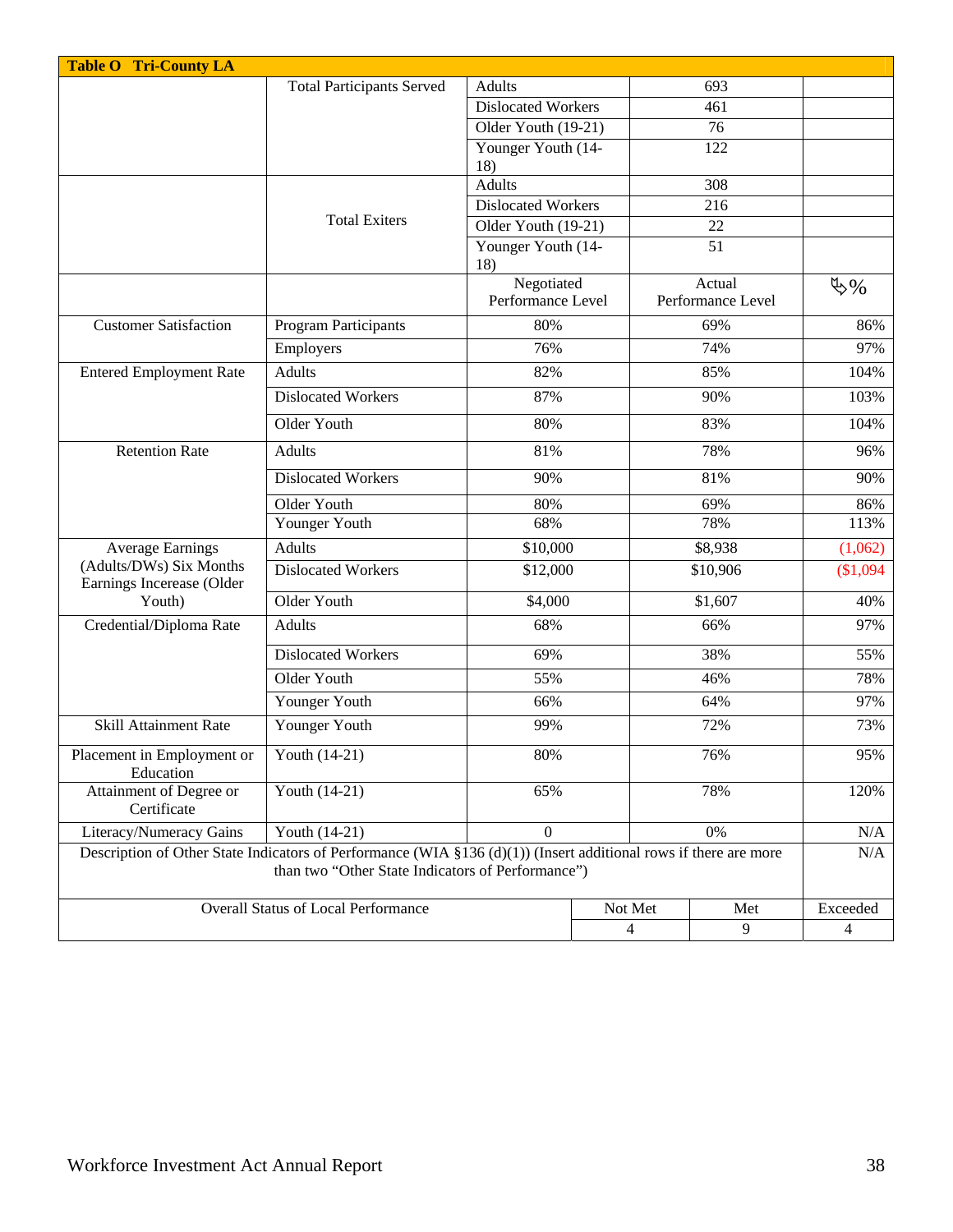| <b>Table O Central/Western LA</b>                                                                                                                                     |                                  |                                 |                       |                             |                  |  |
|-----------------------------------------------------------------------------------------------------------------------------------------------------------------------|----------------------------------|---------------------------------|-----------------------|-----------------------------|------------------|--|
|                                                                                                                                                                       | <b>Total Participants Served</b> | <b>Adults</b>                   |                       | 798                         |                  |  |
|                                                                                                                                                                       |                                  | <b>Dislocated Workers</b>       |                       | 441                         |                  |  |
|                                                                                                                                                                       |                                  | Older Youth (19-21)             |                       | 87                          |                  |  |
|                                                                                                                                                                       |                                  |                                 | Younger Youth (14-18) | 256                         |                  |  |
|                                                                                                                                                                       | <b>Total Exiters</b>             | <b>Adults</b>                   |                       | 296                         |                  |  |
|                                                                                                                                                                       |                                  | <b>Dislocated Workers</b>       |                       | 168                         |                  |  |
|                                                                                                                                                                       |                                  | Older Youth (19-21)             |                       | 25                          |                  |  |
|                                                                                                                                                                       |                                  | Younger Youth (14-18)           |                       | $\overline{77}$             |                  |  |
|                                                                                                                                                                       |                                  | Negotiated<br>Performance Level |                       | Actual<br>Performance Level | $\mathfrak{B}$ % |  |
| <b>Customer Satisfaction</b>                                                                                                                                          | Program Participants             | 80%                             |                       | 80%                         | 100%             |  |
|                                                                                                                                                                       | Employers                        | 76%                             |                       | 74%                         | 97%              |  |
| <b>Entered Employment Rate</b>                                                                                                                                        | <b>Adults</b>                    | 82%                             |                       | 69%                         | 84%              |  |
|                                                                                                                                                                       | <b>Dislocated Workers</b>        | 87%                             |                       | 77%                         | 89%              |  |
|                                                                                                                                                                       | Older Youth                      | 80%                             |                       | 60%                         | 75%              |  |
| <b>Retention Rate</b>                                                                                                                                                 | <b>Adults</b>                    | 81%                             |                       | 87%                         | 107%             |  |
|                                                                                                                                                                       | <b>Dislocated Workers</b>        | 90%                             |                       | 84%                         |                  |  |
|                                                                                                                                                                       | Older Youth                      | 80%                             |                       | 86%                         | 108%             |  |
|                                                                                                                                                                       | Younger Youth                    | 68%                             |                       | 79%                         |                  |  |
| <b>Average Earnings</b>                                                                                                                                               | <b>Adults</b>                    | \$10,000                        |                       | \$9,286                     | $(\$714)$        |  |
| (Adults/DWs) Six Months<br>Earnings Incerease (Older                                                                                                                  | <b>Dislocated Workers</b>        | \$12,000                        |                       | \$11,391                    |                  |  |
| Youth)                                                                                                                                                                | Older Youth                      | \$4,000                         |                       | \$2,788                     |                  |  |
| Credential/Diploma Rate                                                                                                                                               | <b>Adults</b>                    | 68%                             |                       | 58%                         | 85%              |  |
|                                                                                                                                                                       | Dislocated Workers               | 69%                             |                       | 57%                         |                  |  |
|                                                                                                                                                                       | Older Youth                      | 55%                             |                       | 64%                         | 108%             |  |
|                                                                                                                                                                       | Younger Youth                    | 66%                             |                       | 94%                         |                  |  |
| <b>Skill Attainment Rate</b>                                                                                                                                          | Younger Youth                    | 99%                             |                       | 72%                         |                  |  |
| Placement in Employment<br>or Education                                                                                                                               | Youth (14-21)                    | 80%                             |                       | 46%                         | 58%              |  |
| Attainment of Degree or<br>Certificate                                                                                                                                | Youth (14-21)                    | 65%                             |                       | 59%                         | 91%              |  |
| Literacy/Numeracy Gains                                                                                                                                               | Youth (14-21)                    | $\Omega$                        | 0                     |                             | N/A              |  |
| Description of Other State Indicators of Performance (WIA §136 (d)(1)) (Insert additional rows if there are more<br>than two "Other State Indicators of Performance") |                                  |                                 |                       |                             | N/A              |  |
| <b>Overall Status of Local Performance</b>                                                                                                                            |                                  |                                 | Not Met               | Met                         | Exceeded         |  |
|                                                                                                                                                                       |                                  |                                 | $\mathfrak{Z}$        | 9                           | 5                |  |